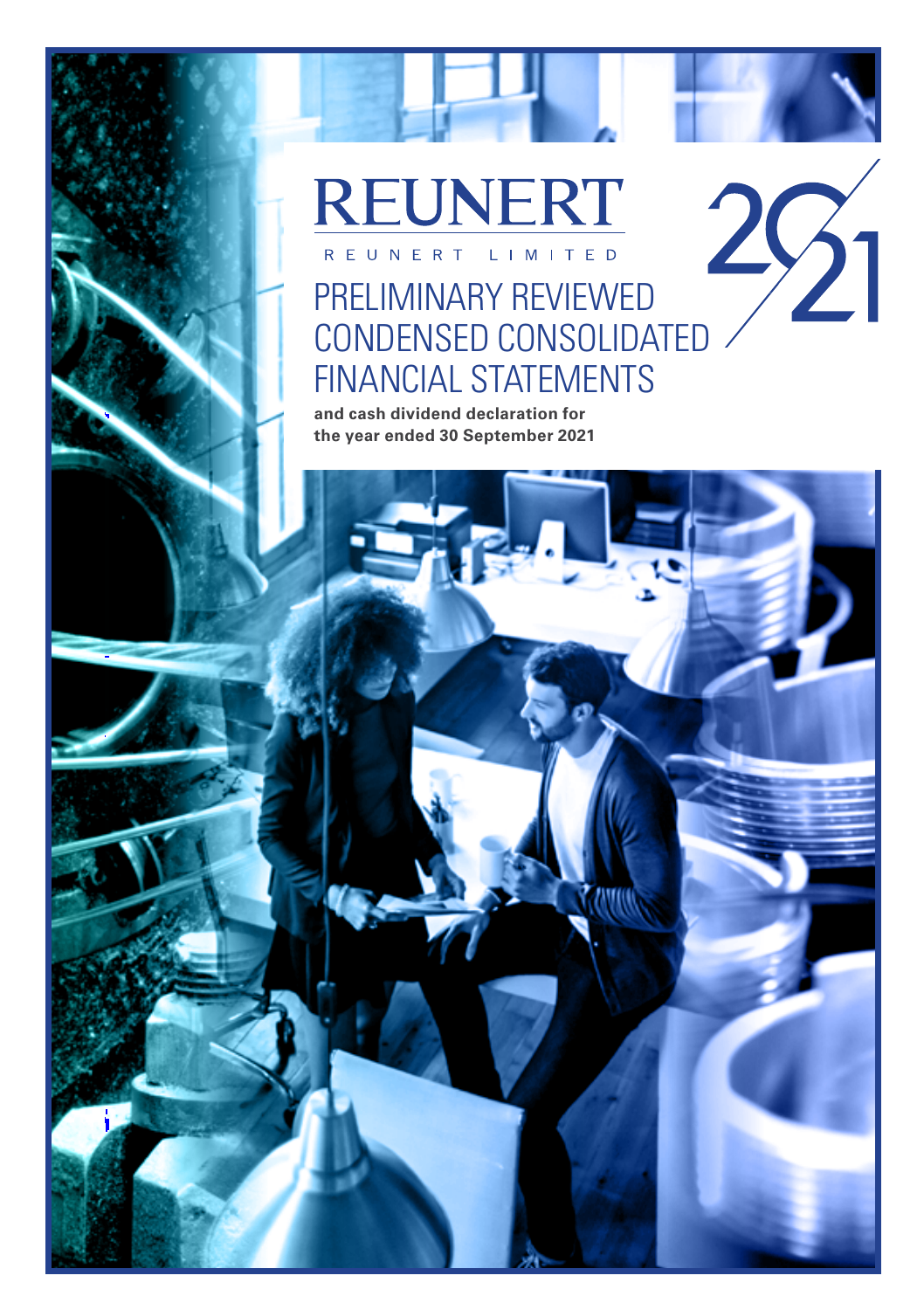

# **Contents**

| Commentary                                                     | 1. |
|----------------------------------------------------------------|----|
| Condensed consolidated statement of profit or loss             | 8  |
| Condensed consolidated statement of other comprehensive income | 9  |
| Condensed consolidated statement of financial position         | 10 |
| Condensed consolidated statement of cash flows                 | 12 |
| Notes to the condensed consolidated statement of cash flows    | 14 |
| Condensed consolidated statement of changes in equity          | 15 |
| <b>Notes</b>                                                   | 17 |
| Condensed segmental analysis                                   | 40 |
| Additional information                                         | 46 |
| Administration                                                 | 47 |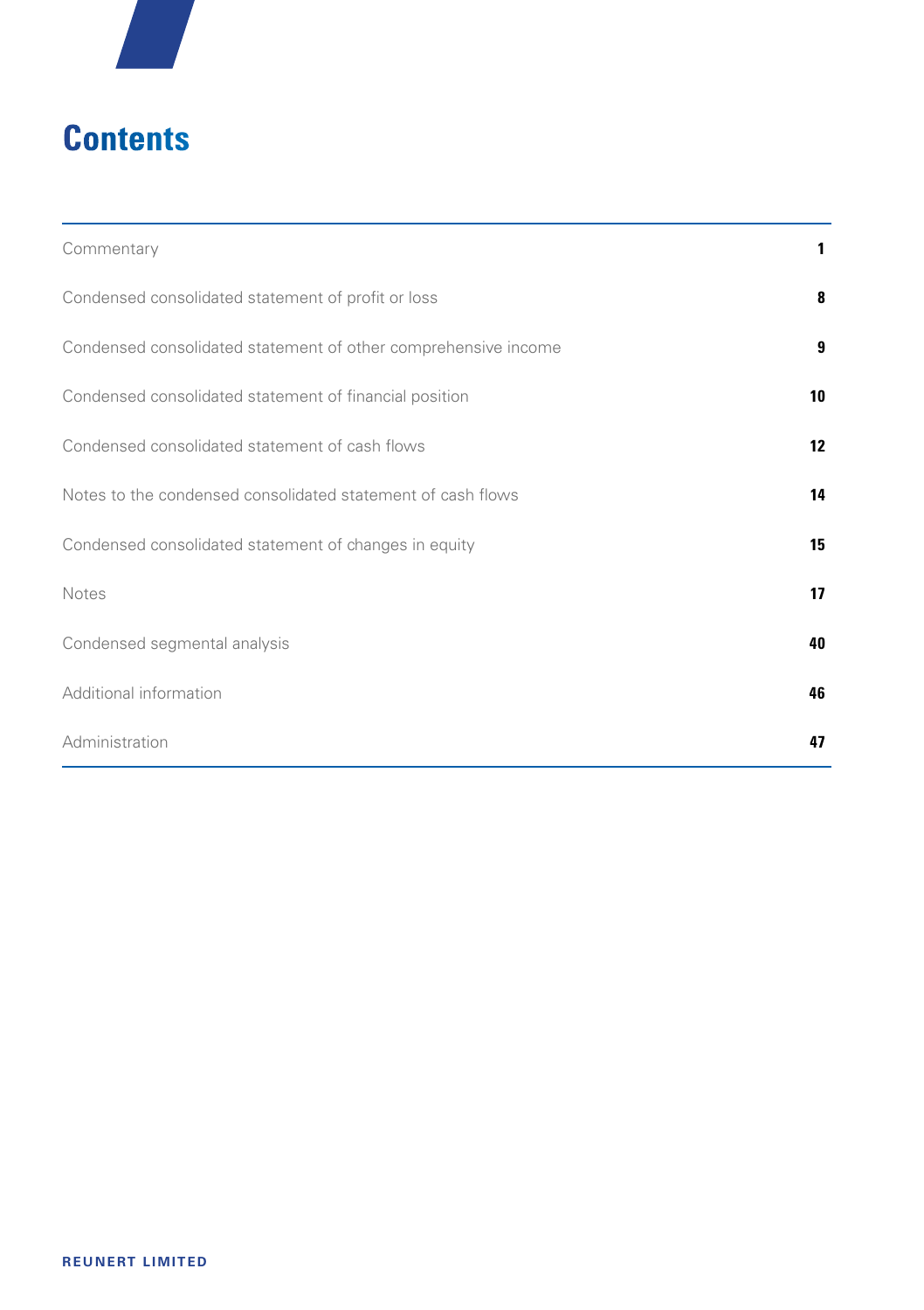# **Commentary**

## **OVERVIEW**

#### **Strong operating and financial performance**

Reunert's 2021 attributable profit was a meaningful improvement compared with the prior year. The Group benefited from the restructuring and productivity improvement actions implemented in 2020, which created the base for this year's performance. The Group's companies generally managed the complex and volatile market environment extremely well to deliver solid operating performances, specifically in the Information Communication Technology (ICT) and Electrical Engineering segments, which resulted in an overall financial performance that demonstrates the resilience and responsiveness of our Group.

All the businesses in the ICT segment performed in line with, or slightly better than, the Group's expectations. Interest income at Quince Capital (Pty) Ltd (Quince) decreased in line with the lower interest rate environment. Improved performances were achieved in all the other business units in the segment, which delivered a segment operating profit slightly ahead of the prior year.

The Electrical Engineering segment's recovery was led by a strong performance from its circuit breaker business which included excellent export growth and improved market share in South Africa. This was augmented by the cable businesses which benefited from the prior year actions and much improved factory operational efficiency. Consequently, these businesses delivered a positive operating profit against an operating loss in the prior year.

The Applied Electronics segment had a challenging year as exports reduced because of a COVID-19 related inability to travel and secure new orders as well as long delays in the receipt of export permits from the appropriate authorities.

#### **Challenges**

Despite the positive financial performance, 2021 remained challenging and the Group had four key challenges to contend with. These challenges included: COVID-19 lockdowns both in South Africa and in the Group's various export markets; the civil unrest in South Africa in July; the delay to secure export permits from the appropriate authorities; and the global electronic component shortage and general supply chain challenges.

These factors prevented the full recovery of our businesses and continue to adversely impact the Group, although we expect this impact to steadily diminish and for the Group's performance to continue to improve in the year ahead.

## **GROUP RESULTS**

Reunert's 2021 financial result was bolstered by a strong recovery in the Electrical Engineering segment, a good performance in the ICT segment and negatively impacted by the four challenges described above which impeded a stronger performance by the Group and resulted in a poor Applied Electronics segment performance. The Group revenue increased by 19% to R9 575 million (2020: R8 046 million) while the Group's operating profit grew by 405% to R1 050 million (2020: R208 million restated) resulting in headline earnings per share (HEPS) of 478 cents (2020: 115 cents) and earnings per share (EPS) of 483 cents (2020: 29 cents).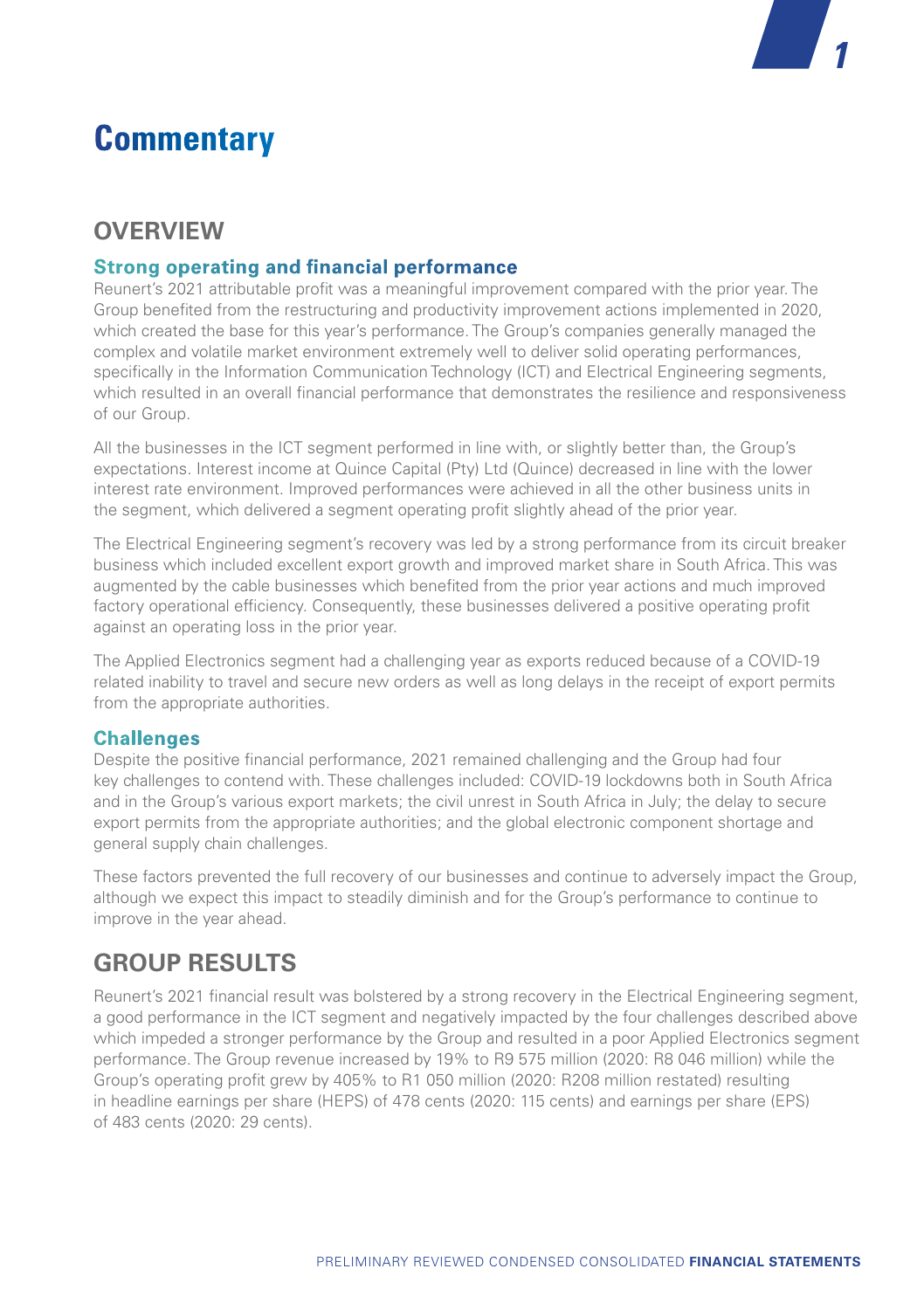

#### **Key earnings metrics**

|                                       |                                | Year ended 30 September |       |          |
|---------------------------------------|--------------------------------|-------------------------|-------|----------|
|                                       | <b>Measurement</b><br>criteria | 2021                    | 20201 | % change |
| Revenue                               | <b>Rm</b>                      | 9575                    | 8046  | 19       |
| Segment operating profit <sup>2</sup> | <b>Rm</b>                      | 986                     | 868   | 14       |
| Operating profit                      | <b>Rm</b>                      | 1 0 5 0                 | 208   | 405      |
| Profit for the year                   | <b>Rm</b>                      | 767                     |       | 10 857   |
| Earnings per share                    | cents                          | 483                     | 29    | 1566     |
| Headline earnings per share           | cents                          | 478                     | 115   | 316      |
| Total cash dividend per share         | cents                          | 277                     | 257   | 8        |

*1 The comparative year information has been restated to include in operating profit all items of income and expenditure (excluding dividends received, interest income and expense and share of joint ventures' and associates' profit/(loss)).*

*<sup>2</sup> Per segmental analysis.*

## **CASH RESOURCES AND CASH LIQUIDITY**

The Group continues to actively manage its cash generation despite:

- > needing to increase the stock holding for critical components due to the international supply disruptions caused by COVID-19;
- > the delay in certain sales in the Applied Electronics segment due to the slow approval of export permits; and
- > the dramatic increase in commodity prices such as copper and aluminium, which impacted both the Rand value of stock holdings and the trade receivable balances, as increased prices were passed onto customers.

The Group ended the financial year with R291 million in net cash resources (2020: R323 million) which, together with the significant lines of unutilised credit available from the Group's bankers, provides a solid financial base for the Group to pursue its strategy.

## **CAPITAL EXPENDITURE**

During the year under review, the Group continued to ensure the sustainability of its current operations and invested R42 million (2020: R32 million) in the replacement of property, plant and equipment and a further R196 million (2020: R138 million) to expand its operations. All expenditure was out of internal cash generation and represents 36,7% (2020: 17,4%) of free cash flow before replacement capital expenditure.

## **STRATEGY**

#### **Renewable Energy**

The market dynamics that support our renewable energy businesses' growth projections improved materially in 2021. Key drivers of market growth for both embedded generation and power generation liberalisation were realised. The tangible improvement in the liberalisation of the South African power generation market bodes well for the continued growth of the renewable energy market for many years to come.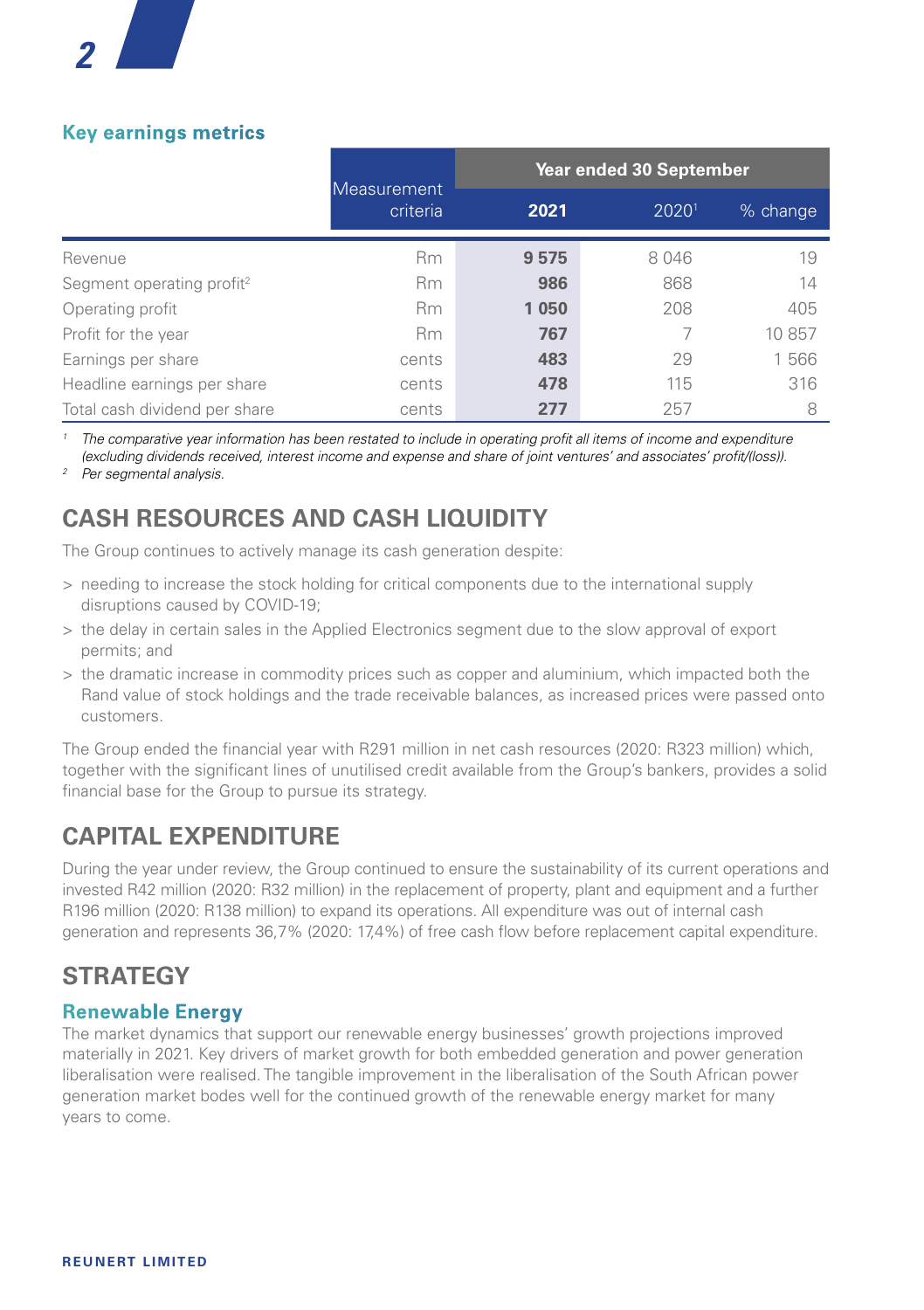Within these positive market developments, our renewable energy strategy aims to:

- > be a leading supplier of Engineering, Procurement and Construction solar projects in embedded generation;
- > build, own and operate a significant suite of renewable assets both in South Africa and other key African geographies;
- > deliver high performance, ultra-reliable storage solutions across a broad range of applications; and

*3*

> actively manage energy as South Africa moves to an increasing liberalised and distributed generation model.

Significant progress was made across all four of these strategic areas and renewable energy remains a key focus area for the Group. In particular, during its year under review, the Group established a Joint Venture "Lumika" with AP Moller Capital to pursue large scale renewable opportunities in chosen Africa geographies. 25% of Terra Firma the Group's solar PV renewable business has been sold to Lumika. The Group's residual interest of 65% will be sold to Lumika within the next 3 financial years via an agreed put and call mechanism. This will create a combined business with the ability to design, build, operate and finance significant solar projects both in South Africa and the broader African market.

#### **Solutions and Systems Integration**

Our launch of the Solutions and System Integration cluster in the ICT segment progressed well in 2021. During the year +OneX completed two acquisitions in cloud hosting and digital media, which expanded its service offering alongside the existing managed services and unified communications capabilities. We expect to conclude further acquisitions in the year ahead as we bolster the offerings that enable +OneX to be a leading end-to-end business transformation partner.

#### **Cable operations in Africa**

Reunert continued to reduce its exposure to cable assets in Africa with the sale of 26% of its shareholding in CAFCA, our Zimbabwean cable operation, before the end of the financial year. Post year-end a further 16% was sold reducing our shareholding to 28%, where it is expected to remain. The total consideration for these sales amounted to R56 million (of which R29 million relates to the post year-end sale).

#### **Black Economic Empowerment (BEE)**

Reunert's strategic BEE arrangement has reached the end of its contractual term. We thank Peotona for their appreciated contribution over the past 15 years. The restructuring of Reunert's BEE credentials increases our emphasis on broad based economic value creation. This will be achieved by:

- > increasing the ownership in Reunert by the Rebatona Educational Trust. The trust caters for the education needs of underprivileged black females; and
- > the establishment of an Employee Share Option Plan (ESOP) for Reunert employees.

These two initiatives are expected to deliver value into the hands of underprivileged black females and our employees. The new structure is aligned to the best practices and principles of modern BEE standards. The benefits of this new structure, together with the direct black shareholdings in the Group's various trading entities, upholds Reunert's market leading empowerment credentials, which Reunert's businesses need to participate in the South African market.

The proposed actions revitalising this structure will be presented to shareholders for their approval at the general meeting to be held immediately prior to the 2022 AGM.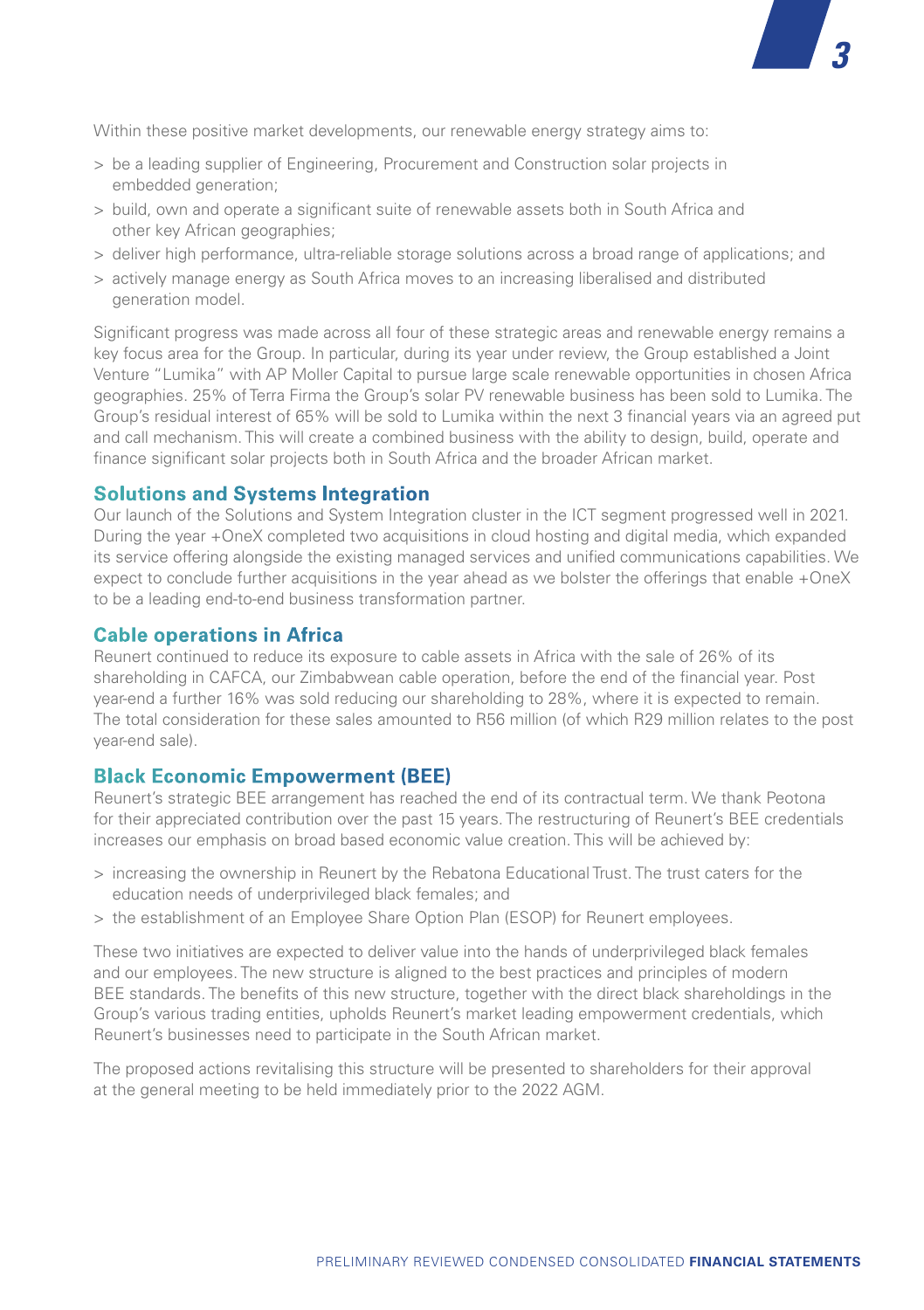## **COVID-19**

#### **Operations and employees**

COVID-19 continued to have a detrimental impact on the Group. Our companies ensured safe working environments for employees and that safety protocols were adhered to. Despite the strong health and safety protocols, infections continued during the year. Unfortunately, 16 employees succumbed to COVID-19. We take this moment to recognise these employees and reiterate our condolences to their families and fellow employees.

#### **Markets**

COVID-19 affected the markets that our businesses service. In South Africa the tourism and hospitality markets continued to be affected by the lockdowns and the education sector continues to experience volatile demand as places of learning have yet to return to normal schedules.

Importantly, most of the key markets that support our businesses have recovered. Outside of tourism, hospitality and education, the Small and Medium Enterprise market that the Group services, has largely recovered and our Communications cluster is benefiting from strong last mile broadband connectivity demand.

The key international markets had their own lockdowns and, together with the ban on South Africans traveling internationally, our export activities in the Applied Electronics segment were impeded. Pleasingly, travel bans to several of our key markets have recently been lifted and an immediate improvement in orders has been achieved.

#### **Supply chain**

COVID-19 has severely impacted global supply chains. Electronic components and inbound and outbound logistics have been impacted through lack of availability, longer lead times, more complex routings and the resulting increased costs. Solutions have been implemented around the Group and, whilst we expect supply chain challenges for most of 2022, the situation is already much improved.

## **SEGMENTAL REVIEW**

#### **Electrical Engineering Segment**

The segment recovered strongly from a challenging 2020 led by an excellent performance of the circuit breaker business in both local and export markets. The actions taken in 2020 to rationalise the cable companies' cost base in line with the expected market volumes, and reduce our exposure to forex movements in Zambia, yielded the desired outcomes and in 2021 the companies improved their operational efficiencies. This led to a 47% increase in segment revenue to R5 551 million (2020: R3 767 million) with a corresponding increase in segment operating profit to R373 million (2020: R28 million restated).

#### **ICT Segment**

The segment improved on the performance of the past year with all companies achieving solid operating performances. Nashua Office Automation leveraged its strong market position and customer relationships to significantly recover in its traditional print business as well as continue its strong growth in new complementary products and services. The Communications cluster continued to grow strongly as growth in broadband connectivity accelerated and the general economic activity improved. The Finance cluster performed well in a tight credit and collection environment. Our businesses have some exposure to markets that continue to be negatively impacted by COVID-19, which impeded a stronger segment performance. The good performance resulted in revenue remaining nominally flat at R2 490 million (2020: R2 524 million). Segment operating profit increased slightly to R608 million (2020: R604 million). The segment's operating profit was impacted largely due to the lower interest yield in Quince because of the low interest rate environment.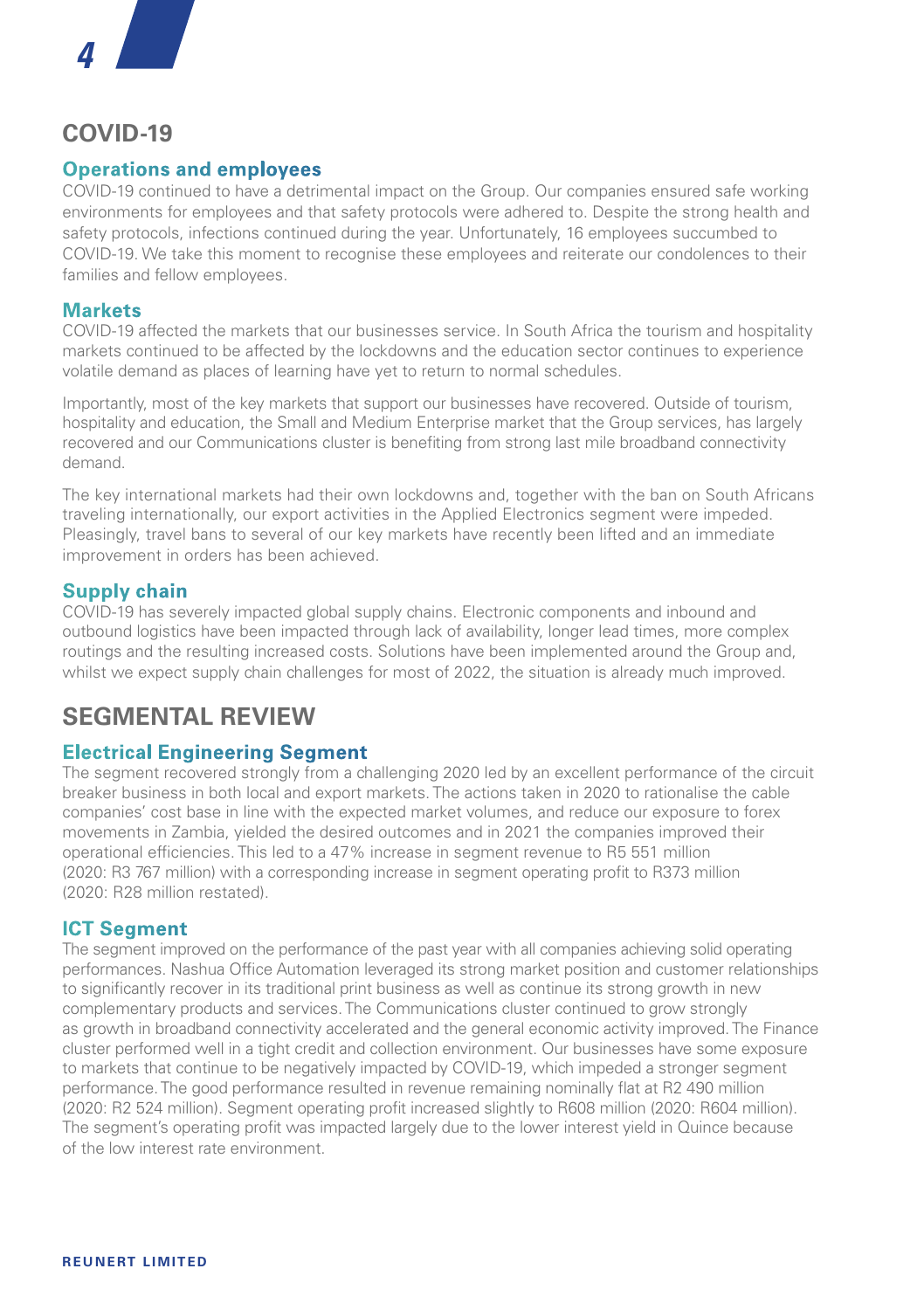#### **Applied Electronics Segment**

The segment had a challenging year. Our export activity fell significantly and resulted in revenue reducing by 5% to R1 854 million (2020: R1 951 million) and segment operating profit decreased by 63% to R100 million (2020: R269 million restated).

The segment continued to be impacted by three of the four key challenges outlined above:

- > COVID-19 lockdowns both in South Africa and in key export markets together with travel bans made servicing customers, completing orders and gaining new sales extremely difficult.
- > The supply chain impact of both shortages in critical electronic components and lengthened supply chains due to the COVID-19 disruptions in logistics impacted production and inventory holdings
- > The ongoing delays in receiving export permits from the appropriate authorities resulted in various sales not being executed in the 2021 financial year

Subsequent to the financial year end, the segment has been able to secure large new orders as travel restrictions lifted, which will lift the performance of the segment as it delivers into these orders in the second half of 2022.

## **DIRECTORATE**

The chair of the Board, Mr TS Munday, and the lead independent director, Mr SD Jagoe, will both be retiring at the forthcoming AGM in February 2022.

As a consequence of these retirals, the following changes in the responsibilities of various Board members will take place with effect from the February 2022 AGM:

- > Mr MJ Husain will chair the Board and the Nomination and Governance Committee; and
- > Mr JP Hulley will assume the role of lead independent director and continue to chair the Risk Committee.

Furthermore, the following additional changes in responsibilities due to the normal rotational practices by the Board will take place and be effective from 1 January 2022:

- > Dr MT Matshoba-Ramuedzisi will chair the SET Committee; and
- > Ms T Abdool-Samad will chair the Remuneration Committee and continue to chair the Investment Committee.

The remaining Board members take this opportunity to thank Trevor Munday and Sean Jagoe for their invaluable advice, sage counsel and support over many years at both the Board and the various Board committees they have actively led and participated at during their tenure on the Board.

They will be sorely missed.

## **APPRECIATION**

Our companies have faced great challenges over the past two years. We have weathered these well and the recovery of our businesses in 2021 is largely due to the commitment and resilience of our employees across the Group. We thank them for their efforts and look forward to their continued commitment. Our customers remain the lifeblood of our businesses and we thank them for their valued business and commit to continue to add value in the years ahead. We value the support of our suppliers and from other stakeholders that we have experienced throughout the past year.

*5*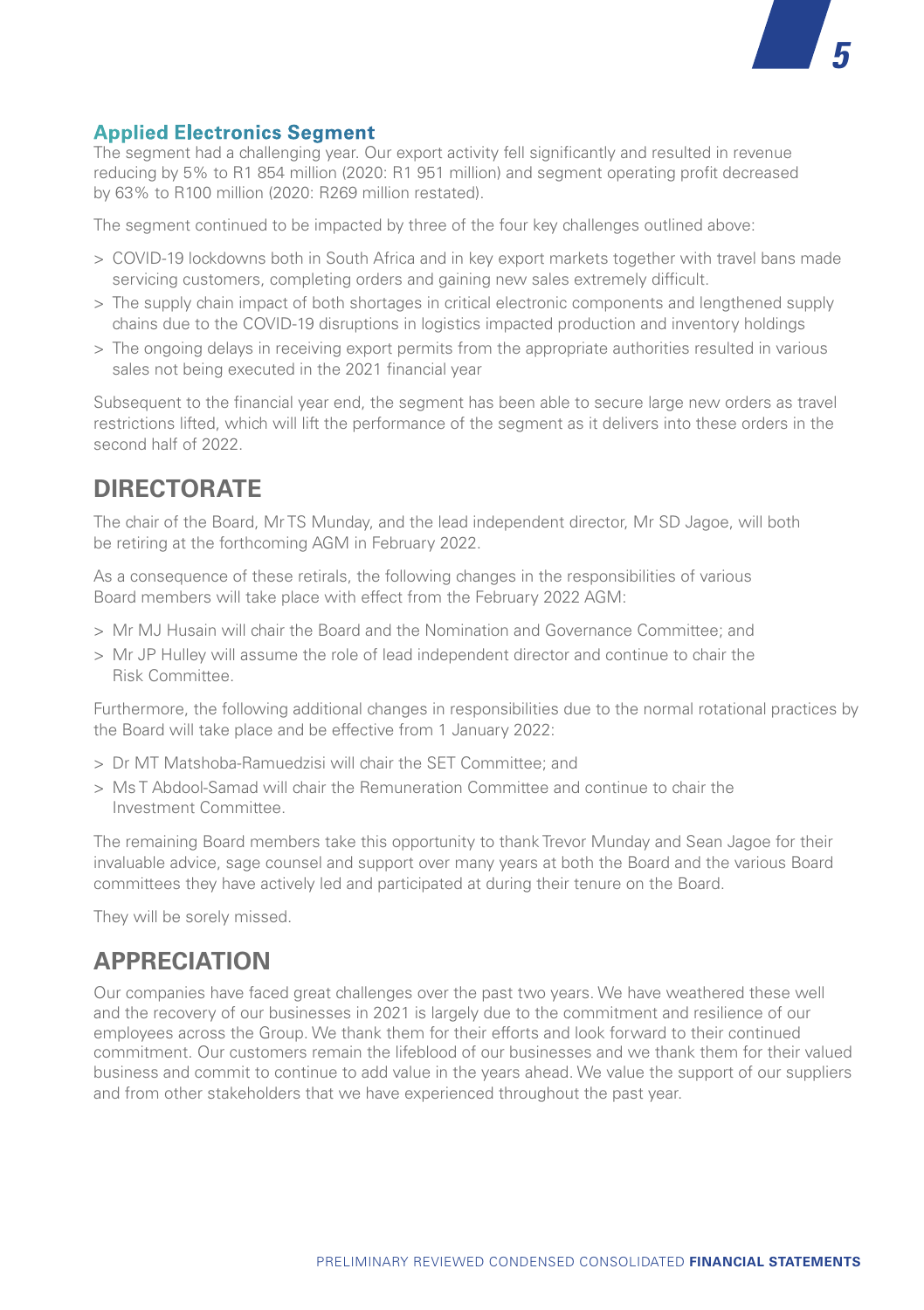

## **PROSPECTS**

Reunert expects the South African macro-economic conditions to continue to steadily improve during 2022. Accordingly, the Electrical Engineering and ICT segments should experience moderately improved market demand on the back of accelerating renewable energy infrastructure investment and the improvement in the South African economy. The strength of the underlying businesses in these two segments position them well to continue to grow in such economic environments. Due to the recent relaxation in international travel restrictions, the Applied Electronics segment has secured new export orders and this should support an improved segment performance.

The Group's first half is likely to face some pressure from:

- > the impact of the union strike action in October on the Electrical Engineering segment;
- > the time taken to acquire the production requirements for new export orders in the Applied Electronics segment before revenue is earned.

These impacts are both temporary and unlikely to affect the expected full year performance of the Group.

While recognising that challenges and uncertainty due to COVID-19 and global supply chain constraints remain, our key growth markets of renewable energy, exports and our Solutions and Systems Integration clusters all continue to represent a strong underpin to our growth aspirations.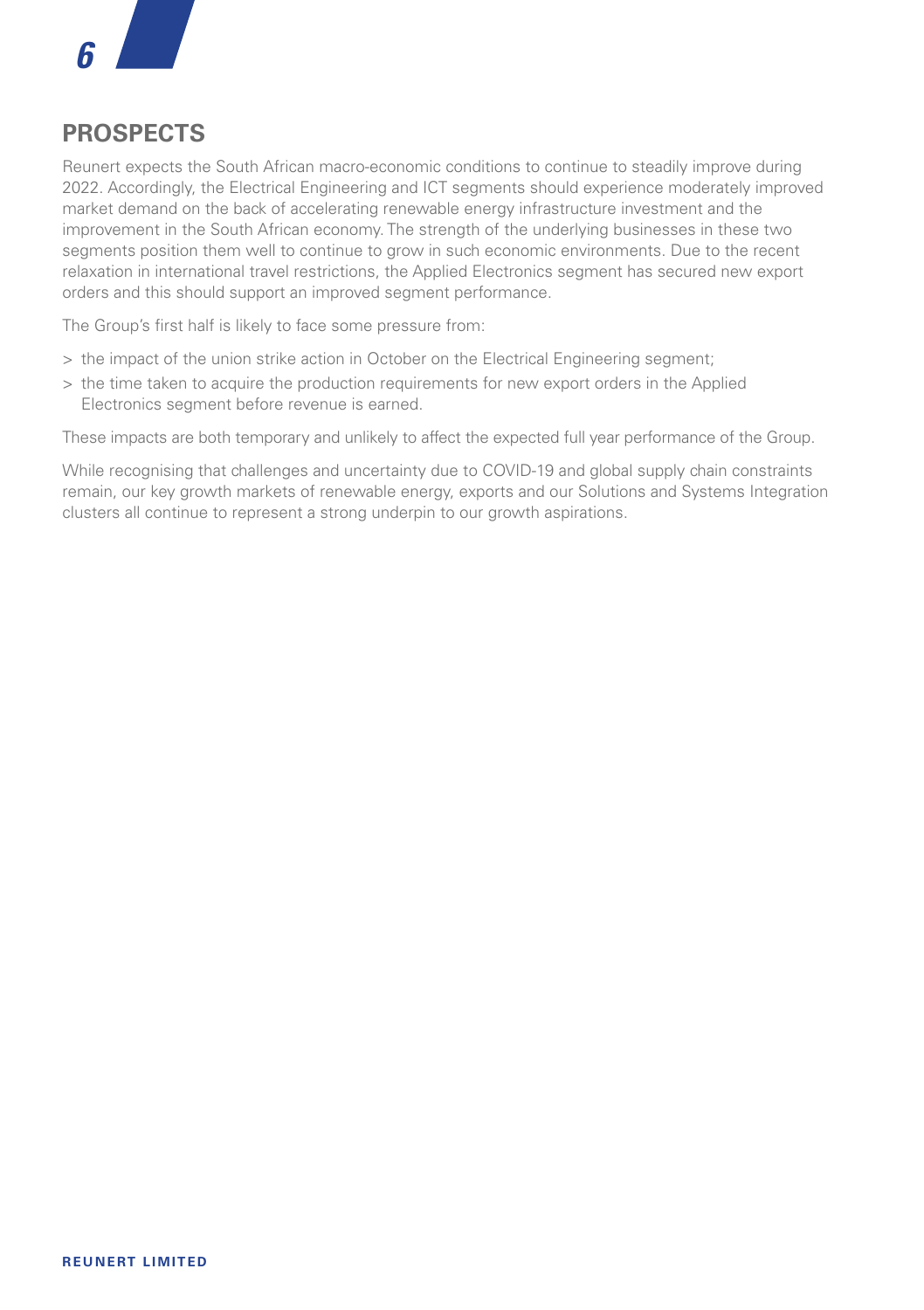

## **CASH DIVIDEND**

Notice is hereby given that a gross final cash dividend No 191. of 207,0 cents per ordinary share (September 2020: 192,0 cents per ordinary share) has been declared by the directors for the year ended 30 September 2021.

The dividend has been declared from retained earnings, bringing the total dividends declared for the year to 277,0 cents per ordinary share.

A dividend withholding tax of 20% will be applicable to all shareholders who are not exempt from, or who do not qualify for, a reduced rate of withholding tax.

Accordingly, for those shareholders subject to withholding tax, the net dividend amounts to 165,60000 cents per ordinary share (September 2020: 153,60000 cents per ordinary share).

The issued share capital at the declaration date is 184 969 196 ordinary shares.

In compliance with the requirements of Strate (Pty) Ltd and the Listings Requirements of the JSE Limited, the following dates are applicable:

Last date to trade (cum dividend) Tuesday, 18 January 2022 First date of trading (ex dividend) Wednesday, 19 January 2022<br>
Record date **Canadian Contract Prices** Friday 21 January 2022 Payment date Monday, 24 January 2022

Friday, 21 January 2022

Shareholders may not dematerialise or rematerialise their shares between Wednesday, 19 January 2022 and Friday, 21 January 2022, both days inclusive.

On behalf of the Board of directors

Sandton, 22 November 2021

**Trevor Munday Alan Dickson Nick Thomson** Chair Chief Executive Officer Chief Financial Officer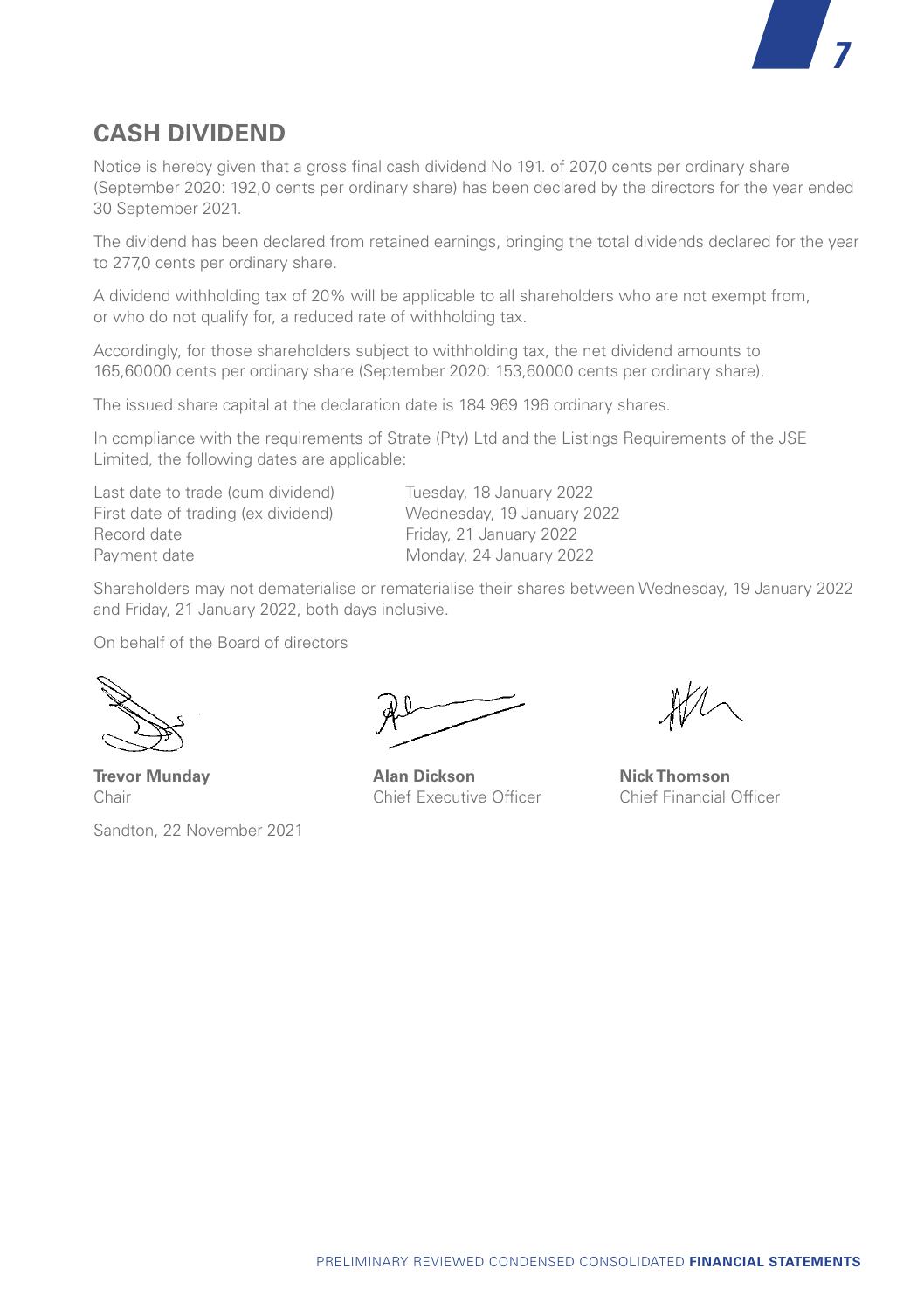# **Condensed consolidated statement of profit or loss**

**for the year ended 30 September 2021** 

| <b>Rm</b>                                                                                                                                                                                                                                                                               | <b>Notes</b>   | 2021<br><b>Reviewed</b> | 2020<br>Reviewed<br>Restated <sup>1</sup> | $\%$<br>change |
|-----------------------------------------------------------------------------------------------------------------------------------------------------------------------------------------------------------------------------------------------------------------------------------------|----------------|-------------------------|-------------------------------------------|----------------|
| Revenue                                                                                                                                                                                                                                                                                 | $\overline{2}$ | 9575                    | 8 0 4 6                                   | 19             |
| Operating expenses                                                                                                                                                                                                                                                                      | 3              | (8524)                  | (7252)                                    | 18             |
| Operating profit before impairment of financial<br>assets:                                                                                                                                                                                                                              |                | 1 0 5 1                 | 794                                       | 32             |
| Impairment of financial assets                                                                                                                                                                                                                                                          |                | (1)                     | (586)                                     | (100)          |
| Credit write-off                                                                                                                                                                                                                                                                        | 3,6            | (20)                    | (298)                                     | (93)           |
| Expected credit losses                                                                                                                                                                                                                                                                  | 3,6            | 19                      | (288)                                     | 107            |
| Operating profit                                                                                                                                                                                                                                                                        | 3              | 1 0 5 0                 | 208                                       | 405            |
| Interest and dividend income                                                                                                                                                                                                                                                            | 4              | 28                      | 41                                        | (32)           |
| Interest expense                                                                                                                                                                                                                                                                        | 5              | (70)                    | (83)                                      | (16)           |
| Profit before tax                                                                                                                                                                                                                                                                       |                | 1 0 0 8                 | 166                                       | 507            |
| Tax                                                                                                                                                                                                                                                                                     |                | (265)                   | (82)                                      | 223            |
| Profit after tax                                                                                                                                                                                                                                                                        |                | 743                     | 84                                        | 785            |
| Share of joint ventures' and associates' profit/(loss)                                                                                                                                                                                                                                  |                | 24                      | (77)                                      | 131            |
| Profit for the year                                                                                                                                                                                                                                                                     |                | 767                     | 7                                         | 10 857         |
| (Loss)/profit for the year attributable to:                                                                                                                                                                                                                                             |                |                         |                                           |                |
| Non-controlling interests                                                                                                                                                                                                                                                               |                | (10)                    | (40)                                      | (75)           |
| Equity holders of Reunert                                                                                                                                                                                                                                                               |                | 777                     | 47                                        | 1 5 5 3        |
| Earnings per share (cents)                                                                                                                                                                                                                                                              |                |                         |                                           |                |
| <b>Basic</b>                                                                                                                                                                                                                                                                            | 10             | 483                     | 29                                        | 1566           |
| Diluted                                                                                                                                                                                                                                                                                 | 10             | 481                     | 29                                        | 1 559          |
| The consolidated statement of profit or loss has been<br>restated to include in operating profit all items of<br>income and expenditure (excluding dividends received,<br>interest income and expense and share of joint<br>ventures' and associates' profit/(loss)). Refer to note 14. |                |                         |                                           |                |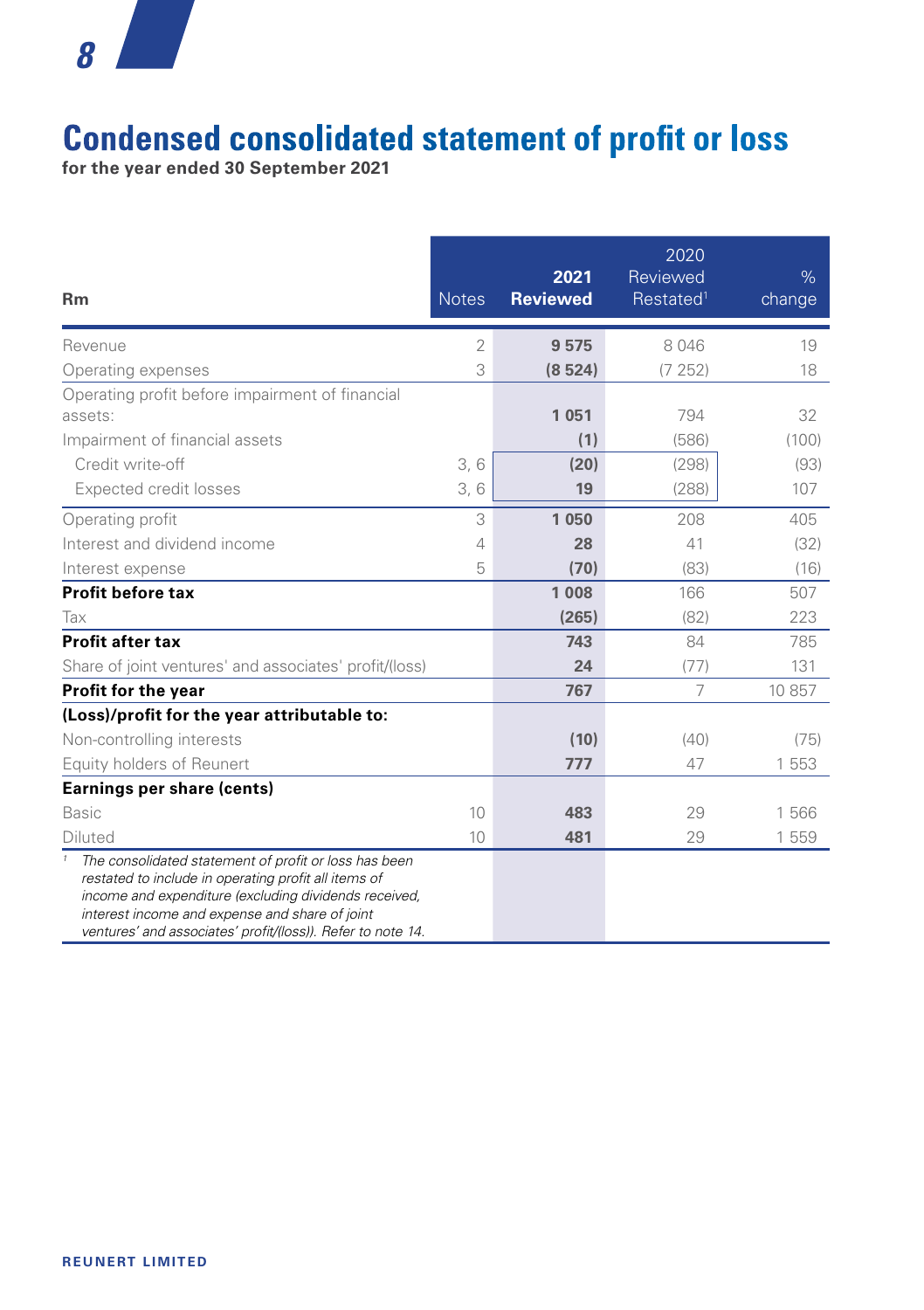# **Condensed consolidated statement of other comprehensive income**

**for the year ended 30 September 2021**

| <b>Rm</b>                                                     | 2021<br><b>Reviewed</b> | 2020<br>Reviewed |
|---------------------------------------------------------------|-------------------------|------------------|
| Profit for the year                                           | 767                     |                  |
| Other comprehensive income, net of tax:                       |                         |                  |
| Items that may be reclassified subsequently to profit or loss | $\overline{2}$          | (56)             |
| Translation differences of foreign businesses                 | 1                       | 30               |
| Translation loss on net investment in subsidiary <sup>1</sup> |                         | (87)             |
| Fair value remeasurement gain of financial asset              | 1                       |                  |
| <b>Total comprehensive income</b>                             | 769                     | (49)             |
| Total comprehensive income attributable to:                   |                         |                  |
| Non-controlling interests                                     | (6)                     | (62)             |
| - Share of loss for the year                                  | (10)                    | (40)             |
| - Share of other comprehensive income                         | 4                       | (22)             |
| Equity holders of Reunert                                     | 775                     | 13               |
| - Share of profit for the year                                | 777                     | 47               |
| - Share of other comprehensive income                         | (2)                     | (34)             |
|                                                               |                         |                  |

*9*

*<sup>1</sup> Translation loss arising on the loan component of the Group's net investment in a foreign subsidiary. During the 2021 financial year, no translation gains/(losses) arose on the Group's net investment in this foreign subsidiary because the underlying instrument (which gave rise to the translation gain or loss) was converted to equity at the end of the 2020 financial year.*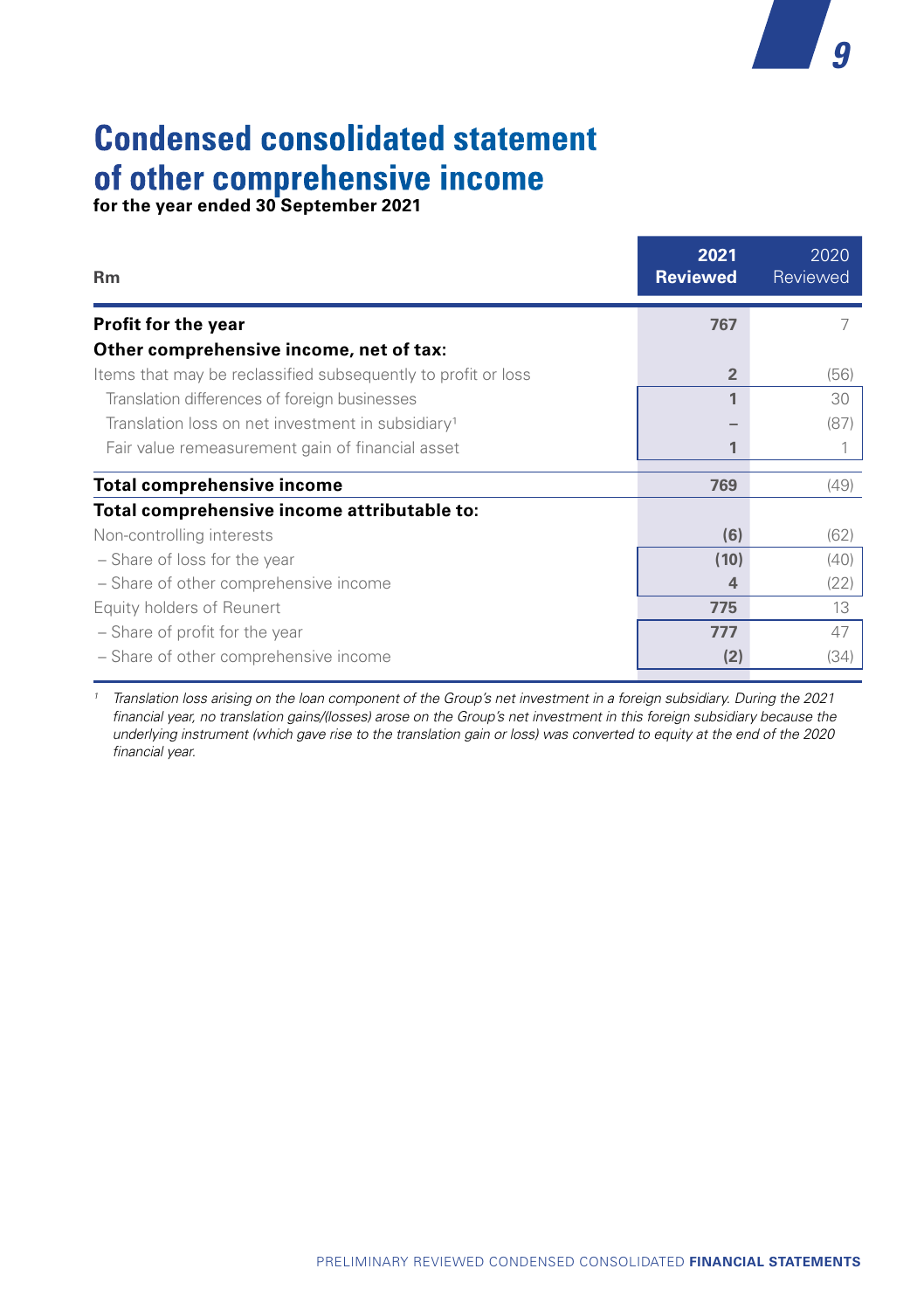## **Condensed consolidated statement of financial position as at 30 September 2021**

**2021**

**4 634** 4 466

2020 Reviewed

**Rm** Notes **Reviewed Non-current assets** Property, plant and equipment **858** 795 **Investment property 23** 31 Right-of-use assets **146** 186 Intangible assets **444** 445 Goodwill 7 **934** 924 Other investments and loans<br> **65** 61 Investments in joint ventures and associates **99** 74 Investment at fair value through profit or loss 8 **76 76** Derivative financial assets 9 **41** – Lease receivables **410** 557 Loan receivables **1 393** 1 221 Deferred tax assets **145** 172 **Current assets** Tax receivable **115** 46 Inventory **1 743** 1 483 Lease receivables **273** 288 Loan receivables **400** 507 Trade and other receivables **2 097** 1 895 Derivative financial assets **7** 12

Cash and cash equivalents **1 068** 1 029  **5 703** 5 260 **Total assets** 10 337 9 726 **Equity and liabilities Capital and reserves** Share capital **389** 389 Share-based payment reserves **219** 217 Empowerment shares **(276)** (276) Treasury shares **(447)** (342) Equity transactions/put option with non-controlling interests **(72)** – Other reserves **(163)** (161) Retained earnings **7 045** 6 678 Equity attributable to equity holders of Reunert **6 695** 6 505 Non-controlling interests **87** 38 **Total equity<sup>1</sup> 6 782 6 543 <b>6 782 6 543** 

*<sup>1</sup> Refer to the statement of changes in equity for the composition of all components of equity.*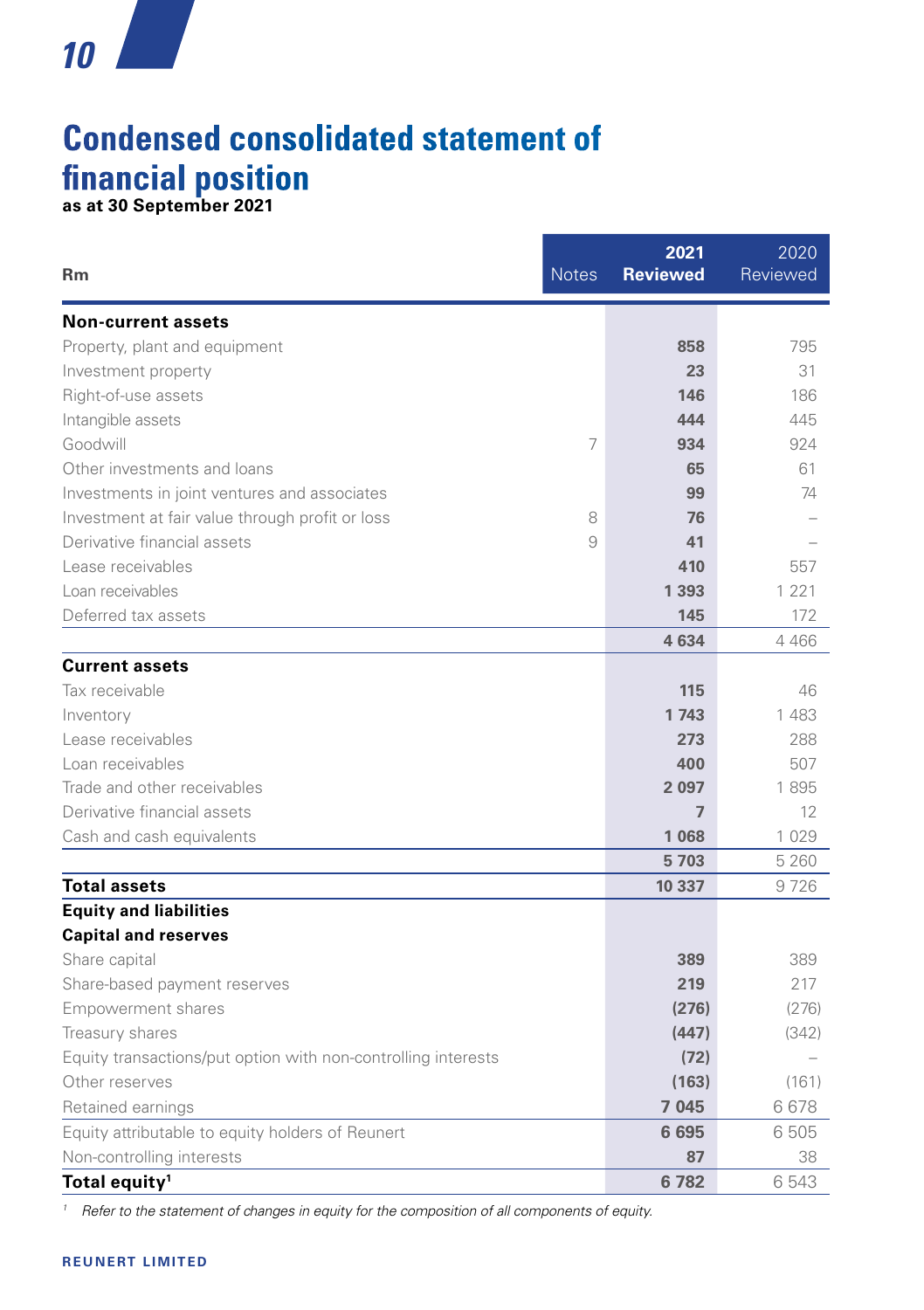| <b>Rm</b>                                 | <b>Notes</b> | 2021<br><b>Reviewed</b> | 2020<br>Reviewed |
|-------------------------------------------|--------------|-------------------------|------------------|
| <b>Non-current liabilities</b>            |              |                         |                  |
| Deferred tax liabilities                  |              | 158                     | 89               |
| Equity forward contract                   |              | 48                      | 59               |
| Long-term loans                           |              | 44                      | 15               |
| Lease liabilities                         |              | 100                     | 162              |
| Derivative financial liabilities          | 9            | 92                      |                  |
| Contract liabilities                      |              |                         | 23               |
| Contingent consideration                  | 12           | 10                      |                  |
|                                           |              | 452                     | 348              |
| <b>Current liabilities</b>                |              |                         |                  |
| Put option liability                      | 13           | 25                      |                  |
| Equity forward contract                   |              | 18                      | 16               |
| Current portion of long-term loans        |              | 39                      | 1                |
| Lease liabilities                         |              | 85                      | 56               |
| Share-based payment liability             |              |                         | 6                |
| Derivative financial liabilities          |              | 17                      | 28               |
| Provisions                                |              | 81                      | 123              |
| Tax liabilities                           |              | 21                      | 50               |
| Contract liabilities                      |              | 264                     | 255              |
| Trade and other payables                  |              | 1 7 7 6                 | 1 594            |
| Bank overdrafts and short-term facilities |              | 777                     | 706              |
|                                           |              | 3 103                   | 2835             |
| <b>Total equity and liabilities</b>       |              | 10 337                  | 9726             |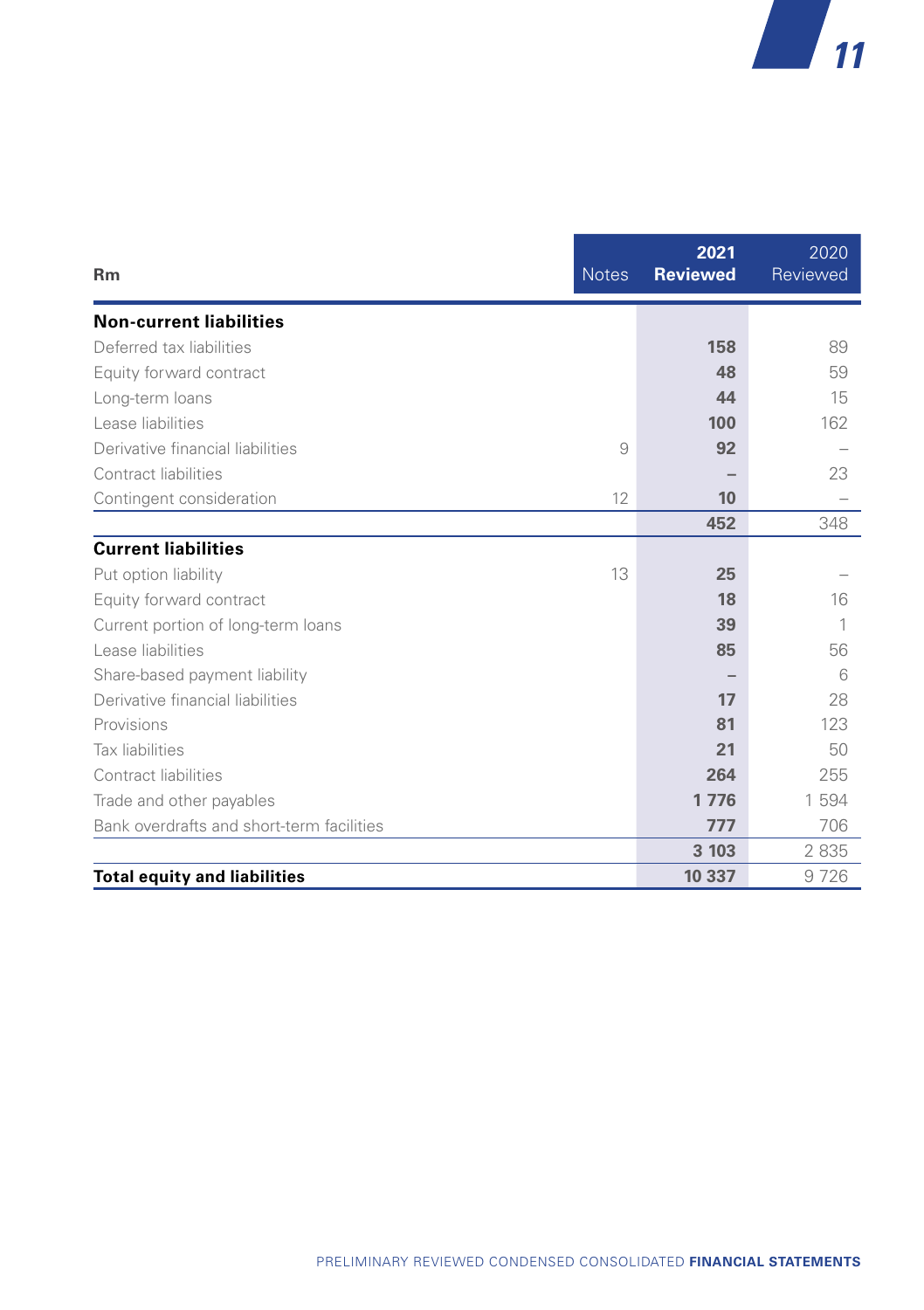# **Condensed consolidated statement of cash flows**

**for the year ended 30 September 2021** 

| <b>Rm</b>                                                               | <b>Notes</b> | 2021<br><b>Reviewed</b> | 2020<br>Reviewed<br>Restated <sup>1</sup> |
|-------------------------------------------------------------------------|--------------|-------------------------|-------------------------------------------|
| Cash flows from operating activities                                    |              |                         |                                           |
| Cash generated from operations before working capital changes           | А            | 1 1 5 8                 | 1 1 3 6                                   |
| (Increase)/decrease in net working capital                              |              | (200)                   | 21                                        |
| Cash generated from operations                                          |              | 958                     | 1 1 5 7                                   |
| Cash interest received                                                  |              | 26                      | 38                                        |
| Dividends received                                                      |              | $\overline{2}$          | 3                                         |
| Cash interest paid                                                      |              | (66)                    | (75)                                      |
| Tax paid                                                                |              | (272)                   | (145)                                     |
| Net cash inflow from operating activities before dividends              |              | 648                     | 978                                       |
| Dividends paid (including to non-controlling interests in subsidiaries) |              | (428)                   | (727)                                     |
| Net cash inflow from operating activities                               |              | 220                     | 251                                       |
| <b>Cash flows from investing activities</b>                             |              |                         |                                           |
| Cash received from loan receivables                                     |              | 966                     | 798                                       |
| Cash invested in loan receivables                                       |              | (893)                   | (970)                                     |
| Repayment of other investments and loans                                |              |                         | 3                                         |
| Other investments and loans granted                                     |              | (8)                     | (1)                                       |
| Dividends received from joint venture and associate                     |              | 6                       | 3                                         |
| Replacement of property, plant and equipment and intangible assets      |              | (42)                    | (32)                                      |
| Proceeds from disposal of property, plant and equipment                 |              | 37                      | 8                                         |
| Expansion of property, plant and equipment and intangible assets        |              | (196)                   | (138)                                     |
| Acquisition of businesses                                               |              | (8)                     |                                           |
| Proceeds from/(outflow on) disposal of investment, subsidiary           |              |                         |                                           |
| and associate                                                           |              | 37                      | (4)                                       |
| Net cash outflow from investing activities                              |              | (101)                   | (333)                                     |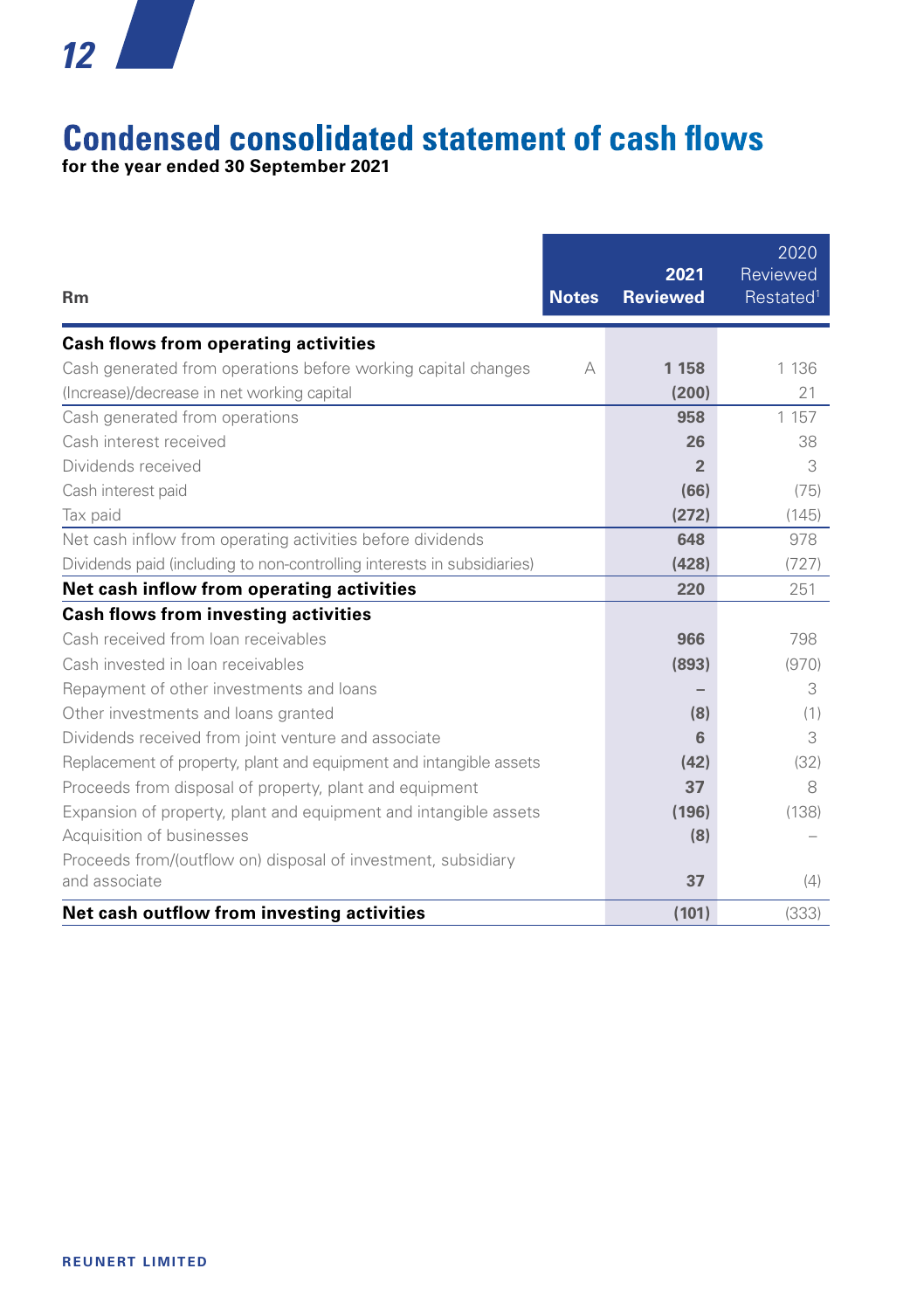| <b>Rm</b>                                                                                              | <b>Notes</b> | 2021<br><b>Reviewed</b> | 2020<br>Reviewed<br>Restated <sup>1</sup> |
|--------------------------------------------------------------------------------------------------------|--------------|-------------------------|-------------------------------------------|
| <b>Cash flows from financing activities</b>                                                            |              |                         |                                           |
| Funds provided by equity holders of Reunert                                                            |              |                         | 1                                         |
| Shares acquired for equity settled Conditional Share Plan (CSP)                                        |              | (11)                    | (54)                                      |
| Proceeds from subscription for shares by non-controlling interests                                     |              | 68                      |                                           |
| Investment in treasury shares                                                                          |              | (105)                   |                                           |
| Purchase of additional shares acquired from non-controlling<br>interests                               |              | (31)                    | (1)                                       |
| Put option liability settled                                                                           |              |                         | (131)                                     |
| Long-term loans raised                                                                                 |              | 47                      | 2                                         |
| Long-term loans settled                                                                                |              | (9)                     |                                           |
| Contingent consideration settled                                                                       |              | (7)                     | (15)                                      |
| Equity forward contract liability settled                                                              |              | (15)                    |                                           |
| Lease liabilities settled                                                                              |              | (73)                    | (57)                                      |
| Net cash outflow from financing activities                                                             |              | (136)                   | (255)                                     |
| Net decrease in net cash and cash equivalents                                                          |              | (17)                    | (337)                                     |
| Net cash and cash equivalents as at 1 October as<br>reported in the Statement of Financial Position    |              | 323                     | 616                                       |
| Net cash and cash equivalents as at 30 September<br>before translation adjustments                     |              | 306                     | 279                                       |
| Foreign exchange translation adjustments on:                                                           |              |                         |                                           |
| Cash and cash equivalents                                                                              |              | (6)                     | (1)                                       |
| Bank overdrafts and short-term facilities                                                              |              | (9)                     | 45                                        |
| Net cash and cash equivalents as at 30 September as<br>reported in the Statement of Financial Position |              | 291                     | 323                                       |
| Made up of:                                                                                            |              |                         |                                           |
| <b>Cash and cash equivalents</b>                                                                       |              | 1 0 6 8                 | 1 0 2 9                                   |
| <b>Bank overdrafts and short-term facilities</b>                                                       |              | (777)                   | (706)                                     |
| <b>Bank overdrafts</b>                                                                                 |              | (137)                   | (122)                                     |
| Short-term facilities                                                                                  |              | (640)                   | (584)                                     |

*<sup>1</sup> The consolidated statement of cash flows has been restated to provide clearer presentation of the following:*

*– Cash interest received and dividends received are now disclosed separately*

*– Cash flows from loan receivables have been disaggregated into cash receipts and cash payments on a gross basis*

*– Subtotals for investments to maintain/increase operating capacity have been removed*

*– The foreign exchange translation adjustments have been included below net cash and cash equivalents in order to reconcile the net cash and cash equivalents to the statement of financial position* 

*The restatement did not result in a change in the 2020 reported numbers on the face of the consolidated statement of cash flows.*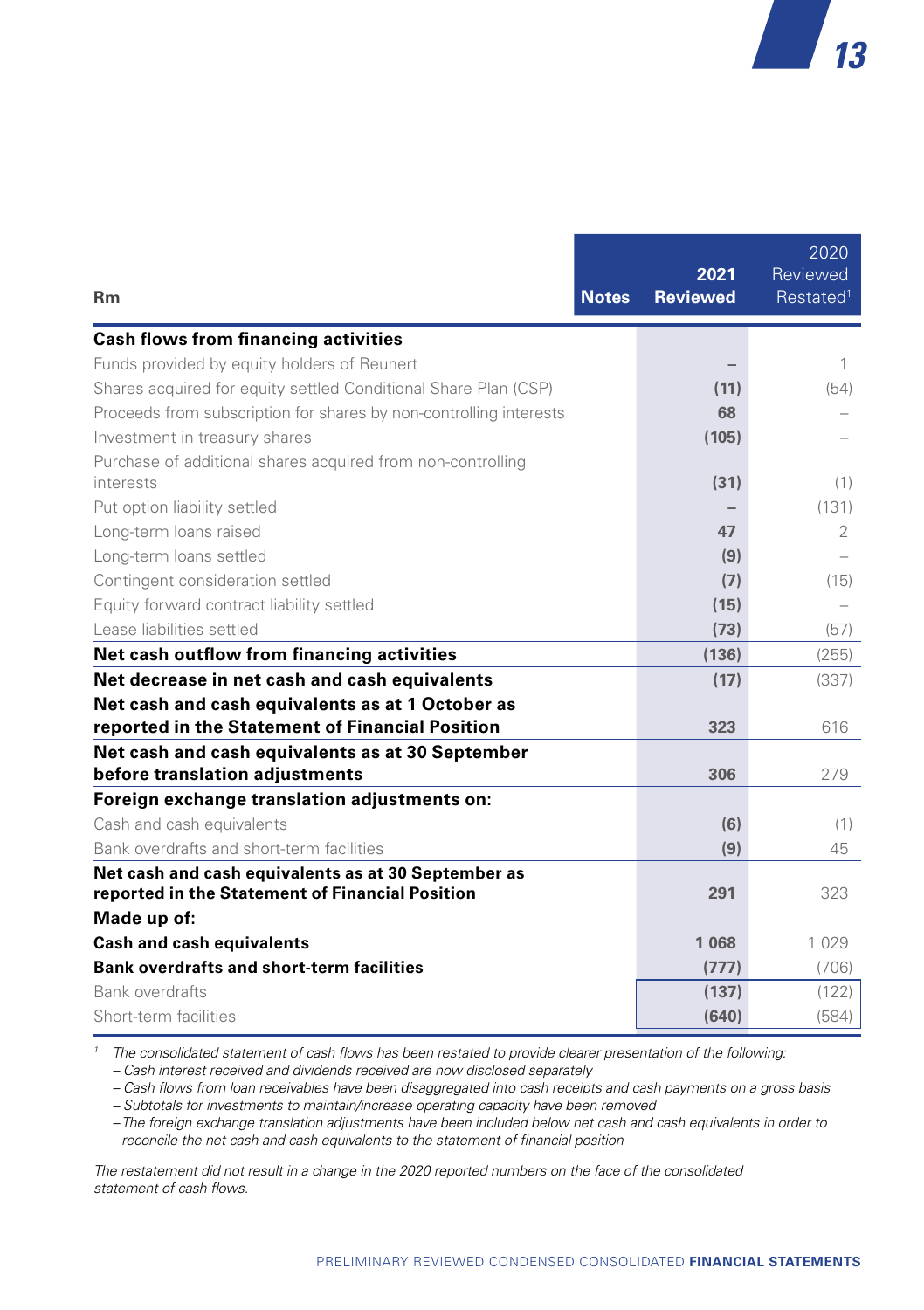# **Notes to the condensed consolidated statement of cash flows**

**for the year ended 30 September 2021**

| <b>Rm</b>                                                                                                                                                                                                                                                                                                                                                                                                                            | 2021<br><b>Reviewed</b>                                       | 2020<br>Reviewed<br>Restated <sup>1</sup>      |
|--------------------------------------------------------------------------------------------------------------------------------------------------------------------------------------------------------------------------------------------------------------------------------------------------------------------------------------------------------------------------------------------------------------------------------------|---------------------------------------------------------------|------------------------------------------------|
| A. Reconciliation of profit before tax to cash generated                                                                                                                                                                                                                                                                                                                                                                             |                                                               |                                                |
| from operations before working capital changes<br><b>Profit before tax</b><br><b>Adjusted for:</b>                                                                                                                                                                                                                                                                                                                                   | 1 0 0 8                                                       | 166                                            |
| Cash interest received<br>Dividend received<br>Cash interest paid<br>Unwinding of present value discount<br>Depreciation of property, plant and equipment and right-of-use assets<br>Amortisation of intangible assets<br>Profit on disposal of property, plant and equipment and intangible assets<br>Profit on disposal of associate<br>Fair value remeasurements                                                                  | (26)<br>(2)<br>66<br>4<br>192<br>61<br>(12)<br>(1)            | (38)<br>(3)<br>75<br>8<br>184<br>56<br>(4)     |
| Gain on investment at fair value through profit or loss<br>Gain on contingent consideration<br>Gain on option contract<br>Loss on option contract<br>Loss on put option liability<br>Loss on disposal of subsidiary<br>Impairment of non-financial assets<br>Transaction-related share based payments<br>Share-based payment expense in respect of the Group's CSP<br>Share-based payment expense in respect of the Group's Deferred | (103)<br>(13)<br>(41)<br>92<br>1<br>1<br>$\overline{7}$<br>16 | (2)<br>3<br>20<br>79<br>10                     |
| Bonus Plan<br>Cash paid to settle the Group's Deferred Bonus Plan<br>Net unrealised forex losses<br>Lease modification<br>Impairment of financial assets<br>Credit write-off<br>Expected credit losses<br>Provisions movements                                                                                                                                                                                                       | 1<br>(6)<br>16<br>(49)<br>20<br>(19)<br>(57)                  | (3)<br>(22)<br>48<br>(17)<br>298<br>288<br>(5) |
| Other non-cash movements<br>Cash generated from operations before working<br>capital changes                                                                                                                                                                                                                                                                                                                                         | $\overline{2}$<br>1 1 5 8                                     | (5)<br>1 1 3 6                                 |

*<sup>1</sup> The reconciliation of profit before tax to cash generated from operations before working capital changes has been restated as a result of the restatement to operating profit (refer to note 3 and note 14). This restatement provides a more detailed disclosure and did not result in a change to the 2020 reported numbers.*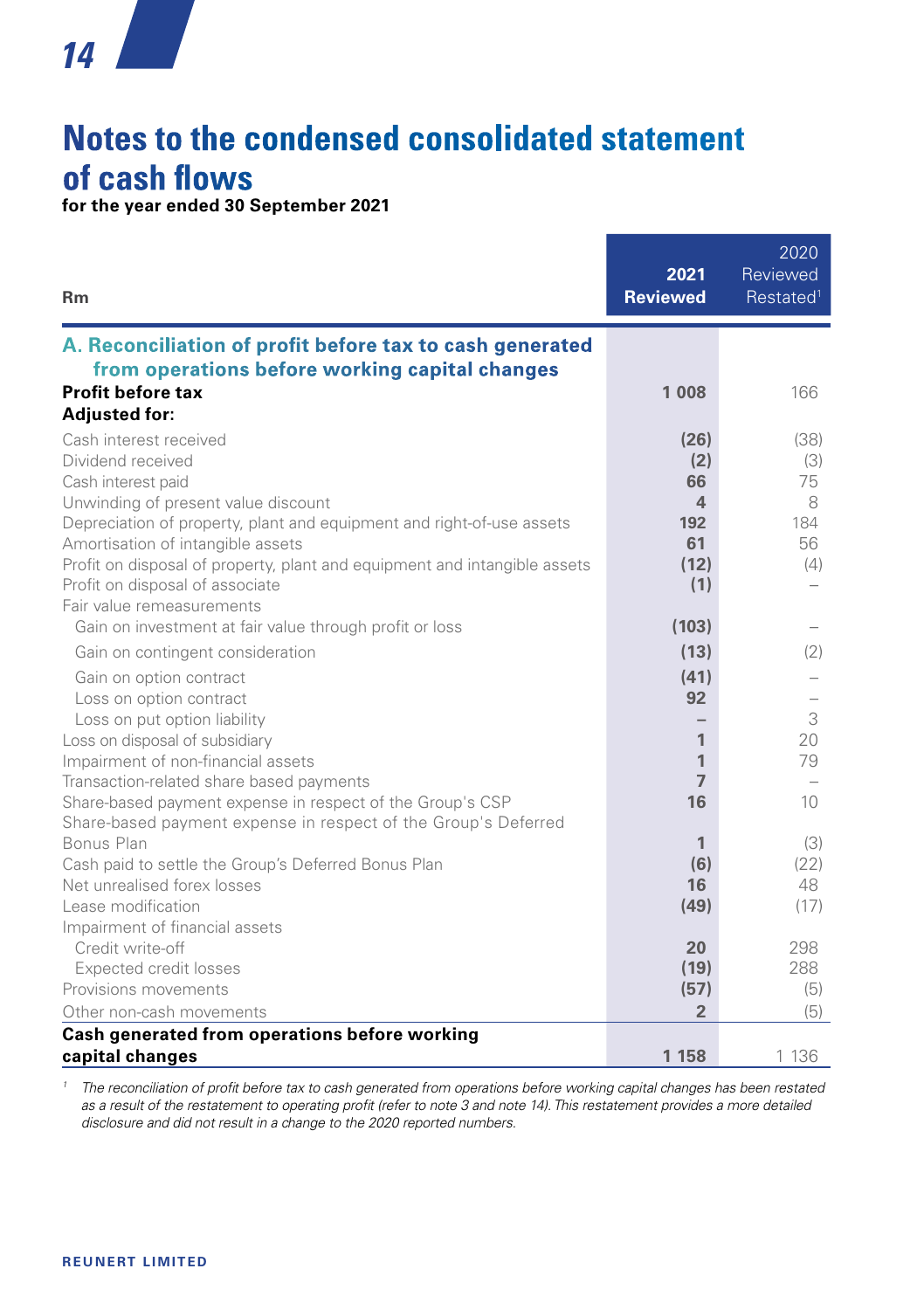## **Condensed consolidated statement of changes in equity for the year ended 30 September 2021**

*15*

| <b>Rm</b>                                                        | 2021<br><b>Reviewed</b> | 2020<br>Reviewed |
|------------------------------------------------------------------|-------------------------|------------------|
| Share capital                                                    | 389                     | 389              |
| Balance at the beginning of the year                             | 389                     | 388              |
| Issue of shares                                                  |                         | 1                |
| Share-based payment reserves                                     | 219                     | 217              |
| Balance at the beginning of the year                             | 217                     | 229              |
| In respect of CSP                                                | 18                      | 9                |
| Shares acquired to settle CSP                                    | (11)                    | (54)             |
| In respect of transaction-related share-based payments           | $\overline{7}$          |                  |
| Transfer (to)/from retained earnings                             | (12)                    | 33               |
| Equity transactions/put option with non-controlling shareholders | (72)                    |                  |
| Balance at the beginning of the year                             |                         | (108)            |
| Additional shares acquired from non-controlling shareholders     | (33)                    | 14               |
| Subscription for shares by non-controlling shareholders          | (14)                    |                  |
| Put option raised during the year                                | (25)                    |                  |
| Transfer from retained earnings                                  |                         | 94               |
| Empowerment shares <sup>1</sup>                                  | (276)                   | (276)            |
| Treasury shares <sup>2</sup>                                     | (447)                   | (342)            |
| Balance at the beginning of the year                             | (342)                   | (342)            |
| Shares bought back during the year                               | (105)                   |                  |
| Equity forward contract <sup>3</sup>                             | (75)                    | (75)             |
| Balance at the beginning of the year                             | (75)                    |                  |
| Raised during the year                                           |                         | (75)             |
| Foreign currency translation reserve                             | 13                      | 16               |
| Balance at the beginning of the year                             | 16                      | (11)             |
| Other comprehensive income                                       | (3)                     | 27               |
| Translation loss on net investment in foreign subsidiary         | (109)                   | (109)            |
| Balance at the beginning of the year                             | (109)                   | (47)             |
| Other comprehensive income                                       |                         | (62)             |
| Fair value reserve                                               | 8                       | 7                |
| Balance at the beginning of the year                             | $\overline{7}$          | 6                |
| Other comprehensive income                                       | 1                       | 1                |

<sup>1</sup> This is the cost of Reunert Limited shares held by Bargenel Investments (Pty) Ltd (Bargenel), a company sold by Reunert to its empowerment partners in 2007. Until the amount owed by the empowerment partners is repaid to Reunert, *Bargenel will continue to be consolidated into the Group's financial statements.*

*<sup>2</sup> Ordinary Reunert shares bought back in the open market and held by a subsidiary: 7 032 824 shares (2020: 4 997 698 shares). During 2021: 2 035 126 shares were bought back at an average price of R51,33 per share. No shares were bought back during the 2020 financial year.*

<sup>3</sup> At the end of the 2020 financial year, the Group, on behalf of the CSP, entered into a forward contract to acquire *2 346 930 ordinary Reunert shares from an independent third party, for purposes of hedging the Group's potential future obligation to deliver Reunert ordinary shares to CSP participants.*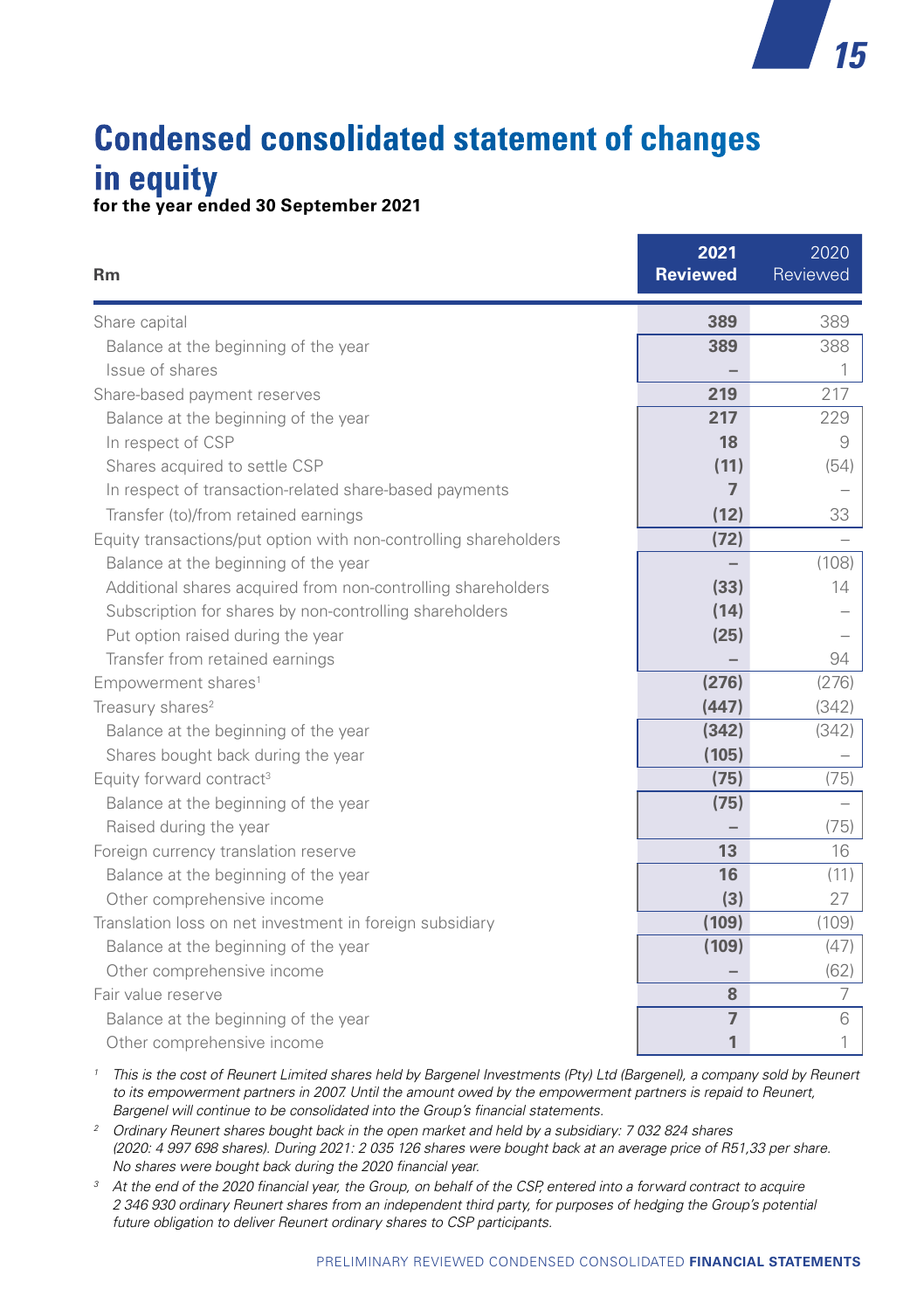# **Condensed consolidated statement of changes in equity** (continued)

**for the year ended 30 September 2021** 

| <b>Rm</b>                                                     | 2021<br><b>Reviewed</b> | 2020<br>Reviewed |
|---------------------------------------------------------------|-------------------------|------------------|
| Retained earnings                                             | 7 0 4 5                 | 6678             |
| Balance at the beginning of the year                          | 6678                    | 7473             |
| Profit for the year attributable to equity holders of Reunert | 777                     | 47               |
| Cash dividends paid                                           | (422)                   | (723)            |
| Tax deduction in respect of CSP                               |                         | 8                |
| Transfer from/(to) other reserves                             | 12                      | (127)            |
| Equity attributable to equity holders of Reunert              | 6695                    | 6505             |
| Non-controlling interests                                     | 87                      | 38               |
| Balance at the beginning of the year                          | 38                      | 119              |
| Loss for the year                                             | (10)                    | (40)             |
| From other comprehensive income                               | 4                       | (22)             |
| Cash dividends paid                                           | (6)                     | (4)              |
| Subscription for shares by non-controlling shareholders       | 62                      |                  |
| Disposal of subsidiary                                        | (4)                     |                  |
| Additional shares acquired from non-controlling shareholders  | 3                       | (15)             |
| Total equity at the end of the year                           | 6782                    | 6 543            |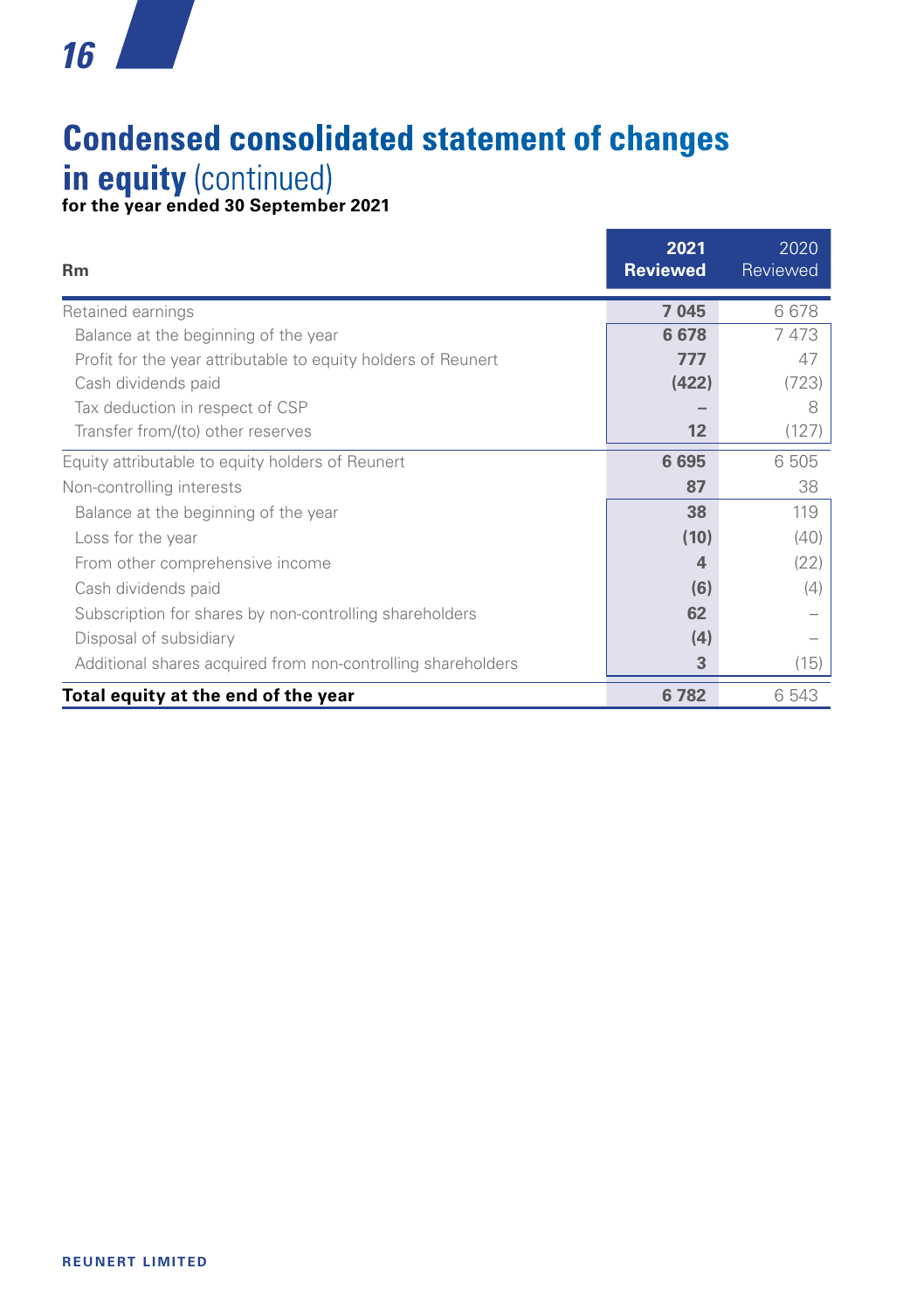## **Notes for the year ended 30 September 2021**

### **1. BASIS OF PREPARATION**

These preliminary reviewed condensed consolidated financial statements (condensed financial statements) have been prepared in compliance with the:

- > framework concepts and the recognition and measurement requirements of International Financial Reporting Standards (IFRS) in effect for the Group at 1 October 2020;
- > South African Institute of Chartered Accountants (SAICA) Financial Reporting Guides, as issued by the Accounting Practices Committee;

*17*

- > Financial Reporting pronouncements as issued by the Financial Reporting Standards Council;
- > Listings Requirements of the JSE Limited; and
- > the requirements of the Companies Act, No. 71 of 2008, of South Africa.

These condensed financial statements are in accordance with and contain the information required by IAS 34 Interim Financial Reporting, as well as the SAICA Financial Reporting Guides as issued by the Accounting Practices Committee and Financial Pronouncements as issued by the Financial Reporting Standards Council, and were compiled under the supervision of NA Thomson CA(SA) the Group's Chief Financial Officer.

The Group's accounting policies applied for the year ended 30 September 2021, were consistent with those applied in the prior year's audited consolidated annual financial statements. These accounting policies comply with IFRS.

The condensed financial statements for the year ended 30 September 2021 have been reviewed by Deloitte & Touche who have expressed an unmodified review conclusion.

The auditor's review report on the condensed financial statements is available for inspection at the registered offices of the Company, together with the condensed financial statements.

| <b>Rm</b>                                                                   | 2021<br><b>Reviewed</b> | 2020<br>Reviewed |
|-----------------------------------------------------------------------------|-------------------------|------------------|
| <b>2. REVENUE</b>                                                           |                         |                  |
| <b>Revenue from contracts with customers:</b><br><b>Category of revenue</b> |                         |                  |
| Products                                                                    | 7632                    | 6 0 1 4          |
| Services                                                                    | 1575                    | 1581             |
|                                                                             | 9 2 0 7                 | 7595             |
| Timing of revenue recognition:                                              |                         |                  |
| Revenue recognised at a point in time                                       | 7911                    | 6 2 1 5          |
| Revenue recognised over time                                                | 1 2 9 6                 | 1 3 8 0          |
| Total revenue from contracts with customers                                 | 9 207                   | 7595             |
| Other revenue:                                                              |                         |                  |
| Interest received on lease and loan receivables                             | 340                     | 412              |
| Rental revenue                                                              | 28                      | 39               |
| Total                                                                       | 9575                    | 8046             |

Refer to the segmental analysis, for a disaggregation of the total revenue into the revenue contribution per segment.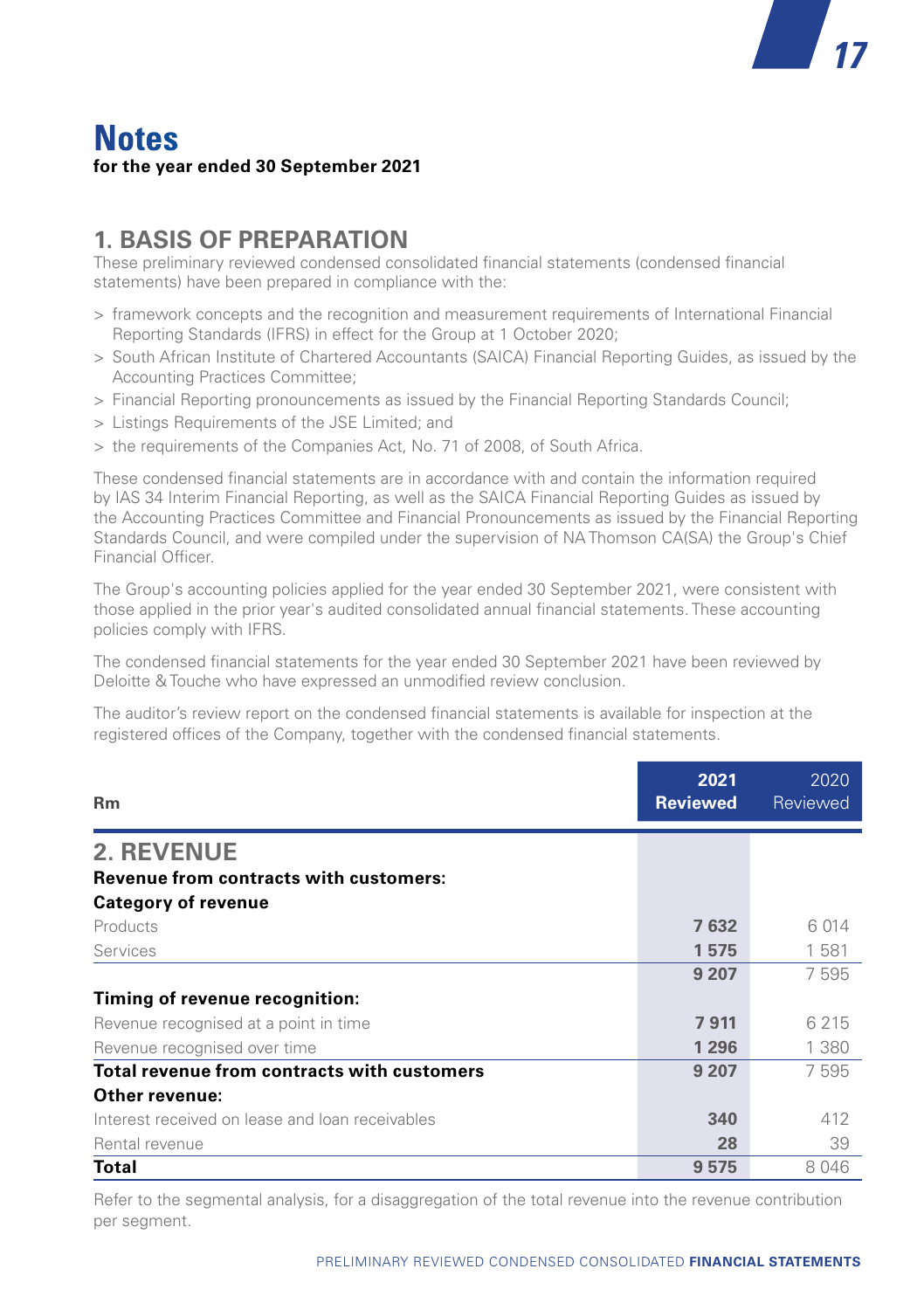

## **Notes** (continued)

**for the year ended 30 September 2021**

| Rm                                                      | 2021<br><b>Reviewed</b> | 2020<br>Reviewed<br>Restated <sup>1</sup> |
|---------------------------------------------------------|-------------------------|-------------------------------------------|
| <b>3. OPERATING PROFIT</b>                              |                         |                                           |
| Operating profit is arrived at as follows:              |                         |                                           |
| Revenue                                                 | 9575                    | 8046                                      |
| Items included in operating profit                      |                         |                                           |
| Changes in inventory                                    | (5852)                  | (4382)                                    |
| Employee costs                                          | (1967)                  | (1890)                                    |
| Salaries and wages                                      | (1776)                  | (1617)                                    |
| Pension and provident fund contributions <sup>2</sup>   | (126)                   | (192)                                     |
| Other staff costs <sup>3</sup>                          | (65)                    | (81)                                      |
| Fair value remeasurements                               | 65                      | (1)                                       |
| Gain on investment at fair value through profit or loss | 103                     |                                           |
| Gain on contingent consideration                        | 13                      | 2                                         |
| Gain on option contract                                 | 41                      |                                           |
| Loss on option contract                                 | (92)                    |                                           |
| Loss on put option liability                            |                         | (3)                                       |
| Impairment of financial assets                          | (1)                     | (586)                                     |
| Credit write-off                                        | (20)                    | (298)                                     |
| Expected credit losses                                  | 19                      | (288)                                     |
| Auditors remuneration                                   | (28)                    | (29)                                      |
| Audit fees                                              | (27)                    | (28)                                      |
| Other fees                                              | (1)                     | (1)                                       |
| Net forex gains/(losses)                                | 24                      | (90)                                      |
| Net realised forex gains/(losses) <sup>4</sup>          | 40                      | (42)                                      |
| Net unrealised forex losses <sup>4</sup>                | (16)                    | (48)                                      |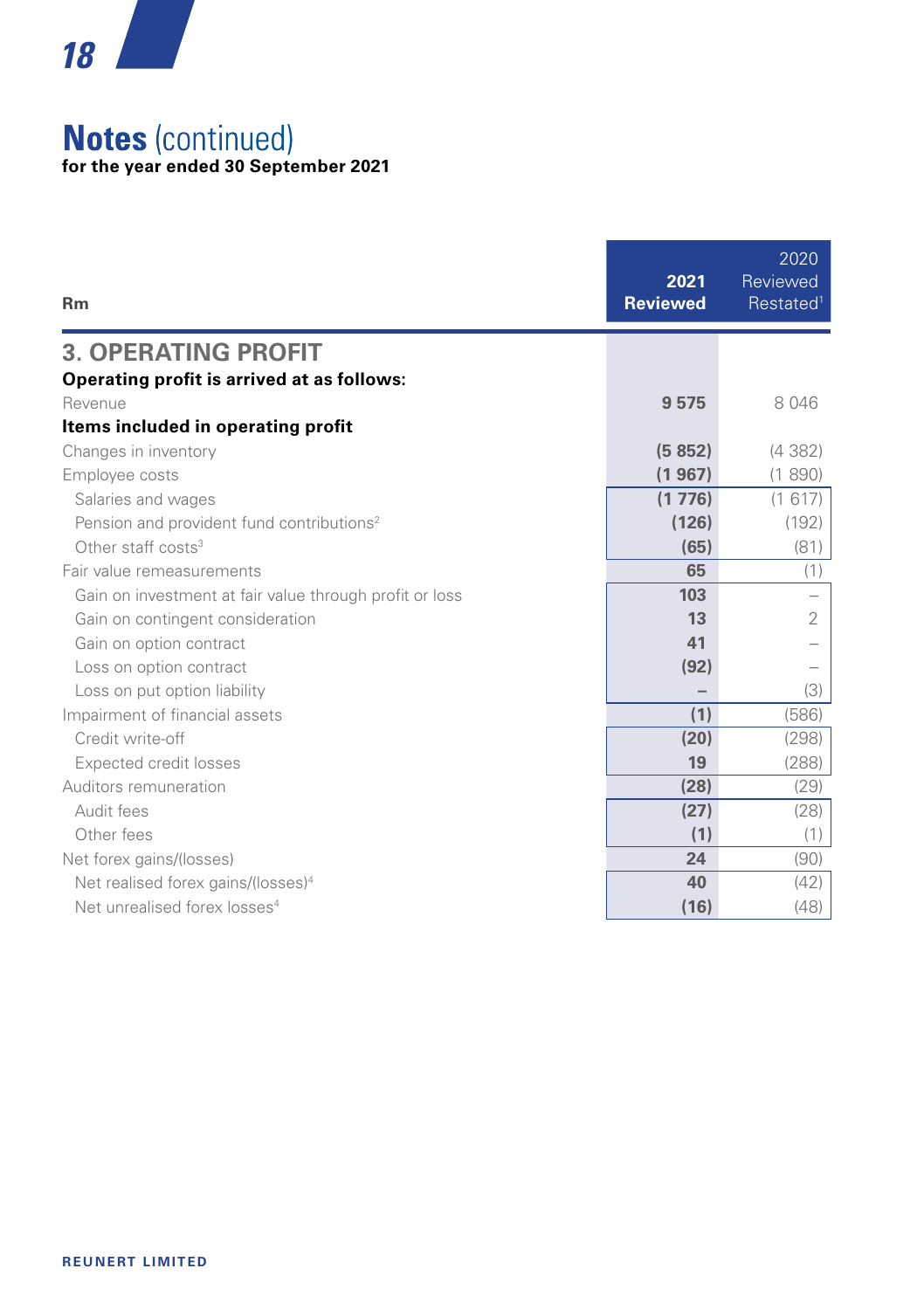| <b>Rm</b>                                                                 | 2021<br><b>Reviewed</b> | 2020<br><b>Reviewed</b><br>Restated <sup>1</sup> |
|---------------------------------------------------------------------------|-------------------------|--------------------------------------------------|
| <b>3. OPERATING PROFIT (CONTINUED)</b>                                    |                         |                                                  |
| Other income                                                              | 47                      | 17                                               |
| Lease modification                                                        | 49                      | 17                                               |
| Profit on disposal of property, plant and equipment and intangible assets | 12                      | 4                                                |
| Share-based payment expense <sup>5</sup>                                  | (17)                    | (7)                                              |
| Interest paid to finance Quince Capital (Pty) Ltd (Quince) rental book    | (24)                    | (28)                                             |
| Operating lease charges                                                   | (27)                    | (30)                                             |
| Research and development                                                  | (150)                   | (172)                                            |
| Other operating expenses                                                  | (395)                   | (322)                                            |
| EBITDA <sup>6</sup>                                                       | 1 3 1 1                 | 547                                              |
| The following additional disclosable items have been included             |                         |                                                  |
| in arriving at operating profit:                                          |                         |                                                  |
| Depreciation and amortisation                                             | (253)                   | (240)                                            |
| Impairment of non-financial assets                                        |                         |                                                  |
| Impairment of goodwill                                                    |                         | (75)                                             |
| Impairment of property, plant and equipment                               | (1)                     | (4)                                              |
| Profit on disposal of associate                                           | 1                       |                                                  |
| Loss on disposal of subsidiary                                            | (1)                     | (20)                                             |
| Transaction-related share-based payments7                                 | (7)                     |                                                  |
| Operating profit as per the statement of profit or loss                   | 1 0 5 0                 | 208                                              |

*<sup>1</sup> The operating profit note has been restated to provide more detail.*

 $\frac{2}{3}$  Payments to defined contribution retirement plans are charged as an expense as they fall due.<br><sup>3</sup> Includes staff training, staff welfare, skills development levy, commissions and incentives and other staff relat

- *<sup>4</sup> Transactions denominated in a foreign currency are recorded at the rates of exchange prevailing at the dates of the transactions. At the end of each reporting period, monetary items denominated in foreign currencies are retranslated at the rates prevailing at that date. Exchange differences on monetary items are recognised in the statement of profit or*  loss in the period in which they arise. Derivative instruments are initially measured at fair value at the date the derivative *contract is entered into and are subsequently remeasured to fair value at each reporting date. The resulting gains or losses are recognised in the statement of profit or loss.*
- *<sup>5</sup> Included in share-based payment expense is a charge of R1 million (2020: a release of R3 million) relating to the Deferred Bonus Plan. This is classified as a cash-settled, share-based payment with the equivalent amount included in liabilities.*
- *<sup>6</sup> Earnings before net interest, tax, depreciation and amortisation, impairment of goodwill and property, plant and equipment, profit on disposal of associate, loss on disposal of subsidiary and transaction-related share-based payments. EBITDA includes interest income received on leases and loans receivable in the ICT Segment.*
- *<sup>7</sup> Included in the transaction-related share-based payments is an empowerment charge in the ICT Segment of R6 million and in the AE Segment of R1 million.*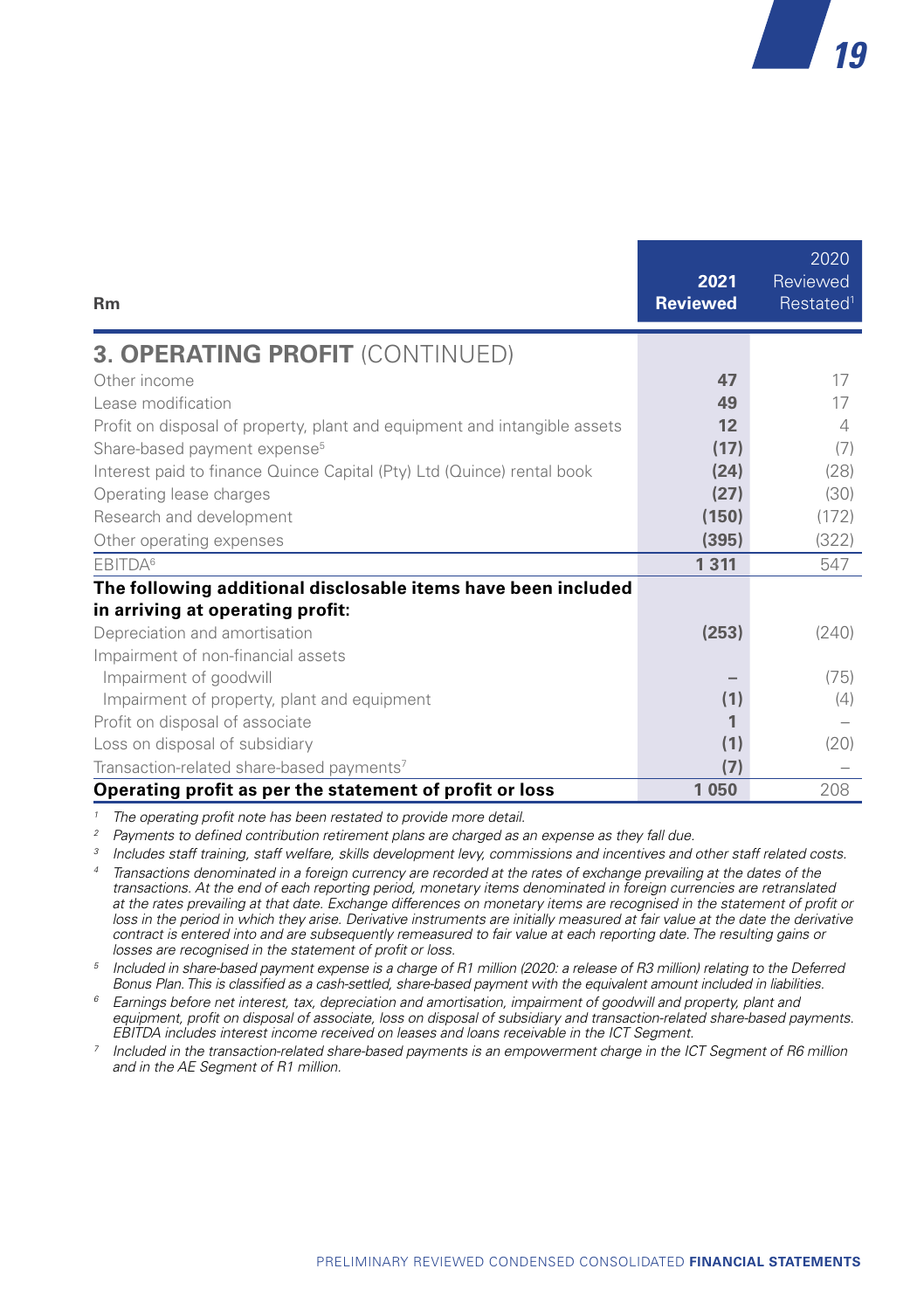

## **Notes** (continued) **for the year ended 30 September 2021**

| Rm                                                                                                                                                                                                                                                                                                                     | 2021<br><b>Reviewed</b>             | 2020<br>Reviewed                    |
|------------------------------------------------------------------------------------------------------------------------------------------------------------------------------------------------------------------------------------------------------------------------------------------------------------------------|-------------------------------------|-------------------------------------|
| <b>4. INTEREST AND DIVIDEND INCOME</b>                                                                                                                                                                                                                                                                                 |                                     |                                     |
| Dividend income                                                                                                                                                                                                                                                                                                        | $\overline{2}$                      | 3                                   |
| Interest earned on financial assets analysed by category of asset:                                                                                                                                                                                                                                                     |                                     |                                     |
| Bank deposits                                                                                                                                                                                                                                                                                                          | 16                                  | 31                                  |
| Other assets                                                                                                                                                                                                                                                                                                           | 10                                  |                                     |
| <b>Total interest income and dividends</b>                                                                                                                                                                                                                                                                             | 28                                  | 41                                  |
| <b>5. INTEREST EXPENSE</b><br>Loans, bank overdrafts and short-term facilities<br>Lease liabilities<br>Unwinding of present value discount<br>Interest expense as per the statement of profit or loss<br>External interest expense in Quince (included in Group operating<br>expenses as Quince is a finance business) | (47)<br>(19)<br>(4)<br>(70)<br>(24) | (53)<br>(22)<br>(8)<br>(83)<br>(28) |
| Total interest expense using the effective interest rate method                                                                                                                                                                                                                                                        | (94)                                | (111)                               |
| <b>6. IMPAIRMENT OF FINANCIAL ASSETS</b><br>Credit write-off<br>Expected credit losses (ECL)                                                                                                                                                                                                                           | 20<br>(19)                          | 298<br>288                          |
|                                                                                                                                                                                                                                                                                                                        | 1                                   | 586                                 |

#### **Analysis of movement in the ECL 30 September 2021**

| <b>Rm</b>                      | <b>ECL</b><br>as at<br>1 October | (Released)/<br>raised<br>during the<br>year<br>through the<br>statement of<br>2020 profit or loss | <b>Utilised</b><br>during | <b>Disposal</b><br><b>of</b><br>the year subsidiaries movement | Foreign | <b>ECL</b><br>as at<br>exchange 30 September<br>2021 |
|--------------------------------|----------------------------------|---------------------------------------------------------------------------------------------------|---------------------------|----------------------------------------------------------------|---------|------------------------------------------------------|
| Lease and loan receivables     | 210                              | (29)                                                                                              | (29)                      |                                                                |         | 152                                                  |
| Trade and other receivables    | 192                              | 10                                                                                                | (39)                      | (2)                                                            | 6       | 167                                                  |
| Credit write-off for trade and |                                  |                                                                                                   |                           |                                                                |         |                                                      |
| other receivables              |                                  | 20                                                                                                |                           |                                                                |         |                                                      |
| <b>Total impairment of</b>     |                                  |                                                                                                   |                           |                                                                |         |                                                      |
| financial assets per the       |                                  |                                                                                                   |                           |                                                                |         |                                                      |
| statement of profit or loss    |                                  | 1                                                                                                 |                           |                                                                |         |                                                      |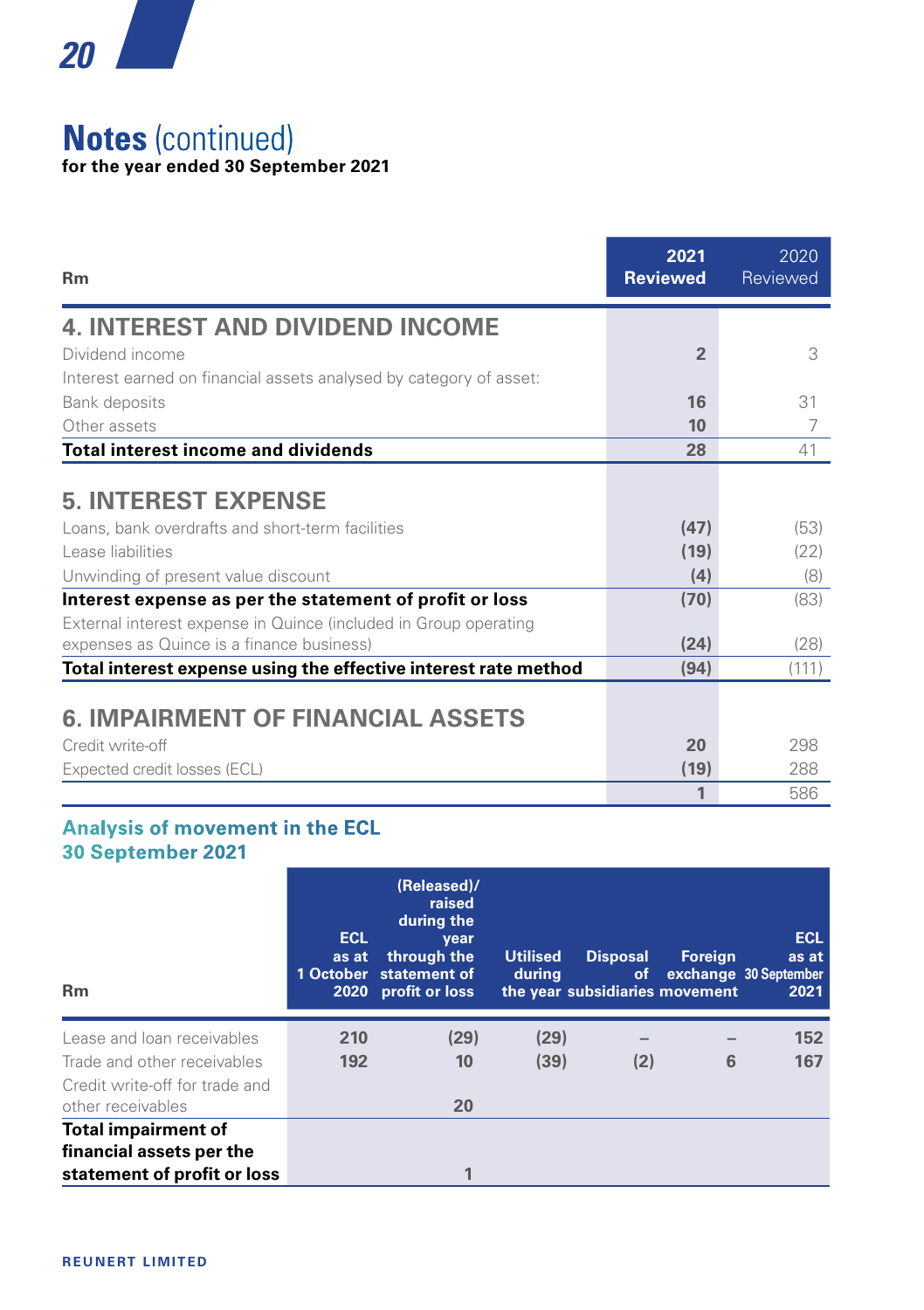#### **6. IMPAIRMENT OF FINANCIAL ASSETS** (CONTINUED) **Analysis of movement in the ECL 30 September 2020**

| <b>Rm</b>                                                                   | <b>ECL</b><br>as at<br>1 October<br>2019 | Raised<br>during the<br>vear<br>through the<br>statement of<br>profit or loss | <b>Utilised</b><br>durina<br>the year | Foreign<br>movement | <b>ECL</b><br>as at<br>exchange 30 September<br>2020 |
|-----------------------------------------------------------------------------|------------------------------------------|-------------------------------------------------------------------------------|---------------------------------------|---------------------|------------------------------------------------------|
| Lease and loan receivables                                                  | 41                                       | 219                                                                           | (50)                                  |                     | 210                                                  |
| Trade and other receivables                                                 | 150                                      | 69                                                                            | (14)                                  | (13)                | 192                                                  |
| Credit write-off for lease and loan<br>receivables <sup>1</sup>             |                                          | 298                                                                           |                                       |                     |                                                      |
| Total impairment of financial assets<br>per the statement of profit or loss |                                          | 586                                                                           |                                       |                     |                                                      |

*1 The credit write-off in the 2020 financial year resulted from an external fraud perpetrated against Quince by a non-connected independent third party dealer.*

#### **Lease and loan receivables**

The Group applies the IFRS 9 general approach to measuring the ECL required in respect of lease and loan receivables.

This is calculated by applying a historical loss ratio to the lease and loan receivables at each reporting date. The loss ratio for the lease and loan receivables is calculated according to the ageing/payment profile by applying historic write-offs to the payment profile of the population.

The historic loss ratio is then adjusted for forward-looking information to determine the required ECL at the reporting date.

#### **Impact of COVID-19**

Historical levels of credit impairment (pre 2020) are now not considered representative of what is expected in terms of future defaults due to the COVID-19 pandemic. The ongoing impact of the national lockdowns and waves of infection on economic activity and consequentially the expected increase in business failures have made the estimation of future credit losses complex.

Subsequent to the easing of lockdown conditions after the second and third wave of COVID-19 infections during 2021; economic activity has improved and the Group has incorporated this improvement in their assessment of the management overlay incorporated into the ECL.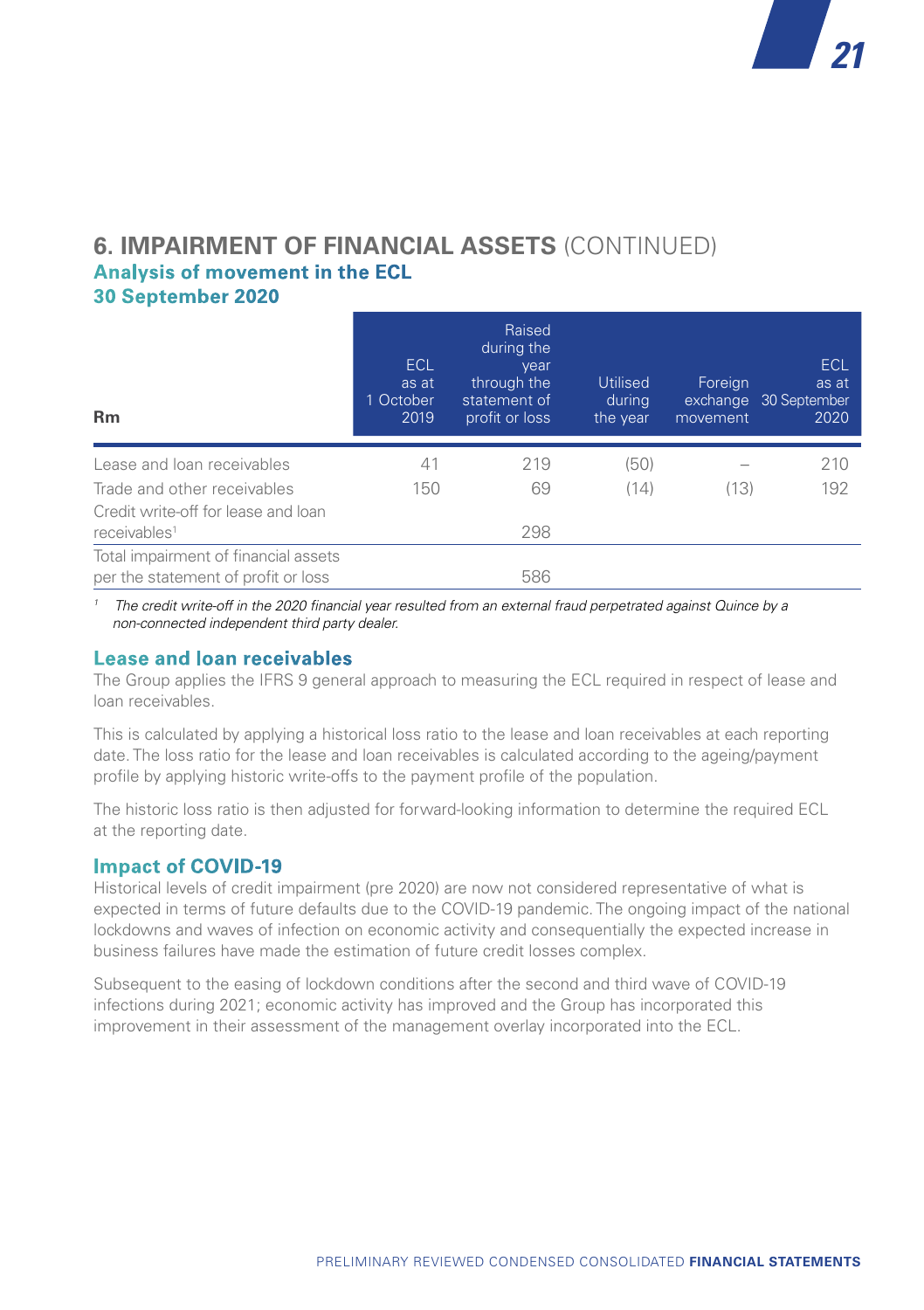

## **Notes** (continued) **for the year ended 30 September 2021**

## **6. IMPAIRMENT OF FINANCIAL ASSETS** (CONTINUED)

The Group has considered these factors above and also used the following key assumptions in estimating the ECL as at 30 September 2021:

|                                                         | 2021                                                   | 2020                                            |
|---------------------------------------------------------|--------------------------------------------------------|-------------------------------------------------|
| Probability of default (PD)<br>Loss given default (LGD) | 5.6%<br>63.0%                                          | $9.3\%$<br>63.0%                                |
| Exposure at default (EAD)                               | <b>Exposure of receivables</b><br>at 30 September 2021 | Exposure of receivables<br>at 30 September 2020 |

In estimating the PD the following estimates and judgements were applied:

- > The expected rate of credit defaults which has reduced to 5,6% during 2021 (11,5% at 31 March 2020, 9,3% at 30 September 2020 and 3,5% at 30 September 2019).
- > Due to the uncertainty that COVID-19 brings to the impact on future economic activity, the estimates made require a high degree of judgement.

The LGD rate used was obtained from the quoted recovery rate of the World Bank for South African debt of 37%. This was corroborated against the Moody's recovery rate for emerging markets. Due to the uncertainty of the impact of COVID-19 on South Africa and limited allocated credit information, this remains the best independent and credible information available, to estimate the expected LGD and this results in an LGD of 63%. In computing the management overlay, management assessed the industry classification of each rental customer and where the industry was, in the experience of management, still experiencing adverse consequences of the COVID-19 pandemic impacting on its credit capacity/risk (largely in the categories of hospitality, tourism and sections of education) applied a management overlay taking this risk into account.

The following is a categorisation of the different stages in accordance with IFRS 9:

|                   |                                         | <b>Expected credit losses</b> |         |         |                                            |
|-------------------|-----------------------------------------|-------------------------------|---------|---------|--------------------------------------------|
| <b>Rm</b>         | <b>Carrying</b><br>amount<br>before ECL | Stage 1                       | Stage 2 | Stage 3 | <b>Net carrying</b><br>amount<br>after ECL |
| 30 September 2021 | 2628                                    | (41)                          | (13)    | (98)    | 2476                                       |
| Lease receivables | 707                                     | (9)                           | (6)     | (9)     | 683                                        |
| Loan receivables  | 1921                                    | (32)                          | (7)     | (89)    | 1793                                       |
| 30 September 2020 | 2 7 8 3                                 | (68)                          | (92)    | (50)    | 2 5 7 3                                    |
| Lease receivables | 918                                     | (41)                          | (18)    | (14)    | 845                                        |
| Loan receivables  | 1865                                    | (27)                          | (74)    | (36)    | 1728                                       |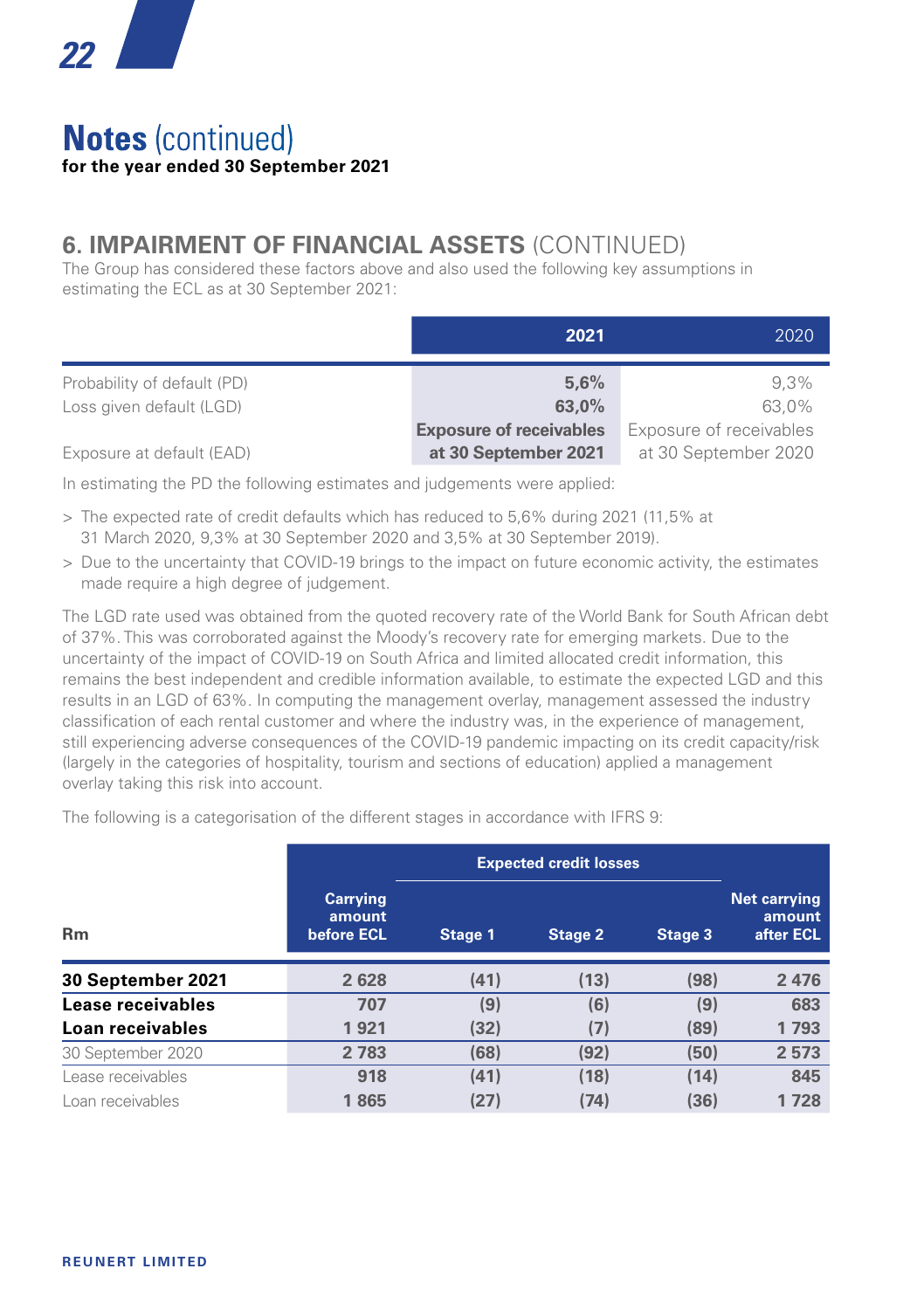

#### **6. IMPAIRMENT OF FINANCIAL ASSETS** (CONTINUED) **Significant increase in credit risk**

In assessing whether the credit risk in a financial asset has increased significantly since initial recognition, the Group compares the risk of a default occurring on the financial asset as at the reporting date with the risk of a default occurring on the financial asset as at the date of initial recognition. In making this assessment, the Group considers quantitative information that is reasonable and supportable, including historical experience and forward-looking information that is available without undue cost or effort. In assessing the stage categorisation, receivables that are 30 days overdue are classified as stage 2 and receivables that are 90 days overdue are classified as stage 3.

#### **Credit write-off in 2020**

The credit write-off resulted from an external fraud perpetrated against Quince by a non-connected independent third party dealer. A comprehensive external forensic investigation has been completed and has resulted in a credit write-off of R298 million, which was reported in the 31 March 2020 interim financial results. In the period 31 March 2020 to 30 September 2020 the following actions were completed:

- > An independent forensic investigation was conducted at Quince. This investigation, conducted by one of the country's leading legal firms, determined that no Quince employee had a material non-disclosed conflict of interest or that any criminal or deliberate misconduct facilitated the external fraud; and
- > The Group commissioned an independent review of the enterprise risk management framework at Quince to ensure the risk governance and control framework are appropriate. The outcome from this investigation identified areas where functions and processes within Quince's Credit Management can be strengthened to improve monitoring and oversight.

These recommendations were fully implemented in the 2021 financial year.

#### **Trade and other receivables**

The Group has consistently applied the IFRS 9 simplified approach to measuring ECL for trade receivables which uses a lifetime expected loss model. ECLs are calculated by using a provision matrix and applying a loss ratio to each entity in the Group's age analysis of trade receivables and contract assets. These have been aggregated into groupings that represent, to a large degree, major risk types and how the Group manages its receivables and contract assets. This also illustrates the spread of credit risk at each reporting date. The loss ratio is calculated according to the ageing/payment profile of sales by applying historic write-offs to the payment profile of the sales population. Similarly, the sales population selected to determine the ageing/payment profile of the sales is representative of the entire population and in line with future payment expectations.

| <b>Rm</b>                                    | 2021<br><b>Reviewed</b> | 2020<br>Reviewed |
|----------------------------------------------|-------------------------|------------------|
| <b>7. IMPAIRMENT OF NON-FINANCIAL ASSETS</b> |                         |                  |
| Goodwill                                     |                         |                  |
| Carrying amount as at 1 October              | 924                     | 999              |
| Disposal of subsidiary                       | (4)                     |                  |
| Acquisition of businesses                    | 14                      |                  |
| Impairment of goodwill                       |                         | (75)             |
| <b>Carrying amount as at 30 September</b>    | 934                     | 924              |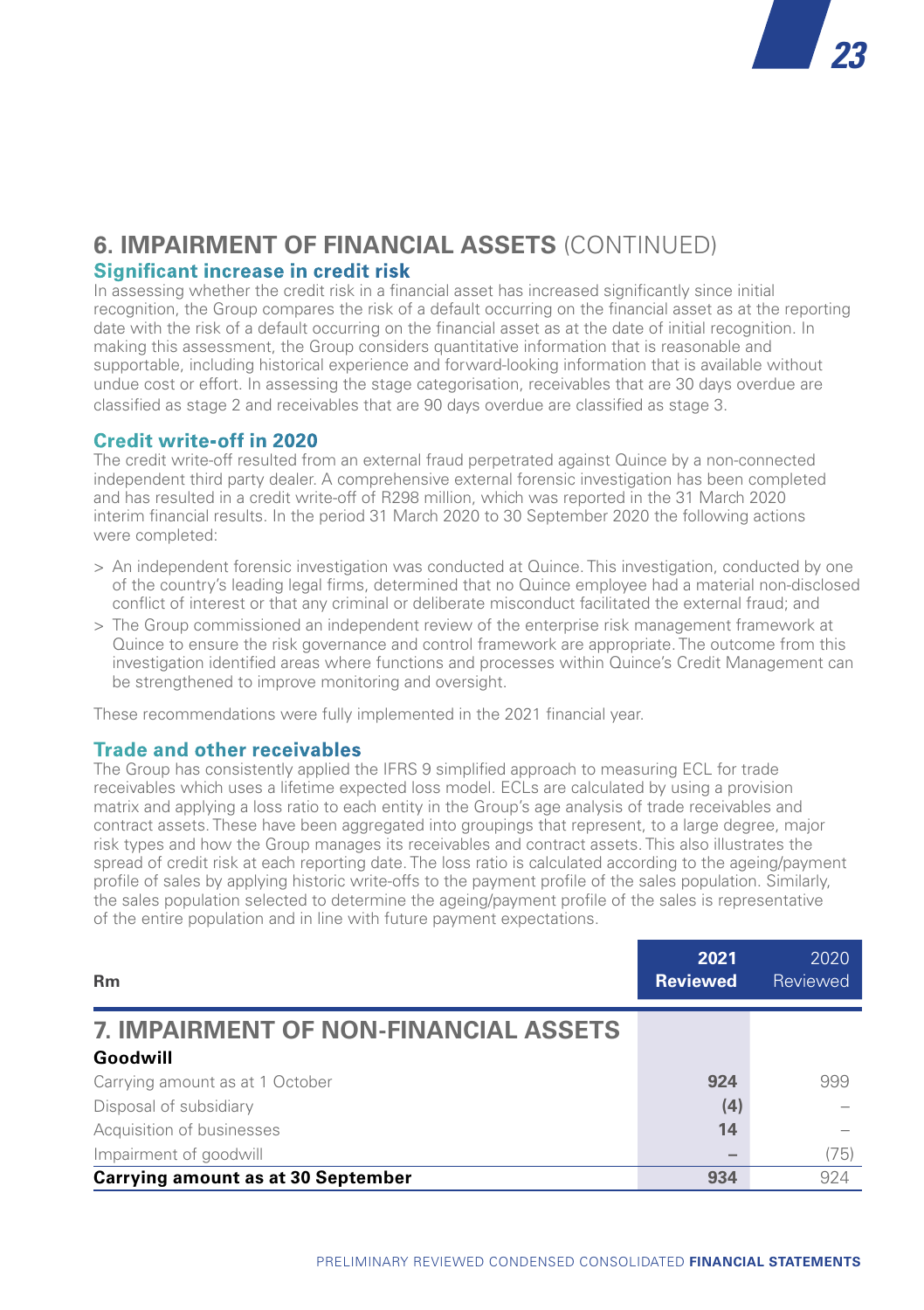

## **Notes** (continued) **for the year ended 30 September 2021**

## **7. IMPAIRMENT OF NON-FINANCIAL ASSETS** (CONTINUED)

The following information summarises the individual assumptions used to test for impairment of goodwill at a cash generating unit (CGU) level, using the value-in-use method.<sup>1</sup>

|                                   |                                | 30 September<br>2021                                 | 30 September<br>2020                |  |
|-----------------------------------|--------------------------------|------------------------------------------------------|-------------------------------------|--|
|                                   | <b>Measurement</b><br>currency | <b>Discount rate</b><br>$(\text{pre-tax})^2$<br>$\%$ | Discount rate<br>$(pre-tax)^2$<br>% |  |
| <b>Significant CGUs</b>           |                                |                                                      |                                     |  |
| <b>ICT</b>                        |                                |                                                      |                                     |  |
| Nashua Office Automation          | ZAR                            | 16,9                                                 | 20,3                                |  |
| Quince Capital                    | ZAR                            | 14,3                                                 | 11,4                                |  |
| ECN                               | ZAR                            | 17,4                                                 | 20,6                                |  |
| SkyWire                           | ZAR                            | 16,1                                                 | 18,9                                |  |
| $+OneX$                           | ZAR                            | 20,6                                                 | $\overline{\phantom{0}}$            |  |
| AE                                |                                |                                                      |                                     |  |
| Omnigo                            | ZAR                            | 20,7                                                 | 22,1                                |  |
| Terra Firma Solutions             | ZAR                            | 20,2                                                 | 21,0                                |  |
| Nanoteq                           | ZAR                            | 19,9                                                 | 22,7                                |  |
| Blue Nova Energy                  | ZAR                            | 21,1                                                 | 22,6                                |  |
|                                   |                                |                                                      |                                     |  |
| Other <sup>4</sup>                | ZAR                            | $17,9 - 20,4$                                        | $20,6 - 22,5$                       |  |
| Net carrying amount               |                                |                                                      |                                     |  |
| Gross goodwill carrying amount    |                                |                                                      |                                     |  |
| Less: accumulated impairment loss |                                |                                                      |                                     |  |

*<sup>1</sup> The base (year 1) for the value-in-use calculations are the management approved budgets for 2022. The 2022 budget contains revenue growth rates that indicate a gradual improvement towards pre-COVID-19 levels. Average growth rates used in years 2023 to 2026 (except for SkyWire Technologies, Blue Nova and +OneX) were higher than terminal growth*  rates due to the expected gradual improvement towards pre-COVID-19 levels of activity but are all lower than 10% growth. *Growth rates for SkyWire Technologies (12%), Blue Nova (17%) and +OneX (18%) are higher than the average as these businesses operate in industries experiencing high growth and demand. Management have assessed the growth rates applied and consider them to be reasonable and appropriate based on management's knowledge of the industries and the underlying businesses.*

*<sup>2</sup> The discount rate used is calculated as the weighted average cost of the different components of capital, being debt and*  equity (WACC). This is consistent with international best practice and covers the different industries in which the Reunert *group operates. The discount rate is then converted to the pre-tax discount rate as required by IAS 36 using an appropriate methodology.*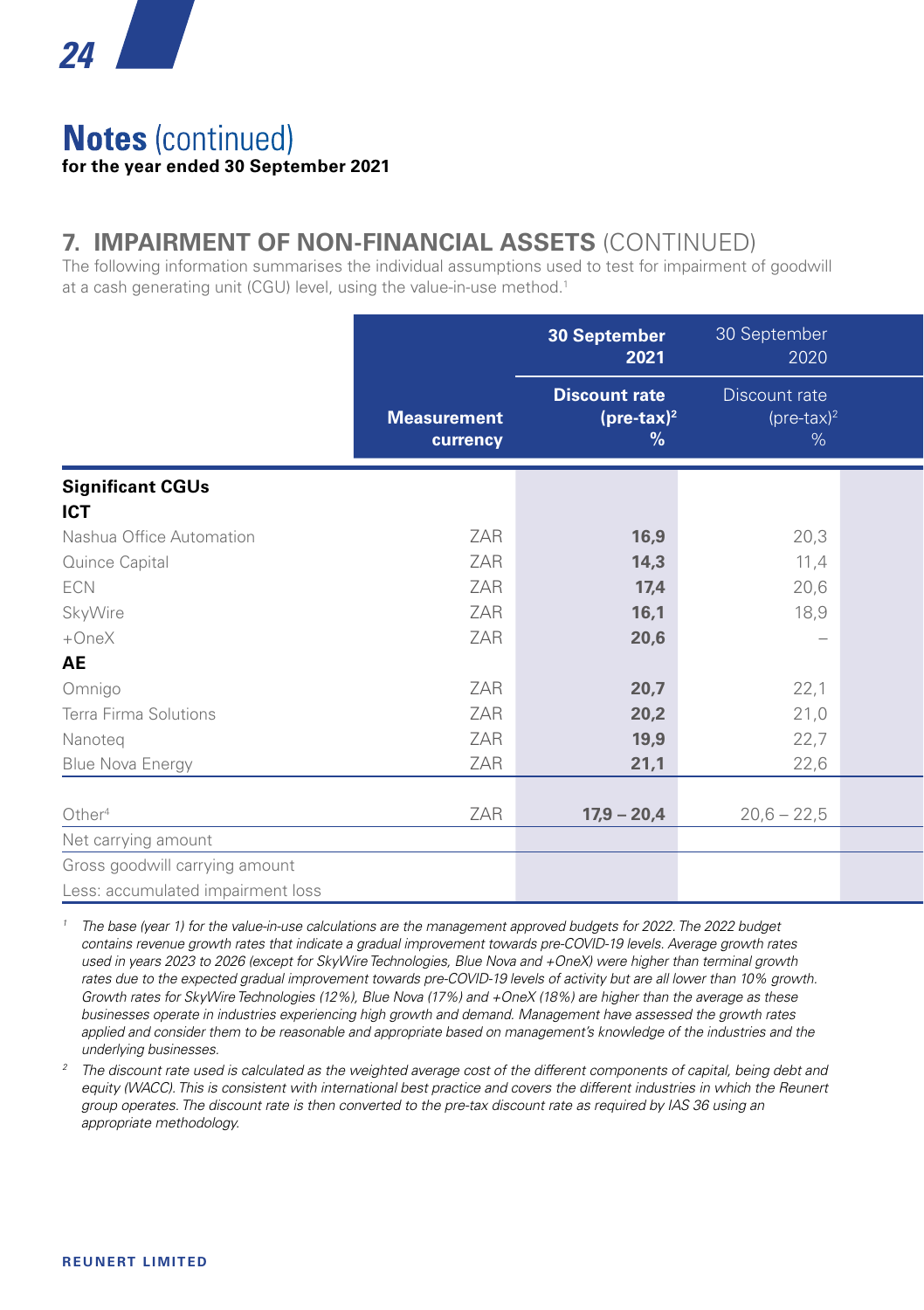| 30 September<br>2021                                | 30 September<br>2020                         |                                   | <b>Group</b><br>goodwill   |
|-----------------------------------------------------|----------------------------------------------|-----------------------------------|----------------------------|
| <b>Terminal</b><br>growth rate <sup>3</sup><br>$\%$ | Terminal<br>growth rate <sup>3</sup><br>$\%$ | 30 September<br>2021<br><b>Rm</b> | 30 September<br>2020<br>Rm |
|                                                     |                                              |                                   |                            |
| 4,0                                                 | 4,0                                          | 199                               | 203                        |
| 4,0<br>4,0                                          | 4,0<br>4,0                                   | 124<br>140                        | 124<br>140                 |
| 4,0                                                 | 4,0                                          | 170                               | 170                        |
| 4,0                                                 | $\overline{\phantom{0}}$                     | 14                                | $\overline{\phantom{0}}$   |
| 4,0                                                 | 4,0                                          | 40                                | 40                         |
| 4,0                                                 | 4,0<br>4,0                                   | 88<br>69                          | 88<br>69                   |
| 4,0<br>4,0                                          | 4,0                                          | 53                                | 53                         |
|                                                     |                                              | 897                               | 887                        |
| 4,0                                                 | 4,0                                          | 37                                | 37                         |
|                                                     |                                              | 934                               | 924                        |
|                                                     |                                              | 1 0 7 6                           | 1 0 6 6                    |
|                                                     |                                              | (142)                             | (142)                      |

*<sup>3</sup> The terminal growth rate is calculated using the forecast South African consumer price index (CPI) as a basis and thereafter adjusted for various risk factors. This is used to extrapolate the cash flow projections beyond the period covered of 5 years.*

*<sup>4</sup> This consists of the aggregate of individual immaterial goodwill balances across all segments above.*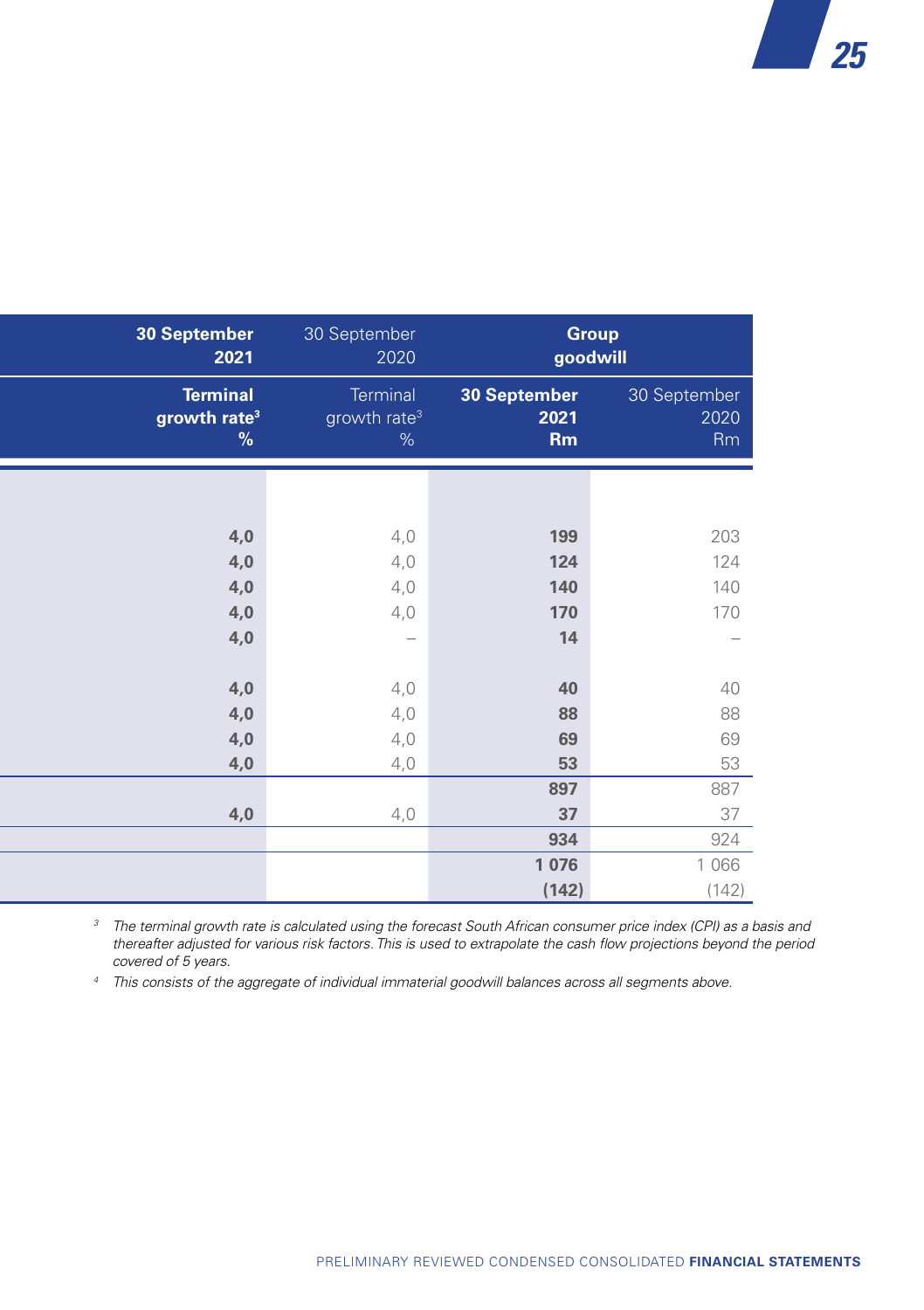## **Notes** (continued) **for the year ended 30 September 2021**

### **7. IMPAIRMENT OF NON-FINANCIAL ASSETS** (CONTINUED) **Sensitivities**

Under the economic conditions that have arisen during the COVID-19 pandemic, revenue growth is a key consideration. Accordingly, management has undertaken a sensitivity analysis of the consequence of a 5% reduction in forecast revenue on the cash flow forecasts without factoring in any management actions required from the drop in revenue.

The results of this sensitivity analysis were that additional impairments would be required for Nanoteq (R14 million), African Cables (R21 million) and Skywire (R69 million), if revenue forecasts are not met by 5% i.e. 95% achievement.

If the terminal growth rates were decreased by 1%, no impairment would be required.

If the discount rates were increased by 1%, an impairment of R1 million would be required in Nanoteq.

#### **Impairment of property, plant and equipment**

In the current financial year an impairment of R1 million was raised on damaged property, plant and equipment.

#### **2020**

In 2020, the impact of COVID-19 resulted in the Group impairing goodwill which arose on acquisition of two of its subsidiaries: African Cables (R61 million) and Dynateq International (Dynateq) (R14 million) and R4 million of property, plant and equipment in Polybox.

#### **African Cables**

African Cables delivered a subdued performance in the 2020 financial year, primarily due to the following:

- > The low level of demand for power cable.
- > Weak level of investment by Government into infrastructure.
- > A seven-week labour disruption at African Cables during October and November 2019 which negatively impacted revenue and profitability.
- > Loss of sales due to COVID-19 and the resulting hard lockdown.

Although the business has secured framework tenders at Eskom and various municipalities, the impact of the reprioritisation of Government's expenditure on infrastructure due to the impact of COVID-19 remains uncertain. Management's view was that this business was likely to continue to experience pressure on volumes over the medium term and have therefore used forecasts taking this uncertainty into consideration. This resulted in the goodwill impairment of R61 million being required.

#### **Dynateq**

Dynateq's revenue is largely driven by securing contracts in the global defence sector. The business is dependent on the export market in various economies including the Middle East and Europe. Although a portion of the short-term order book is secured, management is of the view that this business is likely to experience pressure on volumes over the medium term and consequently impaired the goodwill of R14 million.

#### **Investment in joint venture**

In the 2020 financial year, the outlook for CBI Electric Telecom Cables (Pty) Ltd (CBI Telecoms) remained uncertain, due to it having a limited order book, significant margin degradation due to competition and declining volumes which all contributed to weak cash flow forecasts over the short to medium term. These factors together with the substantial losses experienced over 3 consecutive financial years resulted in the management of CBI Telecoms impairing the carrying amount of its property, plant and equipment by R147m. The impact of the impairment of R42 million (after tax) is included in the equity-accounted earnings from joint ventures for the 2020 financial year.

#### **REUNERT LIMITED**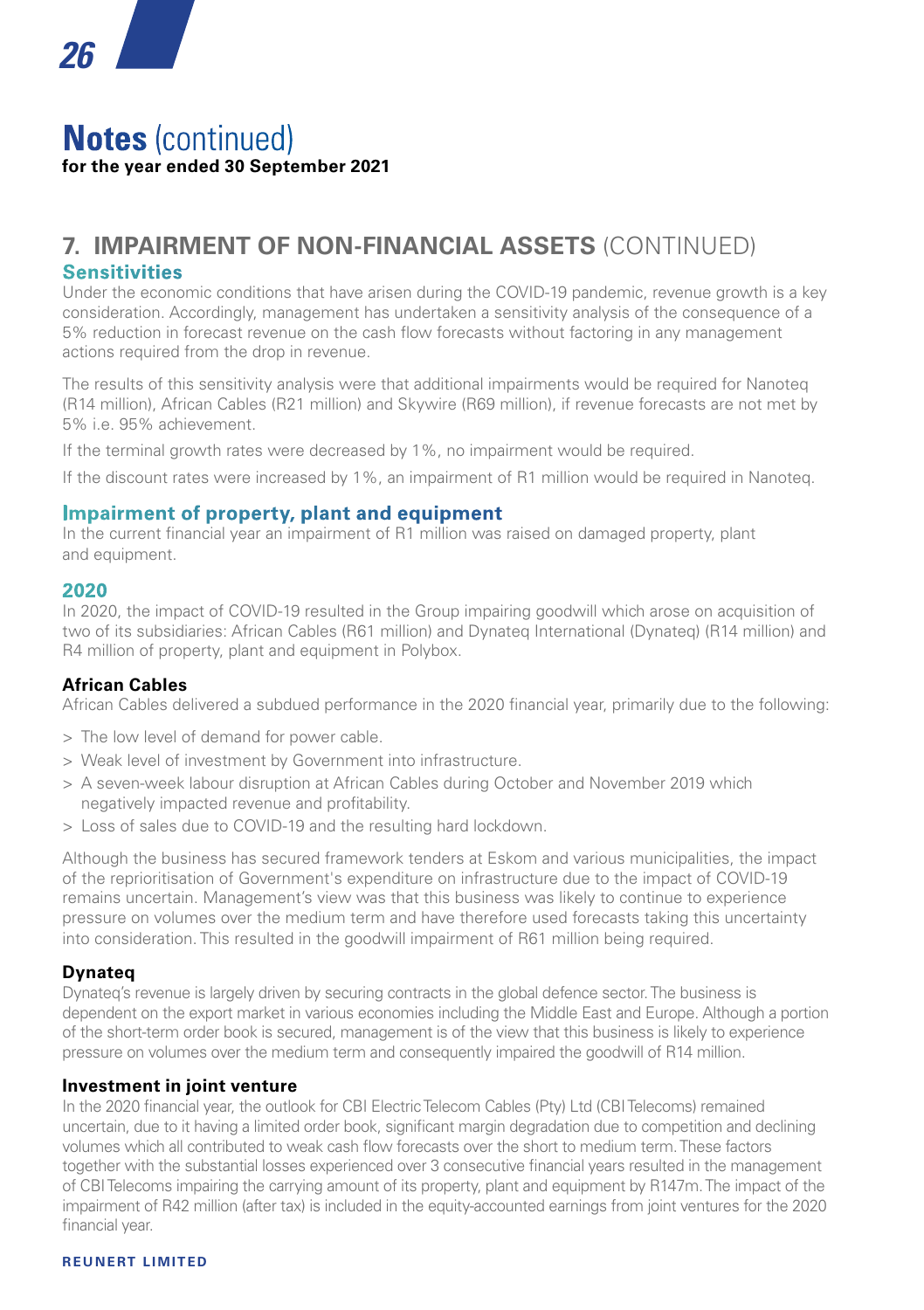

## **8. INVESTMENT AT FAIR VALUE THROUGH PROFIT OR LOSS**

In terms of IAS 28 Investments in Associates, Reunert is presumed to have significant influence over CAFCA as it owns more than 20% of CAFCA's share capital. However, as it has less than 20% representation on its board of directors and does not have the current ability to appoint additional directors, the Group does not equity account for its investment in CAFCA as it does not have significant influence over CAFCA due to its inability to influence the financial and operating policy decisions as a result of the broader operating regime in which CAFCA operates. Therefore, the Group's interest is measured at fair value through profit or loss. Although CAFCA is listed on the Zimbabwean Stock Exchange, there is limited trading in the share.

During the current year the Group received and accepted two unsolicited offers for a portion of its investment in CAFCA for R27 million. These transactions have resulted in the Group remeasuring the fair value of its investment in CAFCA. The fair value has been determined using an appropriate price/net asset value multiple of comparable companies to the historical net asset value of the share. The selling price per share of the sale transactions negotiated during 2021 was also considered as a key factor in assessing the reasonability of the fair value for 2021.

This is a level 3 instrument in the fair value hierarchy.

Accordingly, the Group recognised a gain as follows:

| <b>Rm</b>                                       | 2021<br><b>Reviewed</b> |
|-------------------------------------------------|-------------------------|
| Fair value remeasurement of investment in CAFCA | 103                     |
| Realised gain on remeasurement of investment    |                         |
| Unrealised gain on remeasurement of investment  | 76.                     |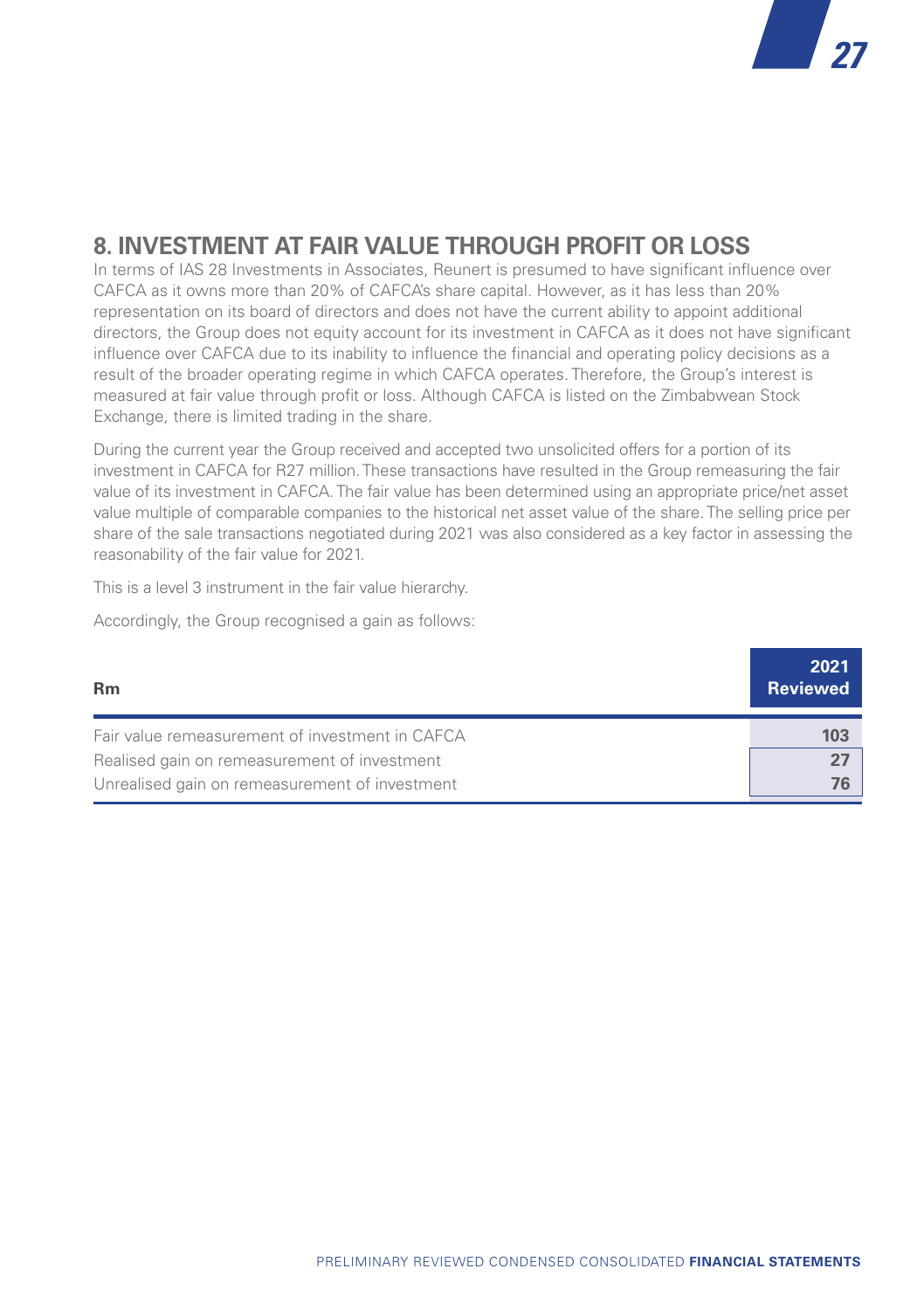## **Notes** (continued) **for the year ended 30 September 2021**

*28*

| <b>Rm</b>                                         | 2021<br><b>Reviewed</b> |
|---------------------------------------------------|-------------------------|
| <b>9. NON-CURRENT DERIVATIVE FINANCIAL ASSETS</b> |                         |
| <b>AND LIABILITIES</b>                            |                         |
| Put option derivative financial asset             | 41                      |
| Call option derivative financial liability        | 92                      |
| Fair value remeasurement loss on option contract  | 51                      |

The Group has concluded an agreement with AP Moller Capital through AIF I Africa C&I Renewable Energy LLP (AIF I) to establish a joint venture, Lumika Renewables (Pty) Ltd (Lumika). The Group subscribed for a 50,1% interest in Lumika. Although the Group holds a 50.1% interest, due to the contractual arrangement with AP Moller Capital, the Group exercises joint control over the venture. The Group sold an effective 25% interest in Terra Firma Solutions (Pty) Ltd (TFS) (the Group's Solar PV business) to Lumika and concluded a put and a call option for the sale of 65% being its residual interest in TFS. The call and put is exercisable after the third anniversary of the establishment of Lumika which date is 30 September 2023.

In terms of these arrangements, the Group has the right to put its remaining interest in TFS to Lumika in exchange for the strike price in US dollars and Lumika has the right to call the remaining interest in TFS from the Group at the same price. The put and call have been recognised as a non-current derivative asset and liability respectively at their fair values through profit or loss.

#### **Valuation technique**

The equity value of TFS was determined at the reporting date. The equity value, strike price in US dollars and other inputs (see below) were applied to a Black Scholes valuation model to determine the value of the put and call.

The following significant unobservable inputs were used in the determination of the value of the put and call and the resulting net fair value loss:

- > Strike price in US dollars calculated at 30 September 2021 using a forward exchange rate of 16.58 USD13,3 million.
- > Average growth rate 16,0%
- > Post tax discount rate 15,5%

This is a level 3 instrument in the fair value hierarchy.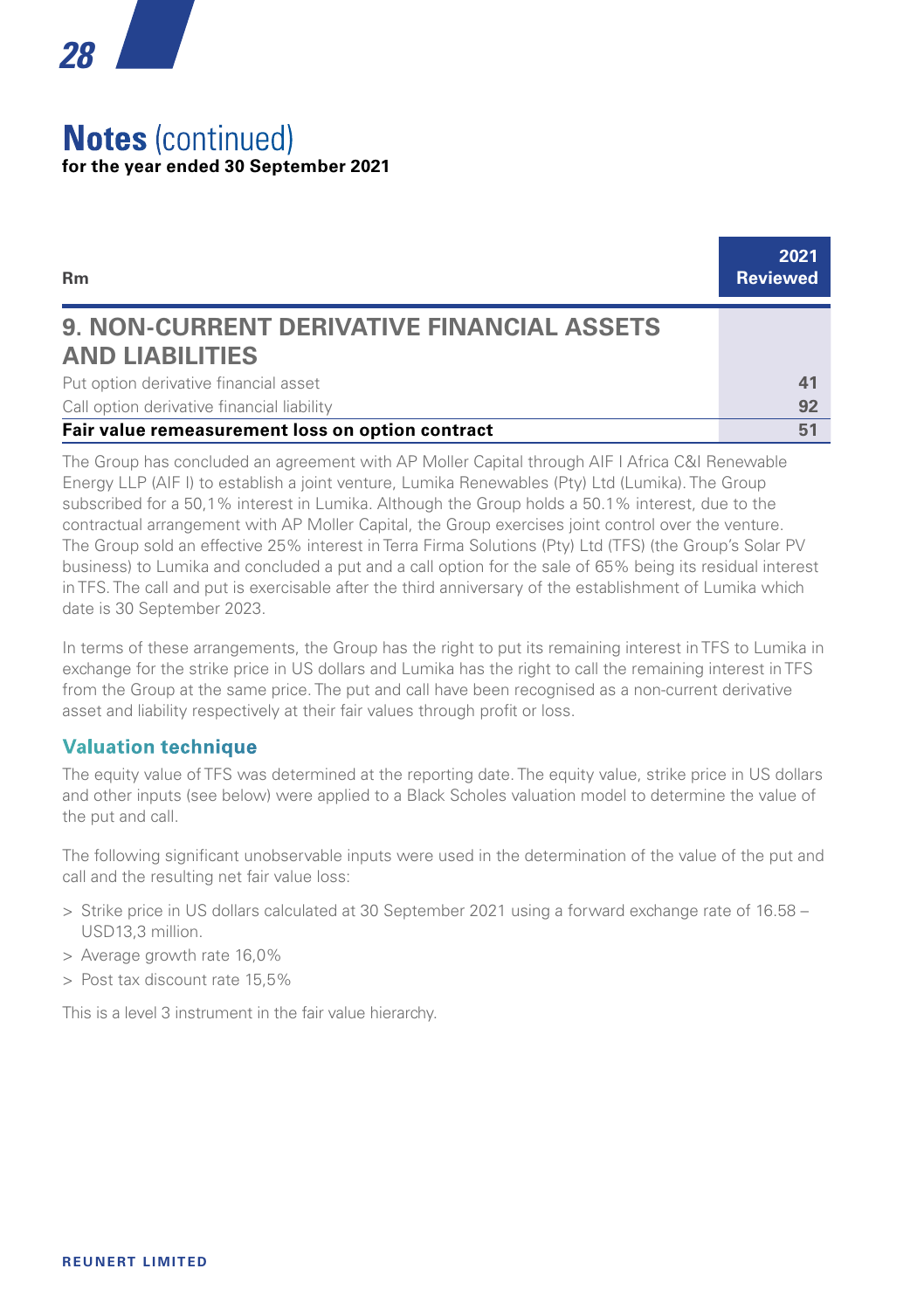

| <b>Rm</b>                                                                                                                                                                                                                                 | 2021<br><b>Reviewed</b>    | 2020<br>Reviewed |
|-------------------------------------------------------------------------------------------------------------------------------------------------------------------------------------------------------------------------------------------|----------------------------|------------------|
| <b>10. NUMBER OF SHARES USED TO</b><br><b>CALCULATE EARNINGS PER SHARE<sup>1</sup></b>                                                                                                                                                    |                            |                  |
| Weighted average number of shares in issue, net of empowerment and<br>treasury shares, for basic earnings and headline earnings per share<br>(millions of shares)<br>Adjusted by the dilutive effect of unexercised share options granted | 161 <sup>2</sup>           | 161 <sup>2</sup> |
| (millions of shares)<br>Weighted average number of shares for diluted basic                                                                                                                                                               |                            |                  |
| and diluted headline earnings per share (millions of shares)                                                                                                                                                                              | 161                        | 162              |
| The earnings used to determine earnings per share and diluted earnings per share<br>is the profit for the period attributable to equity holders of Reunert of R777 million<br>(2020: R47 million).                                        |                            |                  |
| The Group has elected to treat the shares under the equity forward contract as<br>$\boldsymbol{2}$<br>issued shares for purposes of earnings per share.                                                                                   |                            |                  |
| <b>11. HEADLINE EARNINGS</b>                                                                                                                                                                                                              |                            |                  |
| Profit attributable to equity holders of Reunert                                                                                                                                                                                          | 777                        | 47               |
| Headline earnings are determined by eliminating the effect of the<br>following items from attributable earnings:                                                                                                                          |                            |                  |
| Goodwill impairment                                                                                                                                                                                                                       |                            | 75               |
| Impairment of non-financial assets in a joint venture (after a tax credit<br>of Rnil (2020: R14 million))                                                                                                                                 | 1                          | 42               |
| Net loss on disposal of subsidiary and associate (after a tax charge<br>of R1 million (2020: Rnil))                                                                                                                                       | 1                          | 20               |
| Impairment of property, plant and equipment                                                                                                                                                                                               | $\overline{\phantom{0}}$ 1 | 4                |
| Profit on disposal of property, plant and equipment and intangible assets (after<br>a tax charge of R3 million and NCI portion of Rnil) (2020: after a tax charge of<br>R1 million and NCI portion of R1 million) <sup>2</sup>            | (11)                       | (2)              |
| <b>Headline earnings</b>                                                                                                                                                                                                                  | 768                        | 186              |
| Headline earnings per share (cents)                                                                                                                                                                                                       | 478                        | 115              |
| Diluted headline earnings per share (cents)                                                                                                                                                                                               | 476                        | 115              |

<sup>1</sup> The impairment of property, plant and equipment after tax results in the amount being less than R0,5 million and *therefore has been rounded to Rnil for the headline earnings calculation.*

*<sup>2</sup> Includes R2 million profit on disposal of property, plant and equipment arising from an investment in joint venture.*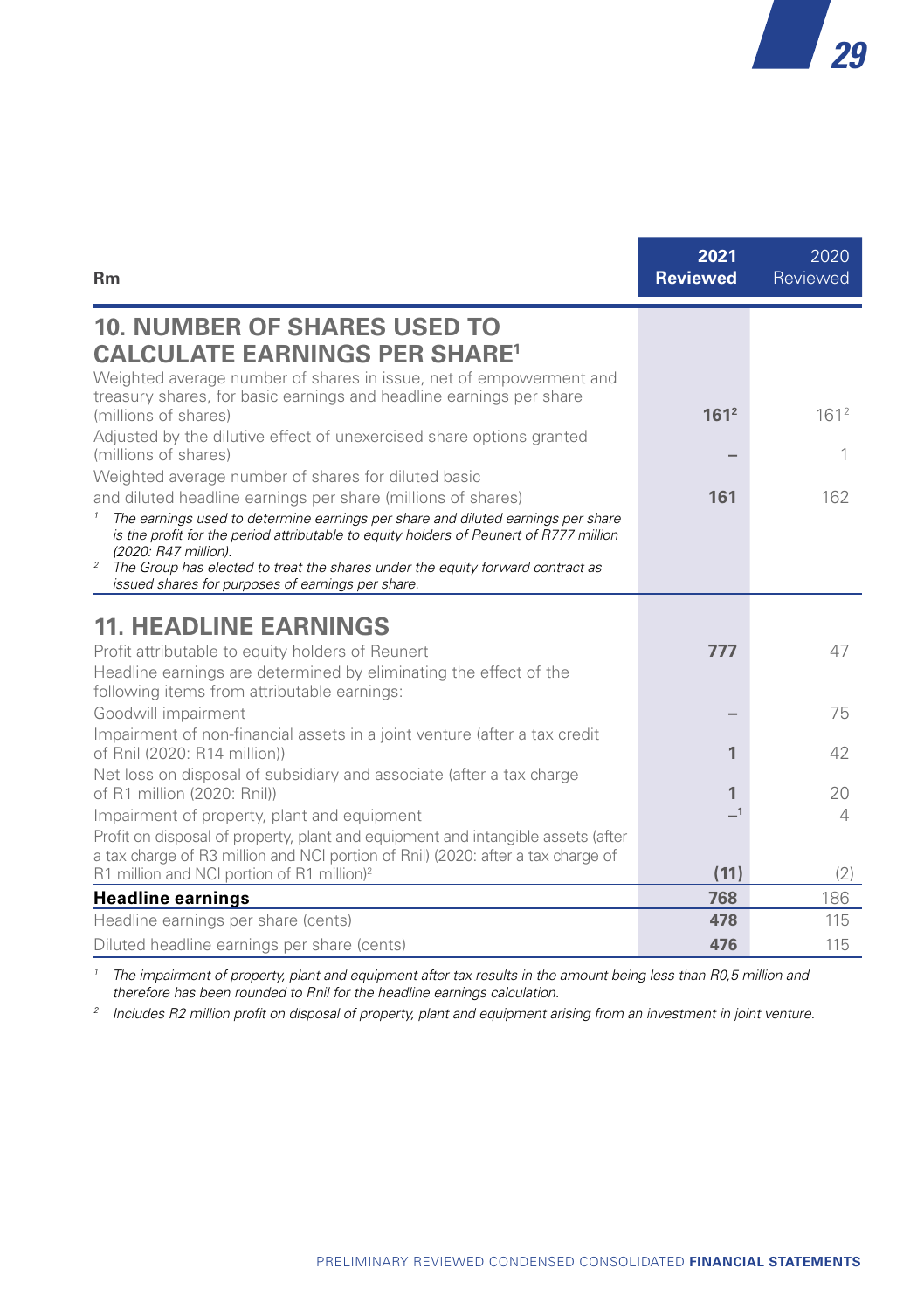

## **Notes** (continued) **for the year ended 30 September 2021**

| <b>Rm</b>                                                 | 2021<br><b>Reviewed</b> | 2020<br>Reviewed |
|-----------------------------------------------------------|-------------------------|------------------|
| <b>12. CONTINGENT CONSIDERATION</b>                       |                         |                  |
| Carrying amount as at 1 October                           | 24                      | 41               |
| Raised on acquisitions at fair value                      | 18                      |                  |
| Raised on acquisition of NCI during the year <sup>1</sup> | 6                       |                  |
| Fair value remeasurements                                 | $(13)^2$                | (2)              |
| Settlement                                                | (7)                     | (15)             |
| <b>Carrying amount as at 30 September</b>                 | 28                      | 24               |
| Less: current portion                                     | 18                      | 24               |
| Non-current portion                                       | 10                      |                  |

*<sup>1</sup> This relates to a contingent consideration that arose during the year on the acquisition of the non-controlling interest in Kopano Solutions Company (Pty) Ltd.*

*<sup>2</sup> Includes a remeasurement gain of R11 million for Blue Nova arising from the related targets not being met.*

These were classified as level 3 instruments in the fair value hierarchy.

## **13. PUT OPTION LIABILITY**

As part of the TFS acquisition in 2017, the Group granted put options in favour of the non-controlling shareholders for 25% of the issued share capital. The majority of this put option was exercised in the 2020 financial year. The amount remaining is carried at fair value and amounts to R365 303 (2020: R307 428).

The measurement period for the TFS empowerment transaction concluded on 30 September 2021. The non-controlling shareholders have the right to claw back some or all of the shares issued to the TFS empowerment partner in the event of the empowerment partner not achieving certain pre-agreed targets by 30 September 2021. The claw back mechanism is based on an agreed formula with the empowerment partner. The non-controlling shareholders have a further right to put the shares clawed back from the empowerment partner to the Group. As a result, an additional put option liability arose on completion of the measurement period, in the current year, which is measured using the same methodology as the original put option for 25% granted to the non-controlling shareholders when the Group acquired its controlling interest in TFS.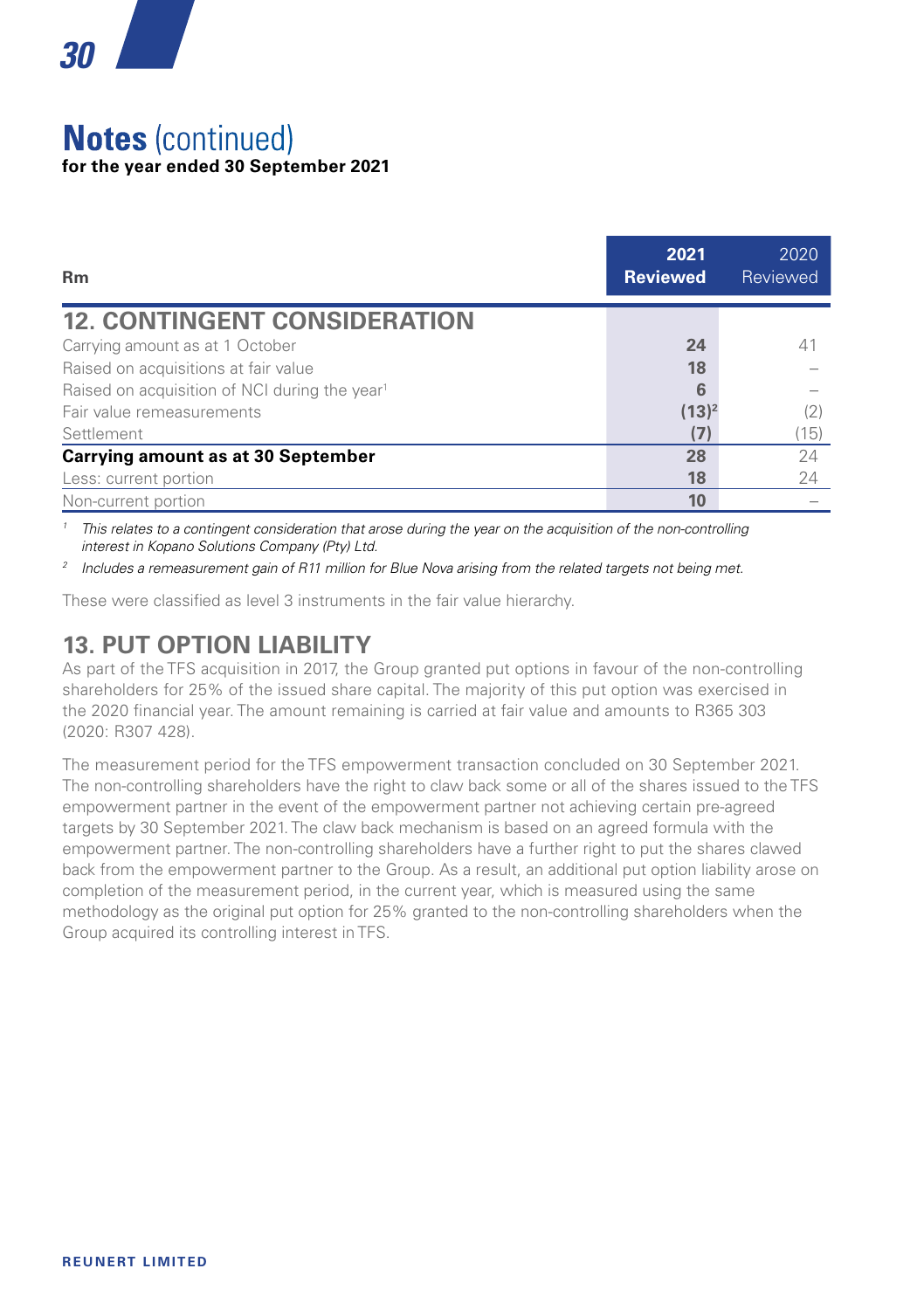## **13. PUT OPTION LIABILITY** (CONTINUED)

A reconciliation of the closing balance is as below:

| <b>Rm</b>                           | 2021<br><b>Reviewed</b>  | 2020<br>Reviewed |
|-------------------------------------|--------------------------|------------------|
| Carrying amount as at 1 October     |                          | 120              |
| Raised during the year              | 25                       |                  |
| Fair value remeasurements           | $\overline{\phantom{a}}$ |                  |
| Unwinding of present value discount | $\overline{\phantom{a}}$ |                  |
| Settlement                          | $\overline{\phantom{a}}$ | 131              |
| Carrying amount as at 30 September  | 25                       |                  |

The obligation is classified as a level 3 instrument in the fair value hierarchy.

#### **Valuation technique**

The fair value of the put option liability is determined using an agreed formula in the shareholders agreement. This formula applies a multiple to revenue and an adjusted profit after tax and incorporates the investment in build-own-operate plants.

Significant unobservable inputs include:

- > The 2021 revenue and profit after tax (PAT) of TFS; and
- > The value of build-own-operate projects at 30 September 2021

## **14. RECONCILIATION OF RESTATED OPERATING PROFIT**

The operating profit on the consolidated statement of profit and loss has been restated in order to include all non-finance and tax related items of income and expenditure in the determination of operating profit in line with the emerging issues identified by the JSE in their proactive monitoring report of 9 November 2021. The 2020 financial year restatements have been subject to a review in 2021 by the external auditors. Accordingly the restated 2020 comparatives are now classified as reviewed and not audited.

#### **Rm**

| Operating profit as reported in September 2020 | 307  |
|------------------------------------------------|------|
| Less:                                          |      |
| Impairment of non-financial assets             |      |
| Impairment of goodwill                         | (75) |
| Impairment of property, plant and equipment    | (4)  |
| Loss on disposal of subsidiary                 | (20) |
| Operating profit as now reported               | 208  |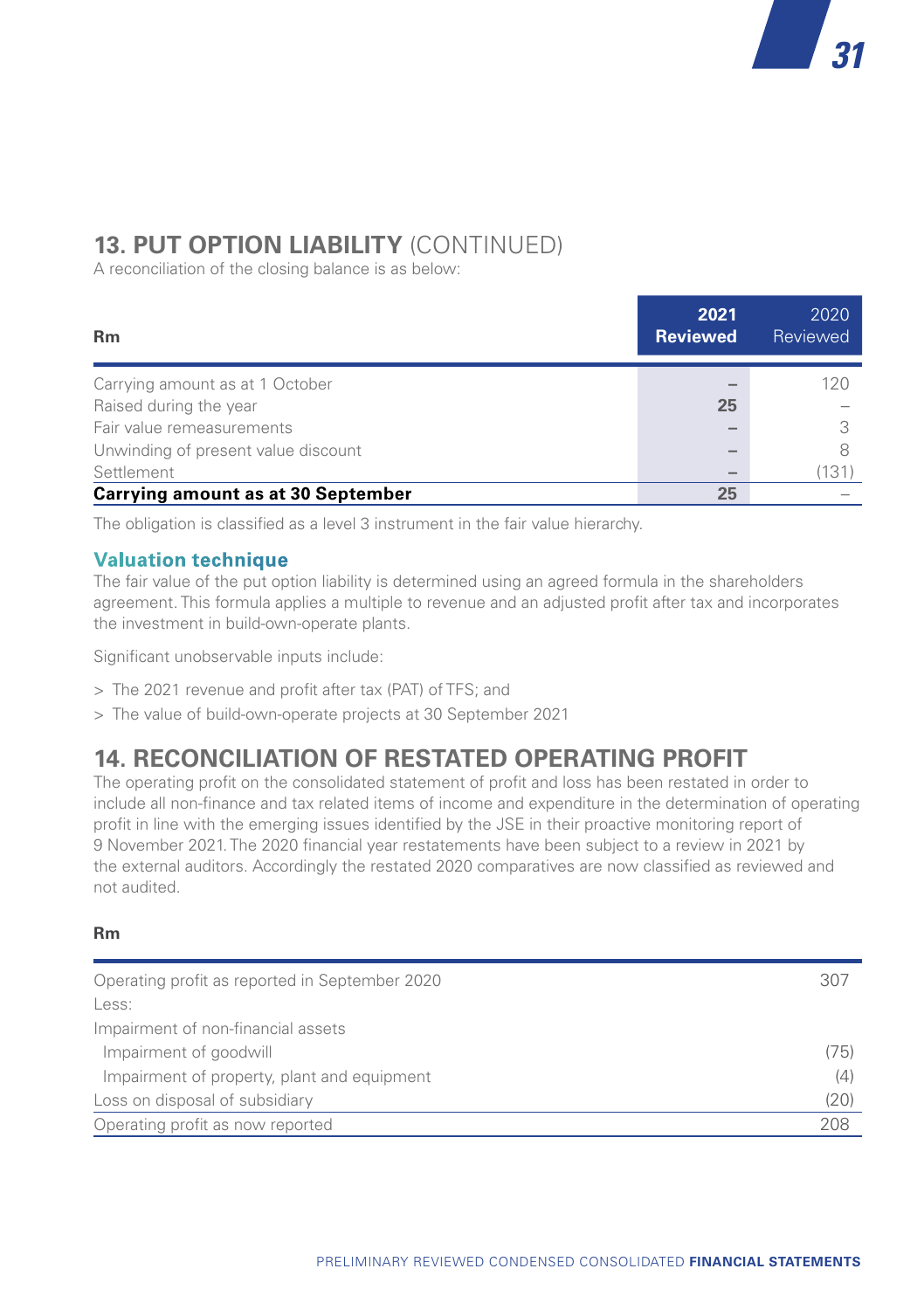### **Notes** (continued) **for the year ended 30 September 2021**

#### **15. ACQUISITION OF BUSINESSES 2021**

All business combinations are accounted for by applying the acquisition method. All acquisition-related costs are recognised as expenses in the period in which the costs are incurred and the services received.

If the initial accounting for the business combinations is incomplete at the end of the reporting period in which the combination occurs, the Group reports provisional amounts for the items for which the accounting is incomplete. These provisional amounts are then adjusted during the remaining measurement period, or additional assets and liabilities are recognised, to reflect any new information obtained about facts and circumstances that existed at the acquisition date, which if known at the time of making the initial recognition entries, would have impacted the amounts recognised at that time.

Non-controlling interests (NCI) in the net assets of consolidated subsidiaries are identified separately from the Group's equity therein. NCI consists of the value of those interests at the date of the original business combination and the NCI's share of changes in equity since the date of the combination. Losses applicable to the NCI in excess of the NCI's share of changes in equity are allocated against the interests of the Group except to the extent that the NCI has a binding obligation and is able to make an additional investment to cover their share of losses beyond their contributed equity.

#### **1. TripleH Cloud Services (Pty) Ltd (TripleH)**

With effect from 1 June 2021, the Group, through +OneX, acquired 100% of the business and related net assets of TripleH. TripleH is a company focused on virtual cloud based solutions. The existing work force is appropriately skilled and resourced to service the existing client base and new clients that will come from synergistic benefits within the ICT segment.

The acquisition of TripleH complements the ICT Segment's expansion strategy and increases the geographical presence of +OneX. The acquisition also provides +OneX with additional service offerings such as multi-cloud management, infrastructure as a service, disaster recovery as a service and backup as a service. As +OneX is a cloud systems integrator, the TripleH Cloud Services business will be core to its cloud service offering.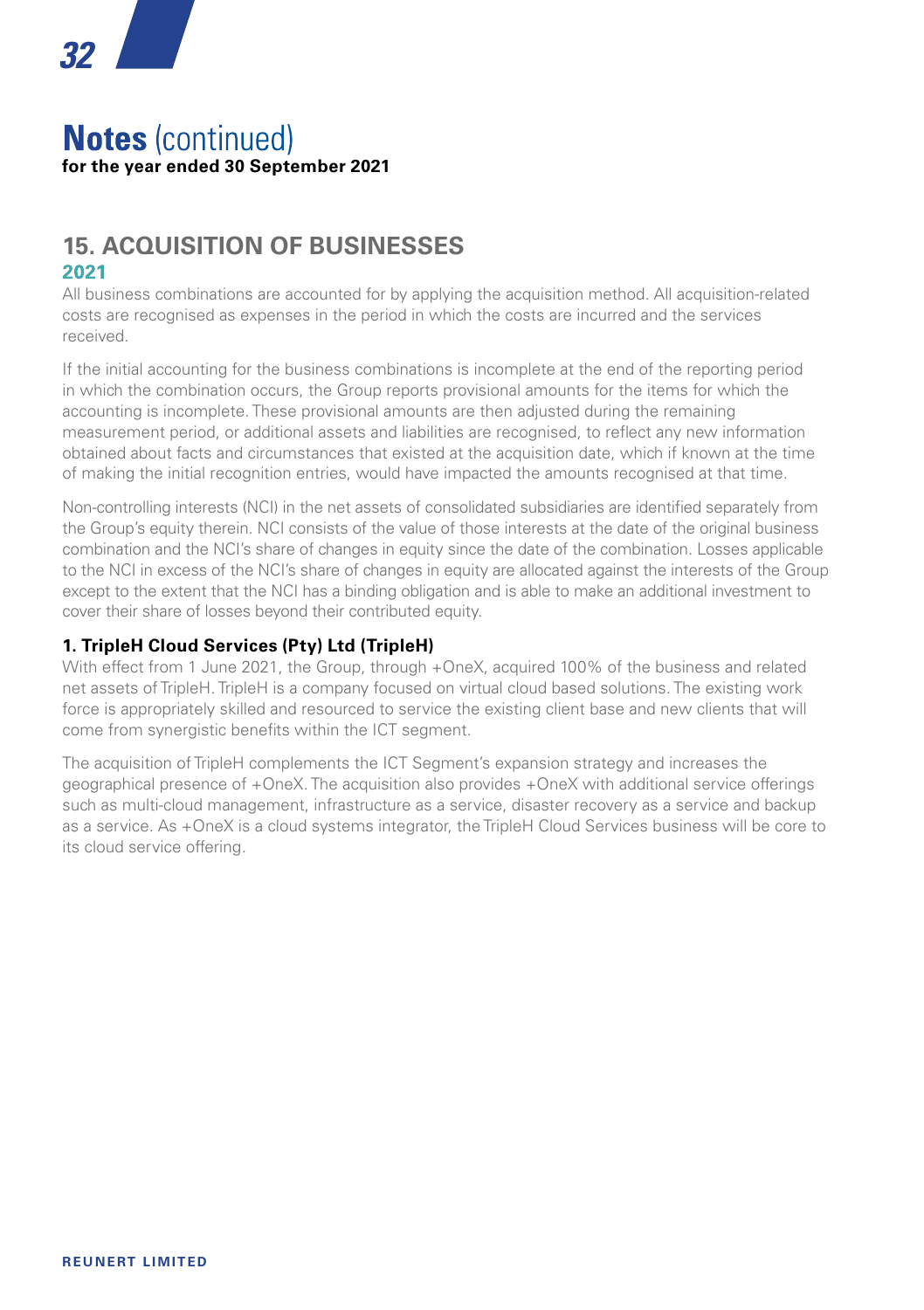#### **15. ACQUISITION OF BUSINESSES** (CONTINUED) **2. Datacore Media (Pty) Ltd (DCM)**

With effect from 1 May 2021, the Group, through +OneX, acquired 100% of the business and related net assets of DCM. DCM is a company focused on the digital media planning industry space. The existing work force is appropriately skilled and resourced to service the existing client base and new clients that will come from synergistic benefits within the ICT Segment.

*33*

The acquisition of DCM complements the ICT Segment's expansion strategy and increases the geographical presence of +OneX. The acquisition also provides +OneX with additional service offerings such as digital media and data consultancy business and will strengthen +OneX's position as an end-to-end business transformation partner.

| <b>Rm</b>                                                                        | 2021<br><b>Reviewed</b> |
|----------------------------------------------------------------------------------|-------------------------|
| <b>Cash paid</b>                                                                 | 8                       |
| <b>Contingent consideration</b>                                                  | 18                      |
| Working capital offset against the purchase price                                | (3)                     |
| <b>Total purchase consideration</b>                                              | 23                      |
| <b>Represented by:</b>                                                           |                         |
| Property, plant and equipment                                                    | 4                       |
| Goodwill                                                                         | 14                      |
| Intangible assets                                                                | 11                      |
| Deferred tax liabilities                                                         | (3)                     |
| Trade and other payables                                                         | (3)                     |
| Net assets acquired (fair value at acquisition date)                             | 23                      |
| Revenue since acquisition                                                        | 12                      |
| Profit after tax since acquisition                                               | $\overline{2}$          |
| Revenue for 2021 as though the acquisition date had been 1 October 2020          | 32                      |
| Profit after tax for 2021 as though the acquisition date had been 1 October 2020 | 6                       |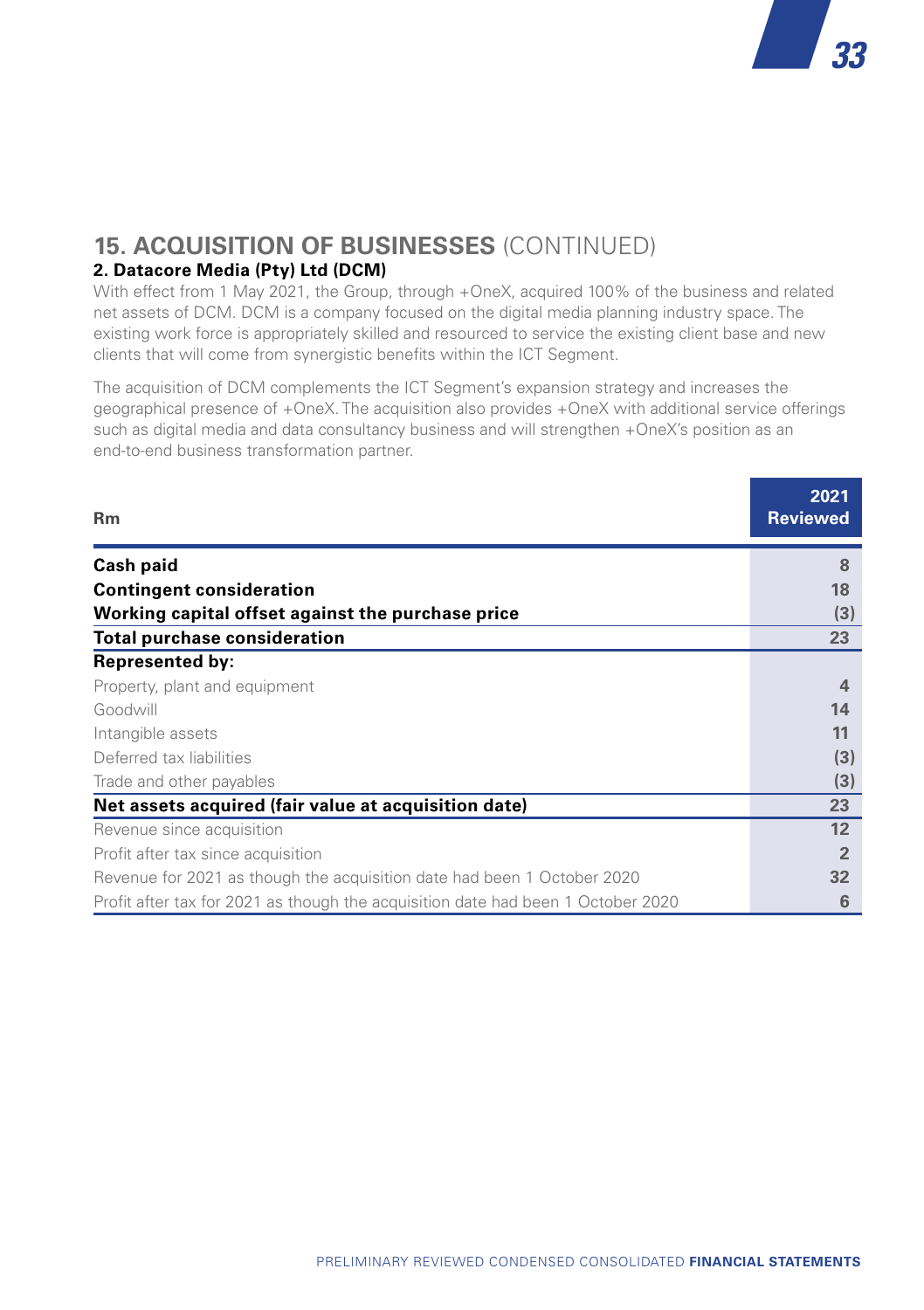

## **Notes** (continued) **for the year ended 30 September 2021**

#### **16. DISPOSAL OF SUBSIDIARY AND ASSOCIATE 2021**

#### **Sale of Nashua Paarl and West Coast (Pty) Ltd (PWC)**

With effect from 1 August 2021 Nashua Holdings (Pty) Ltd sold the interest it held in the franchise known as PWC for R3 million.

| Rm                                                                                | 2021<br><b>Reviewed</b> |
|-----------------------------------------------------------------------------------|-------------------------|
| Net assets disposed in PWC:                                                       |                         |
| Goodwill                                                                          | 4                       |
| Deferred tax assets                                                               |                         |
| Lease receivables                                                                 | 72                      |
| Inventory                                                                         | $\overline{2}$          |
| Trade and other receivables                                                       | 11                      |
| Non-controlling interests                                                         | (4)                     |
| Long-term loans                                                                   | (1)                     |
| Trade and other payables                                                          | (9)                     |
| Amounts owing to subsidiaries                                                     | (74)                    |
| Net carrying amount disposed of                                                   | $\overline{2}$          |
| <b>Consideration received</b>                                                     | 1                       |
| Cash received on sale                                                             | 3                       |
| Less: cash on hand                                                                | $\overline{2}$          |
| Loss on disposal of subsidiary (net of tax of Rnil)                               | (1)                     |
| Sale of Oxirostax (Pty) Ltd (Winelands) <sup>1</sup>                              |                         |
| With effect from 1 August 2021 Nashua Holdings (Pty) Ltd sold its interest in the |                         |
| Winelands franchise it owned for R9 million consideration.                        |                         |
| Investment in associate                                                           | 8                       |
| Consideration received:                                                           |                         |
| In cash                                                                           | 9                       |
| Profit on disposal of associate (net of tax of Rnil)                              | 1                       |

<sup>1</sup> The investment in Winelands was previously recognised as an investment in associate and equity accounted for in the *Group's financial statements.*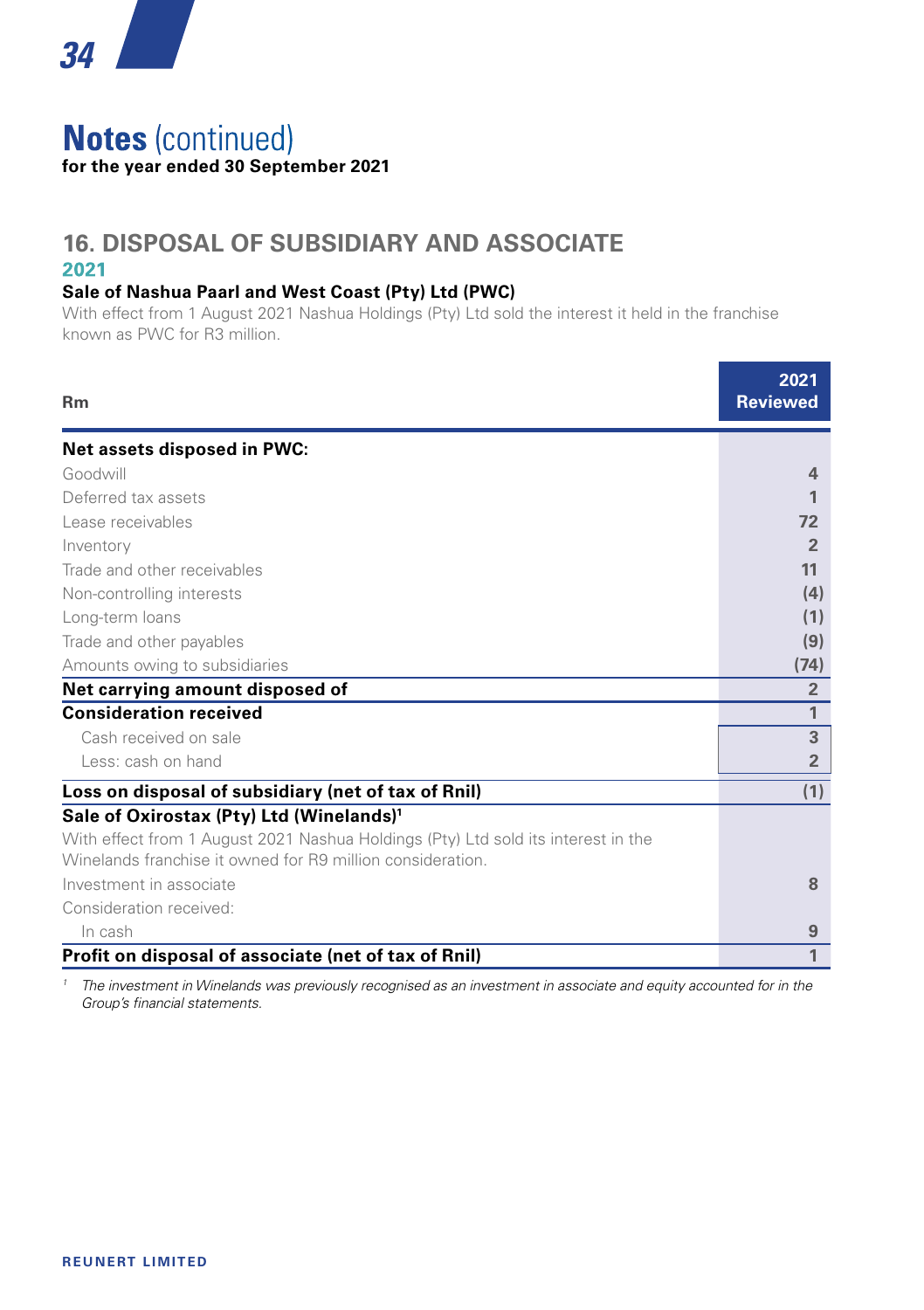## **16. DISPOSAL OF SUBSIDIARY AND ASSOCIATE** (CONTINUED)

| <b>Rm</b>                                                                                     | 2020<br>Reviewed |
|-----------------------------------------------------------------------------------------------|------------------|
| In the 2020 financial year Reunert ICT Holdings sold the Pansolutions shares it owned for R1. |                  |
| <b>Net assets disposed in Pansolutions:</b>                                                   |                  |
| Lease and loan receivables                                                                    | 3                |
| Inventory                                                                                     | 20               |
| Current and deferred tax                                                                      |                  |
| Trade and other receivables                                                                   | 12               |
| Trade and other payables                                                                      | (20)             |
| Long-term loans                                                                               | (2)              |
| Short-term portion of long-term loans                                                         | (1)              |
| Net carrying amount disposed of                                                               | 16               |
| <b>Consideration paid</b>                                                                     | (4)              |
| Cash received on sale                                                                         |                  |
| Less: cash on hand                                                                            | 4                |
| Loss on disposal of subsidiary (net of taxation of Rnil)                                      | 20               |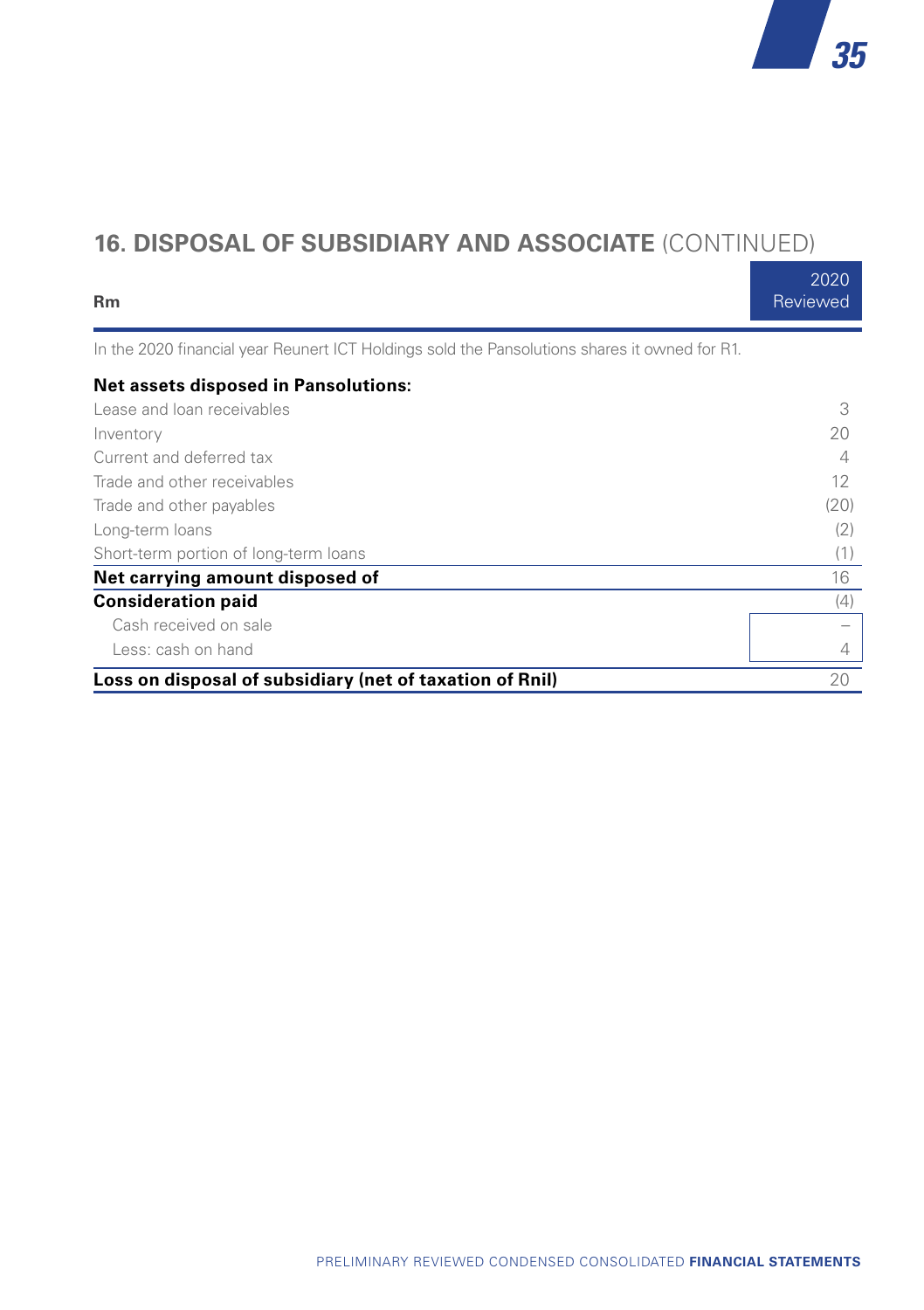

## **Notes** (continued) **for the year ended 30 September 2021**

## **17. EQUITY TRANSACTIONS WITH NON-CONTROLLING INTERESTS (NCIs)**

Changes in the Group's interest in a subsidiary that do not result in a loss of control are accounted for as equity transactions. The carrying amounts of the Group's interests and the NCIs are adjusted to reflect the changes in their relative interests in the subsidiary concerned. Any difference between the amount by which the non-controlling interests are adjusted and the fair value of the consideration paid or received is recognised directly in equity and attributed to all the owners of the Company.

| <b>Rm</b>                                                                                                                                                                                                                                                                                                                                                                                                                                                                                                                                        | 2021<br><b>Reviewed</b> |
|--------------------------------------------------------------------------------------------------------------------------------------------------------------------------------------------------------------------------------------------------------------------------------------------------------------------------------------------------------------------------------------------------------------------------------------------------------------------------------------------------------------------------------------------------|-------------------------|
| Transactions to increase controlling interest in subsidiaries' holdings<br>Kopano Solutions Company (Pty) Ltd (Nashua Kopano)<br>With effect from 1 April 2021, the Group acquired all of the non-controlling interest in                                                                                                                                                                                                                                                                                                                        |                         |
| Nashua Kopano, a Group-owned Nashua franchise in the ICT Segment.<br>Consideration paid                                                                                                                                                                                                                                                                                                                                                                                                                                                          | 21                      |
| Main Street 1052 (Pty) Ltd (Nashua Central)<br>With effect from 1 August 2021, the Group acquired all of the non-controlling interest in<br>Nashua Central, a Group-owned Nashua franchise in the ICT Segment.                                                                                                                                                                                                                                                                                                                                   |                         |
| Consideration paid<br>Transactions to decrease controlling interest in subsidiaries' holdings<br>Classic Number Trading 80 (Pty) Ltd (Nashua Tshwane)                                                                                                                                                                                                                                                                                                                                                                                            | 10                      |
| With effect from 1 June 2021, the Group sold 30% of its interest in Nashua Tshwane,<br>a Group-owned Nashua franchise in the ICT Segment.<br>Consideration received                                                                                                                                                                                                                                                                                                                                                                              | (3)                     |
| Reunert Investment Company No 2 (Pty) Ltd (RIC #2)<br>With effect from 1 July 2021 Reunert Limited through its subsidiary, Reunert Applied<br>Electronics Holdings (Pty) Ltd (RAEH) has, concluded a shareholders agreement with<br>AIF I to establish a joint venture, Lumika Renewables (Pty) Ltd (Lumika). As part of the<br>establishment of Lumika, RAEH has agreed to sell an effective 27,8% interest to Lumika.                                                                                                                          |                         |
| Through this 27.8% interest, Lumika will hold an effective 25% in TFS, which remains<br>a subsidiary consolidated by Reunert.                                                                                                                                                                                                                                                                                                                                                                                                                    |                         |
| Reunert has elected to eliminate the equity-accounted earnings associated with TFS in<br>the consolidated financial statements.                                                                                                                                                                                                                                                                                                                                                                                                                  |                         |
| Consideration received                                                                                                                                                                                                                                                                                                                                                                                                                                                                                                                           | (38)                    |
| +OneX<br>+OneX was introduced into the Group on the 1st of August 2020 whereby Reunert Connect<br>(Pty) Ltd was renamed to +OneX, Reunert ICT held 100% of the shares. With effect from<br>1 December 2020 the +OneX group was formed and Nashua Communications (Pty) Ltd<br>which was 100% owned by Reunert ICT was then moved to be a part of this cluster and<br>renamed to +OneX Communications (Pty) Ltd. On 1 December 2020, non-controlling<br>interests were introduced by way of an issue of shares by +OneX Solutions to the founders. |                         |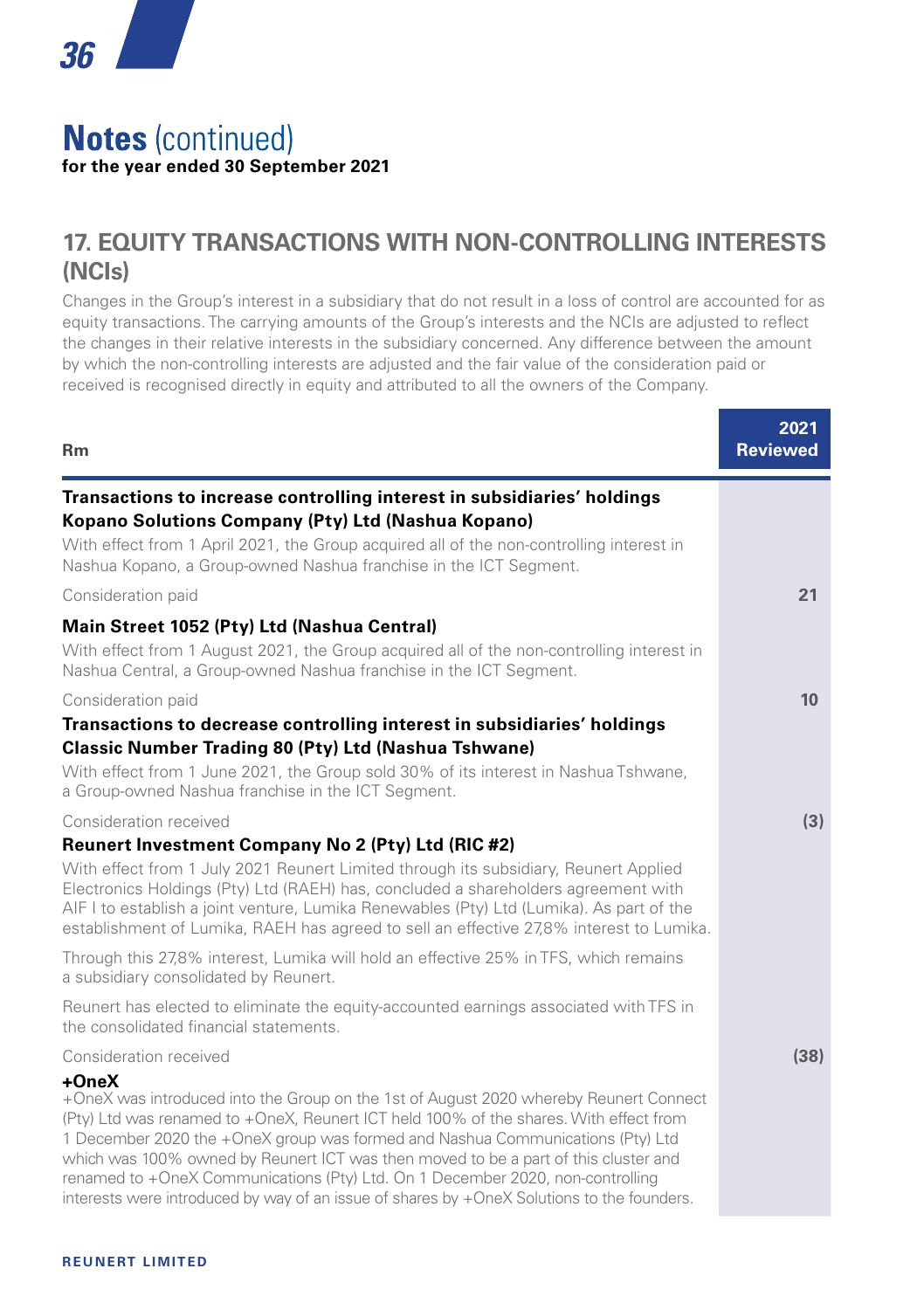

## **17. EQUITY TRANSACTIONS WITH NON-CONTROLLING INTERESTS (NCIs)** (CONTINUED)

| <b>Rm</b>                                                                                                                                                                                                                                                                                                                                                                                                                                                     | 2021<br><b>Reviewed</b> |
|---------------------------------------------------------------------------------------------------------------------------------------------------------------------------------------------------------------------------------------------------------------------------------------------------------------------------------------------------------------------------------------------------------------------------------------------------------------|-------------------------|
| On 30 September 2021, a further dilution of shareholding occurred resulting in a<br>reduction in Reunert ICT shareholding in +OneX group. This reduction was due to new<br>shares being issued to a strategic BEE group, which will now hold 20% of the +OneX<br>group. Due to this dilution the shareholding for +OneX Group will change resulting in<br>Reunert ICT, The Founders and the Black Founders now holding 56,9%, 14,4% and<br>8,7% respectively. |                         |
| Consideration received                                                                                                                                                                                                                                                                                                                                                                                                                                        | (27)                    |
| <b>Net consideration received</b>                                                                                                                                                                                                                                                                                                                                                                                                                             | (37)                    |
| Non-controlling interests                                                                                                                                                                                                                                                                                                                                                                                                                                     | (65)                    |
| Transactions with non-controlling interests                                                                                                                                                                                                                                                                                                                                                                                                                   | 47                      |
| Investment in joint venture                                                                                                                                                                                                                                                                                                                                                                                                                                   | (19)                    |
|                                                                                                                                                                                                                                                                                                                                                                                                                                                               |                         |
|                                                                                                                                                                                                                                                                                                                                                                                                                                                               | 2020                    |
| <b>Rm</b>                                                                                                                                                                                                                                                                                                                                                                                                                                                     | Reviewed                |

#### **Transactions to increase percentage holding**

During the 2020 financial year the Group increased its holding in TFS from 62,49% to 89,94% at a cash cost of R132 million.

The increase was due to direct purchase of shares and by the exercise of put options held by the non-controlling shareholders of TFS.

| Net consideration paid                                        | 132  |
|---------------------------------------------------------------|------|
| Non-controlling interests                                     | 15   |
| Transactions with non-controlling interests                   | (14) |
| Put option liability                                          | 131  |
| Equity transactions/put option with non-controlling interests | (94) |
| Retained earnings                                             | 94   |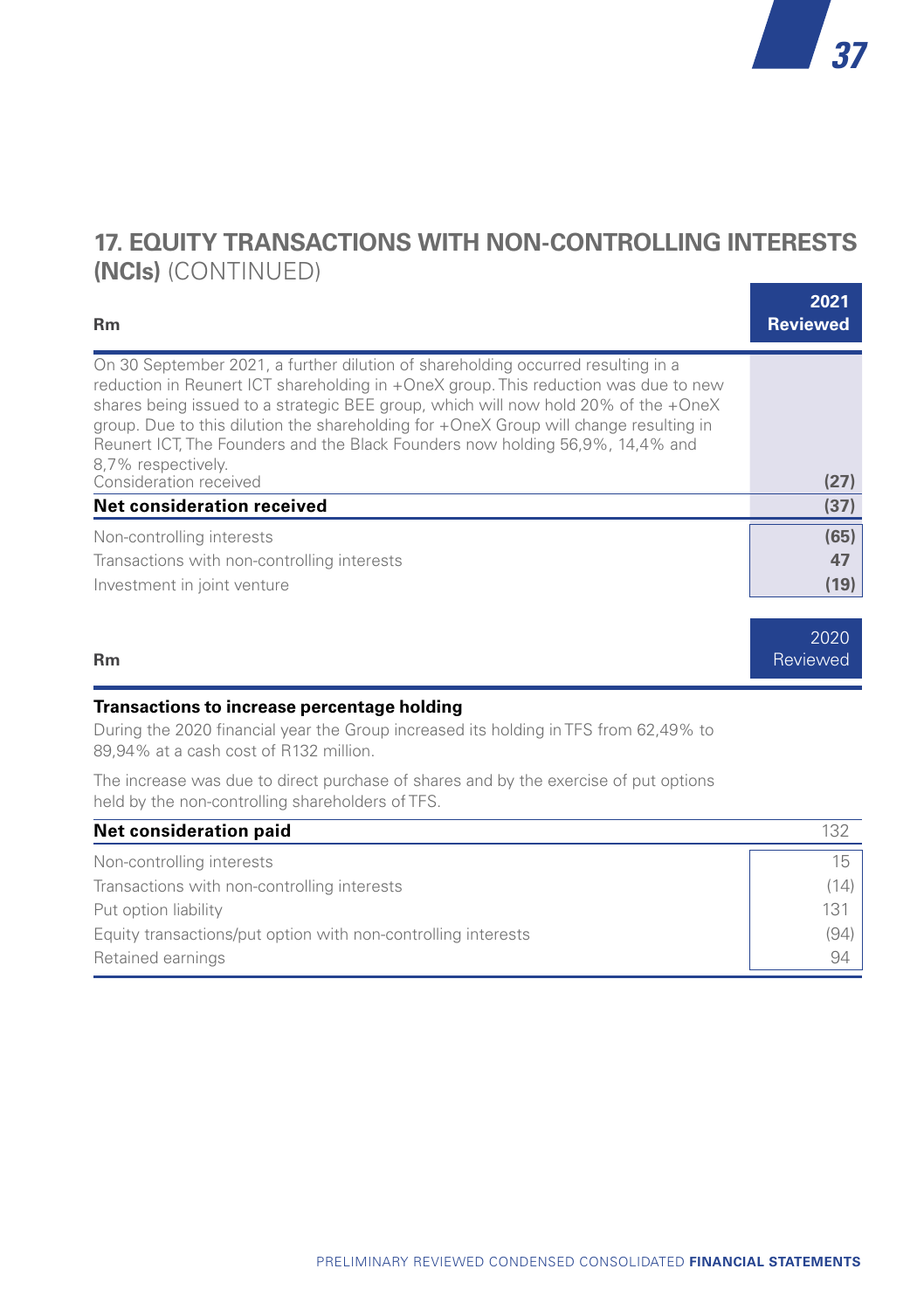#### **Notes** (continued) **for the year ended 30 September 2021**

## **18. LITIGATION**

There is no material litigation being undertaken against or by the Group, other than the ongoing process to seek to recover the losses incurred through the Quince fraud.

## **19. EVENTS AFTER REPORTING DATE**

Subsequent to the reporting date the Group has:

- > Disposed of a further 15,57% of the Group's investment in CAFCA, the Group's investment in a Zimbabwean power cable manufacturer for a consideration of R29 million.
- > Commenced the process to restructure and extend its original B-BBEE structure ("Proposed B-BBEE Transaction"). The original B-BBEE structure, which was implemented in 2007 and extended for another 4 years in 2018, is centred around Bargenel Investments (Pty) Ltd ("Bargenel"), which holds 18,5 million ordinary Reunert Limited shares (or approximately 10% of the issued ordinary shares of Reunert). Rebatona Investment Holdings (Pty) Ltd ("Rebatona") is the sole shareholder of Bargenel. Rebatona, in turn is owned by the Rebatona Educational Trust (70%) and the founders of Peotona Investment Holdings (Pty) Ltd, being Adv Thandi Orleyn, Cheryl Carolus, Wendy Lucas-Bull and the late Dolly Mokgatle through their family trusts (the "Peotona Parties") (30%), respectively. The Group expects to provide shareholders with a detailed terms announcement and circular providing full details of the Proposed B-BBEE Transaction for their consideration in due course. Notwithstanding the long-term beneficial relationship between the Group and the Peotona Parties since the implementation of the original BEE transaction in 2007, the Peotona Parties have confirmed that they do not wish to participate in the Proposed B-BBEE Transaction. Therefore, as a separate transaction, with effect from 30 November 2021, Rebatona will repurchase all of the Rebatona Shares held by the Peotona Parties for a total consideration of R9.6 million.
- > Entered into a sale of business agreement with Code Maven (Pty) Ltd (Code Maven) whereby +OneX acquired 100% of the business and related assets of Code Maven with effect from 1 October 2021. The acquisition adds significant application development capability to +OneX, with over 100 highly skilled developers. Code Maven will form the core of +OneX's software talent and bespoke development business which enables +OneX to offer custom software development, product design, quality assurance and consultancy services.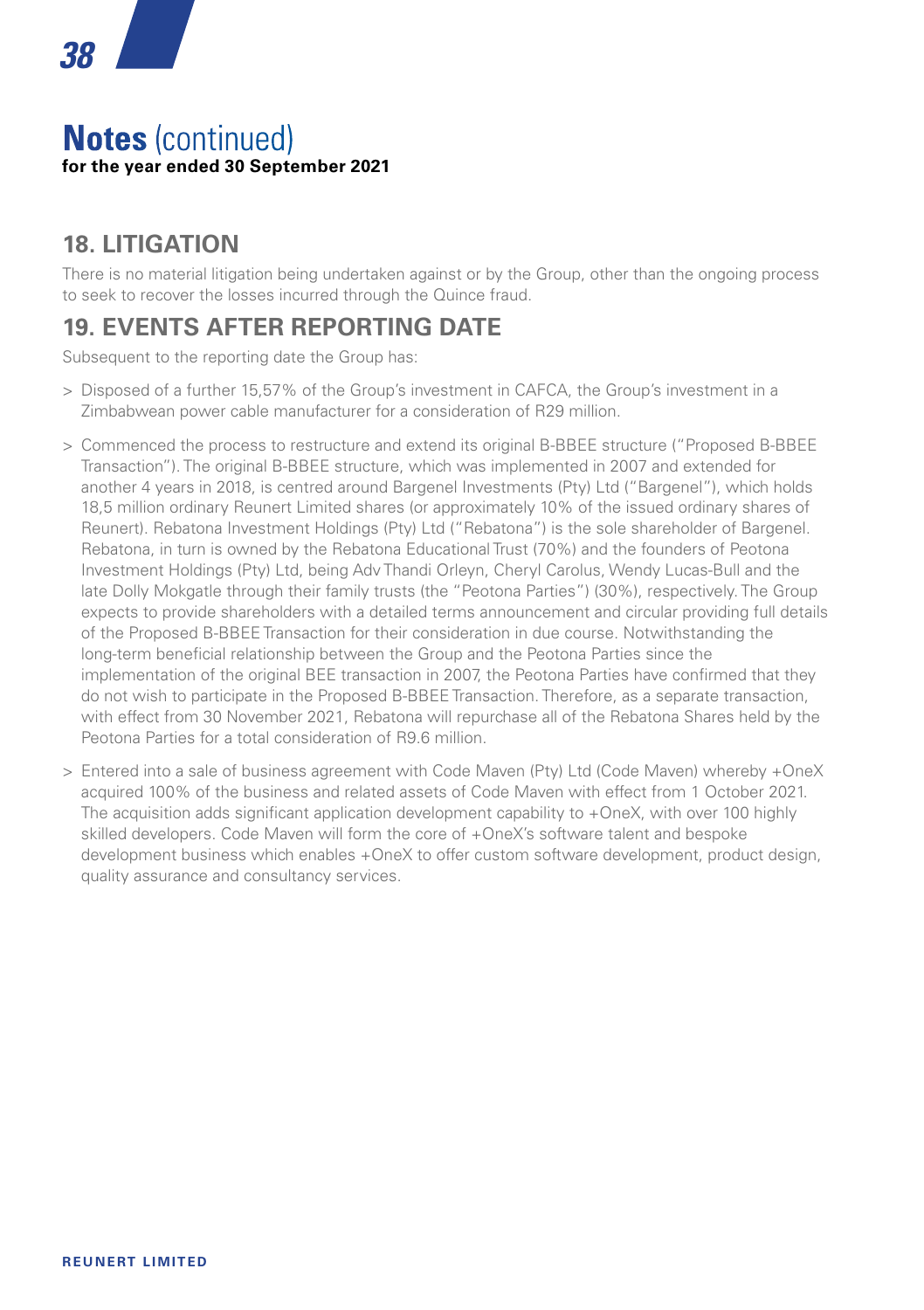## **20. GOING CONCERN**

The directors have reviewed the Group's financial position, existing credit facilities and available cash resources and are satisfied that the Group will continue as a going concern.

*39*

## **21. EXTERNAL AUDITOR'S REVIEW OPINION**

Deloitte & Touche has issued an unmodified review report on the reviewed condensed consolidated financial statements for the year ended 30 September 2021. The review was concluded in accordance with ISRE 2410 – Review of Interim Financial Information performed by the independent auditor of the entity. A copy of their unmodified review report is available for inspection at Reunert's registered office. The auditor's review report does not necessarily report on all information contained in this announcement. Investors are, therefore, advised that in order to obtain a full understanding of the nature of the auditor's engagement, they should obtain a copy of that report from Reunert's registered office. Any reference to future performance included in this announcement has not been reviewed or reported on by the auditors.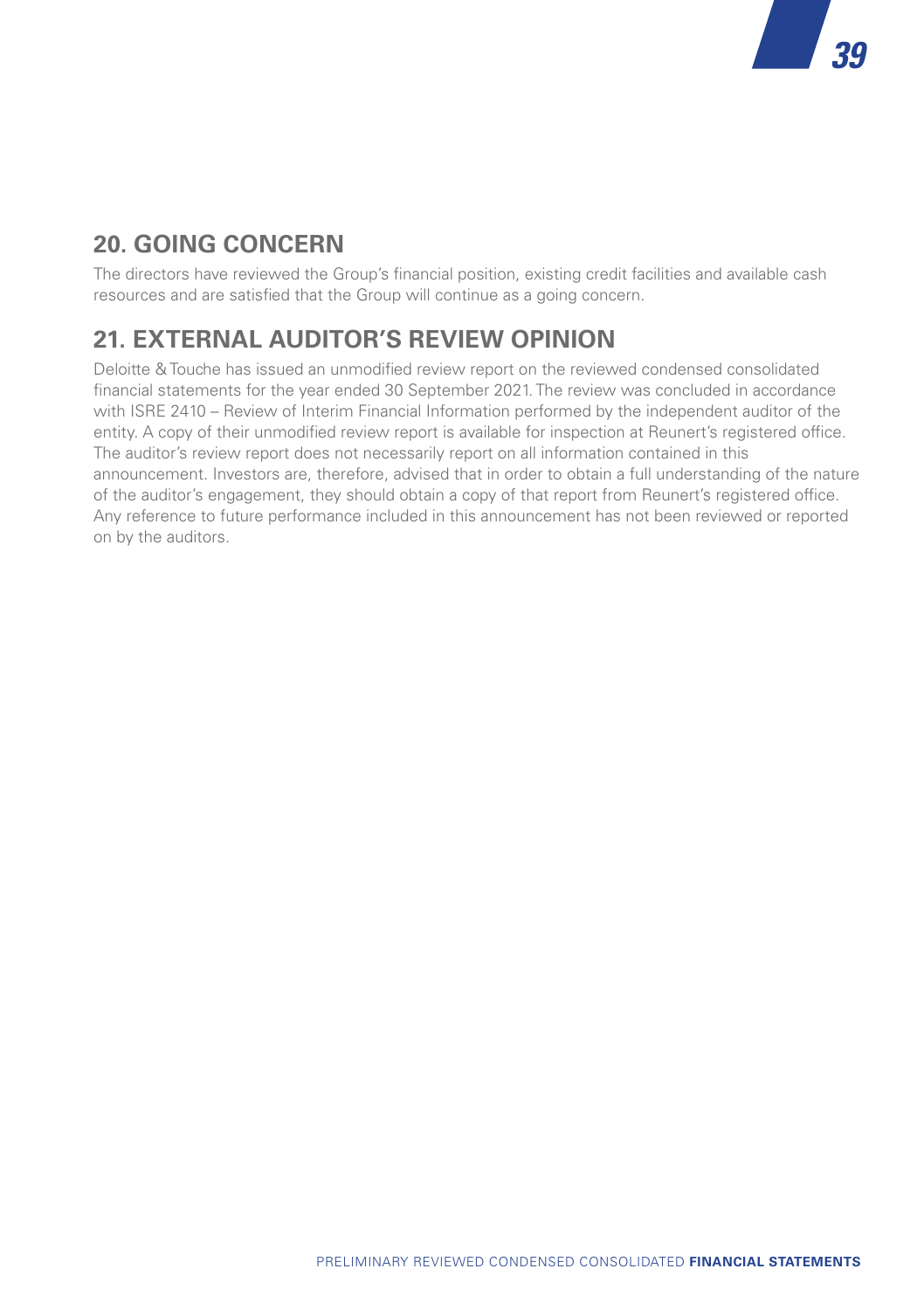# **Condensed segmental analysis**

**for the year ended 30 September 2021**

|                                                           |              |         | 2021<br><b>Reviewed</b>  |           |                          |  |
|-----------------------------------------------------------|--------------|---------|--------------------------|-----------|--------------------------|--|
| <b>Rm</b>                                                 | <b>Total</b> | EE.     | <b>ICT</b>               | <b>AE</b> | <b>Other</b>             |  |
| Revenue <sup>2</sup>                                      |              |         |                          |           |                          |  |
| <b>Segment revenue</b>                                    | 9 9 0 5      | 5 5 5 1 | 2 4 9 0                  | 1854      | 10                       |  |
| Adjusted for revenue from equity-accounted                |              |         |                          |           |                          |  |
| joint ventures and associates                             | (330)        | (294)   | (25)                     | (5)       | (6)                      |  |
| Revenue                                                   | 9575         | 5 2 5 7 | 2 4 6 5                  | 1849      | $\overline{4}$           |  |
| Revenue as reported in the statement<br>of profit or loss | 9575         |         |                          |           |                          |  |
| Segment revenue - % of total                              | 100          | 56      | 25                       | 19        | $\overline{\phantom{a}}$ |  |
| Segment revenue - % change over prior year                |              | 47      | (1)                      | (5)       | (41)                     |  |
| <b>Analysis of revenue</b>                                |              |         |                          |           |                          |  |
| <b>Category of revenue</b>                                |              |         |                          |           |                          |  |
| Products                                                  | 7632         | 5 1 38  | 1 3 4 0                  | 1 1 5 4   |                          |  |
| Services                                                  | 1575         | 119     | 785                      | 671       |                          |  |
|                                                           | 9 2 0 7      | 5 2 5 7 | 2 1 2 5                  | 1825      | $\overline{\phantom{m}}$ |  |
| Timing of revenue recognition:                            |              |         |                          |           |                          |  |
| Revenue recognised at a point in time                     | 7911         | 5 1 8 9 | 1574                     | 1 1 4 8   | $\overline{\phantom{a}}$ |  |
| Revenue recognised over time                              | 1 2 9 6      | 68      | 551                      | 677       | $\overline{\phantom{m}}$ |  |
|                                                           | 9207         | 5257    | 2 1 2 5                  | 1825      | $\overline{\phantom{a}}$ |  |
| Other revenue                                             |              |         |                          |           |                          |  |
| Interest recognised on lease and loan                     |              |         |                          |           |                          |  |
| receivables                                               | 340          |         | 340                      |           |                          |  |
| Rental revenue                                            | 28           |         |                          | 24        | $\overline{4}$           |  |
| Total revenue                                             | 9 5 7 5      | 5 2 5 7 | 2 4 6 5                  | 1849      | $\overline{4}$           |  |
| Revenue by geography                                      |              |         |                          |           |                          |  |
| South Africa                                              | 6942         | 3 4 4 7 | 2 3 6 5                  | 1 1 2 6   | $\overline{4}$           |  |
| Rest of Africa (excluding South Africa)                   | 1468         | 1 3 1 0 | 100                      | 58        | $\qquad \qquad -$        |  |
| Asia                                                      | 477          | 58      | $\overline{\phantom{0}}$ | 419       | $\overline{\phantom{m}}$ |  |
| Australia                                                 | 218          | 189     | $\overline{\phantom{0}}$ | 29        | $\qquad \qquad$          |  |
| Europe                                                    | 276          | 95      | $\overline{\phantom{0}}$ | 181       | $\qquad \qquad$          |  |
| The Americas                                              | 194          | 158     |                          | 36        | $\overline{\phantom{a}}$ |  |
| Total revenue                                             | 9575         | 5257    | 2 4 6 5                  | 1849      | $\overline{4}$           |  |

*<sup>1</sup> Revenue has been disaggregated to align revenue disclosures to the annual financial statements.*

*<sup>2</sup> Inter-segment revenue has been eliminated, however it is immaterial and has not been separately disclosed.*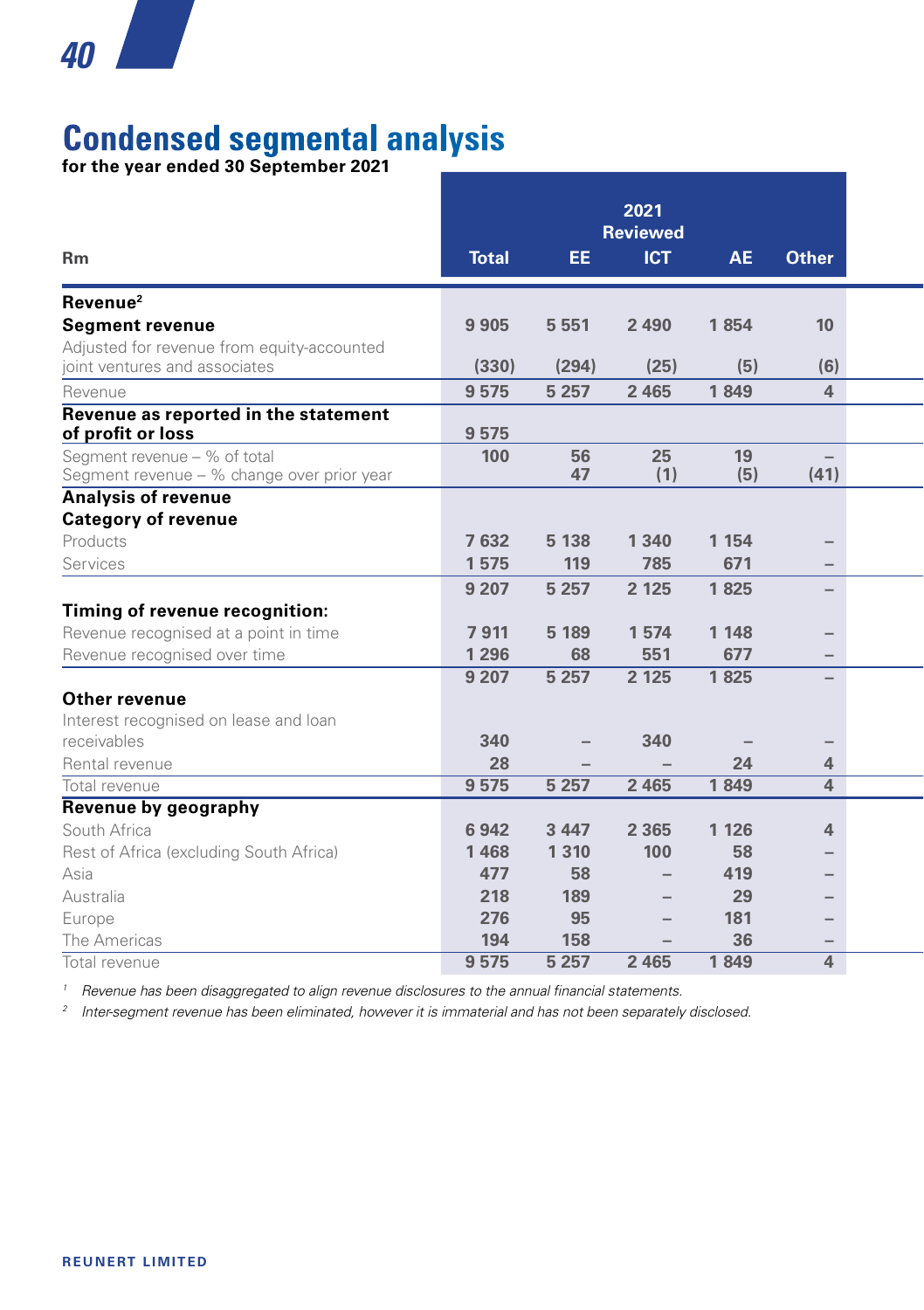| %<br>change<br>AE<br>Other<br>in total                |      | 2020<br>Reviewed<br>Restated <sup>1</sup><br>ICT<br>EE. |         | Total         |
|-------------------------------------------------------|------|---------------------------------------------------------|---------|---------------|
| 20<br>1951<br>17                                      |      | 2 5 2 4                                                 | 3767    | 8 2 5 9       |
| (6)<br>$\hspace{0.1mm}-\hspace{0.1mm}$<br>  951<br>11 | (28) | (179)<br>2 4 9 6                                        | 3 5 8 8 | (213)<br>8046 |

| 20 | 17                              | 1951                            | 2 5 2 4                  | 3 767                    | 8 2 5 9 |  |
|----|---------------------------------|---------------------------------|--------------------------|--------------------------|---------|--|
|    | (6)                             | $\overline{\phantom{m}}$        | (28)                     | (179)                    | (213)   |  |
|    | 11                              | 1951                            | 2 4 9 6                  | 3 5 8 8                  | 8 0 4 6 |  |
|    |                                 |                                 |                          |                          |         |  |
| 19 |                                 |                                 |                          |                          | 8 0 4 6 |  |
|    | $\overline{\phantom{m}}$        | 24                              | 30                       | 46                       | 100     |  |
|    |                                 |                                 |                          |                          |         |  |
|    |                                 |                                 |                          |                          |         |  |
|    | $\hspace{0.1mm}-\hspace{0.1mm}$ | 1 3 2 2                         | 1 2 8 6                  | 3 4 0 6                  | 6 0 1 4 |  |
|    | $\hspace{0.1mm}-\hspace{0.1mm}$ | 601                             | 798                      | 182                      | 1 5 8 1 |  |
|    | $\overline{\phantom{m}}$        | 1923                            | 2 0 8 4                  | 3 5 8 8                  | 7 5 9 5 |  |
|    |                                 |                                 |                          |                          |         |  |
|    | $\overline{\phantom{a}}$        | 1 2 3 9                         | 1 508                    | 3 4 6 8                  | 6 2 1 5 |  |
|    | $\hspace{0.1mm}-\hspace{0.1mm}$ | 684                             | 576                      | 120                      | 1 3 8 0 |  |
|    | $\overline{\phantom{m}}$        | 1923                            | 2 0 8 4                  | 3 5 8 8                  | 7 5 9 5 |  |
|    |                                 |                                 |                          |                          |         |  |
|    |                                 |                                 |                          |                          |         |  |
|    | $\hspace{0.1mm}-\hspace{0.1mm}$ | $\hspace{0.1mm}-\hspace{0.1mm}$ | 412                      | $\overline{\phantom{a}}$ | 412     |  |
|    | 11                              | 28                              | $\overline{\phantom{m}}$ | $\overline{\phantom{a}}$ | 39      |  |
|    | 11                              | 1951                            | 2 4 9 6                  | 3 5 8 8                  | 8 0 4 6 |  |
|    | 11                              | 1 0 2 3                         | 2 3 9 0                  | 2 2 7 9                  | 5703    |  |
|    | $\hspace{0.1mm}-\hspace{0.1mm}$ | 161                             | 106                      | 911                      | 1 178   |  |
|    | $\hspace{0.1mm}-\hspace{0.1mm}$ | 527                             | $\overline{\phantom{0}}$ | 40                       | 567     |  |
|    | $\overline{\phantom{a}}$        | 26                              | $\overline{\phantom{0}}$ | 164                      | 190     |  |
|    | $\overline{\phantom{a}}$        | 145                             | $\overline{\phantom{a}}$ | 76                       | 221     |  |
|    | $\hspace{0.1mm}-\hspace{0.1mm}$ | 69                              | $\overline{\phantom{m}}$ | 118                      | 187     |  |
|    | 11                              | 1951                            | 2 4 9 6                  | 3 5 8 8                  | 8 0 4 6 |  |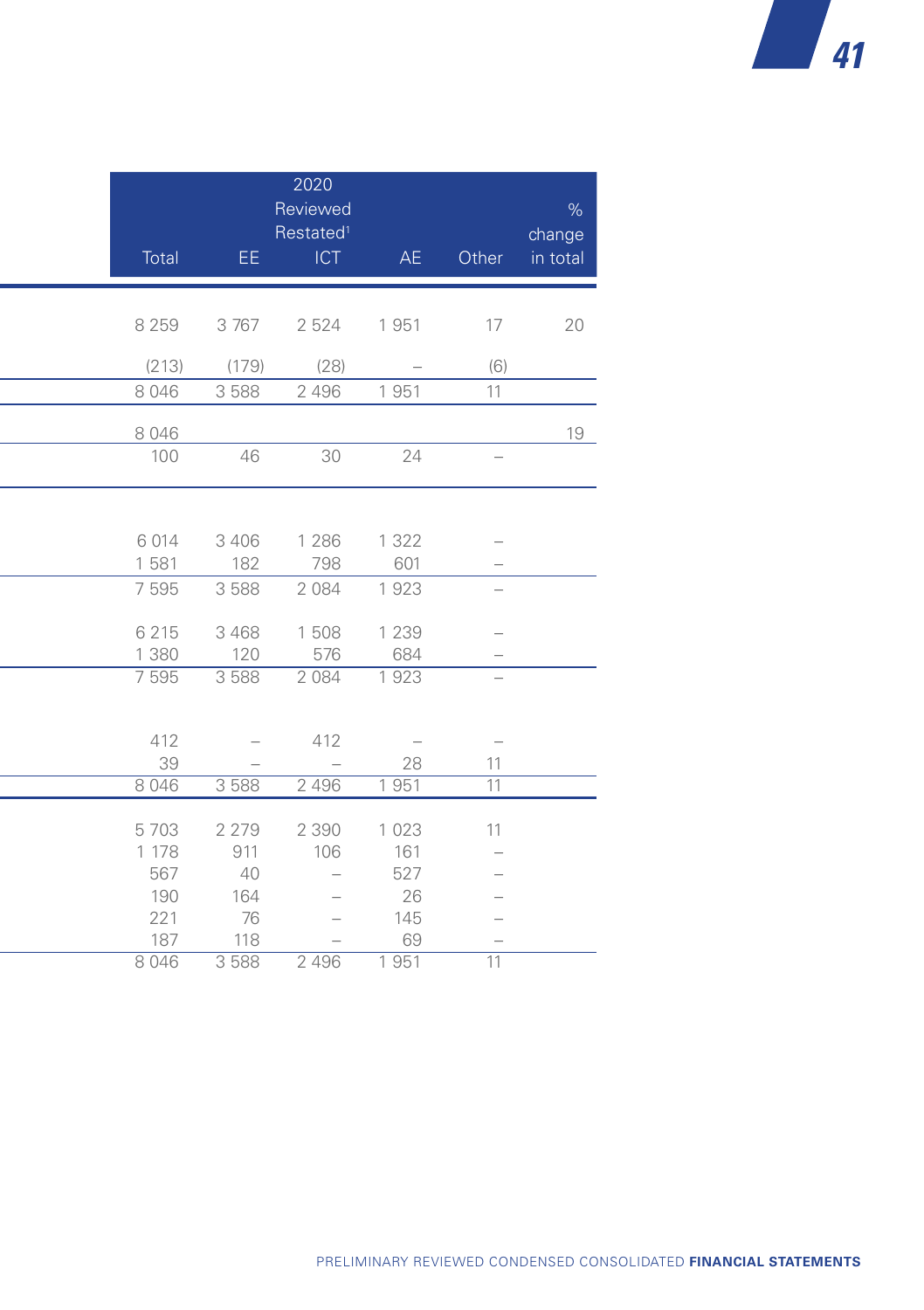## *42* **Alban**

# **Condensed segmental analysis** (continued)

**for the year ended 30 September 2021**

|                                                                                                                                  |      |              |         | 2021<br><b>Reviewed</b> |           |                   |
|----------------------------------------------------------------------------------------------------------------------------------|------|--------------|---------|-------------------------|-----------|-------------------|
| <b>Rm</b>                                                                                                                        | Note | <b>Total</b> | EE.     | <b>ICT</b>              | <b>AE</b> | <b>Other</b>      |
| <b>Operating profit</b>                                                                                                          |      |              |         |                         |           |                   |
| Segment operating profit/(loss) <sup>1</sup><br>Adjusted for operating (profit)/loss from<br>equity-accounted joint ventures and |      | 986          | 373     | 608                     | 100       | (95)              |
| associates                                                                                                                       |      | (4)          | 5       | (2)                     | (1)       | (6)               |
| Profit on disposal of property, plant and                                                                                        |      |              |         |                         |           |                   |
| equipment and intangible assets                                                                                                  | 3    | 12           | 3       |                         | 3         | 6                 |
| Impairment of non-financial assets                                                                                               |      |              |         |                         |           |                   |
| Impairment of goodwill                                                                                                           | 3    |              |         |                         |           |                   |
| Impairment of property, plant and equipment                                                                                      | 3    | (1)          |         |                         | (1)       |                   |
| Fair value remeasurements                                                                                                        |      |              |         |                         |           |                   |
| Gain on option contract                                                                                                          | 3    | 41           |         |                         | 41        |                   |
| Loss on option contract                                                                                                          | 3    | (92)         |         |                         | (92)      |                   |
| Gain on investment at fair value through                                                                                         |      |              |         |                         |           |                   |
| profit or loss                                                                                                                   | 3    | 103          | 103     |                         |           |                   |
| Gain on contingent consideration                                                                                                 | 3    | 13           |         |                         | 13        |                   |
| Loss on put option liability                                                                                                     | 3    |              |         |                         |           |                   |
| Profit on disposal of associate                                                                                                  | 3    | $\mathbf{1}$ |         | 1                       |           |                   |
| Loss on disposal of subsidiary                                                                                                   | 3    | (1)          |         | (1)                     |           |                   |
| Transaction-related share-based payments                                                                                         | 3    | (7)          |         | (6)                     | (1)       |                   |
| Operating profit/(loss) before impairment of                                                                                     |      |              |         |                         |           |                   |
| financial assets                                                                                                                 |      | 1 0 5 1      | 484     | 600                     | 62        | (95)              |
| Impairment of financial assets                                                                                                   |      |              |         |                         |           |                   |
| Credit write-off                                                                                                                 | 3    | (20)         | (8)     | (9)                     | (3)       | $\qquad \qquad -$ |
| Expected credit losses                                                                                                           | 3    | 19           | (23)    | 29                      | 13        |                   |
| Operating profit/(loss)                                                                                                          |      | 1 0 5 0      | 453     | 620                     | 72        | (95)              |
| Operating profit as reported in the<br>statement of profit or loss                                                               |      | 1 0 5 0      |         |                         |           |                   |
| Segment operating profit/(loss) $-$ % of total                                                                                   |      | 100          | 38      | 62                      | 10        | (10)              |
| Segment operating profit/(loss) – % change                                                                                       |      |              |         |                         |           |                   |
| over prior year                                                                                                                  |      |              | 1 2 3 2 | 1                       | (63)      | (188)             |

<sup>1</sup> The net interest charged on Group funding provided to the Group's in-house finance operation has been eliminated *in line with IFRS 10 – Consolidated Financial Statements. The interest eliminated amounted to Rnil million (2020: R134 million). Should this operation be externally funded, this would result in a reduction of ICT's operating profit by the quantum of the external interest paid.*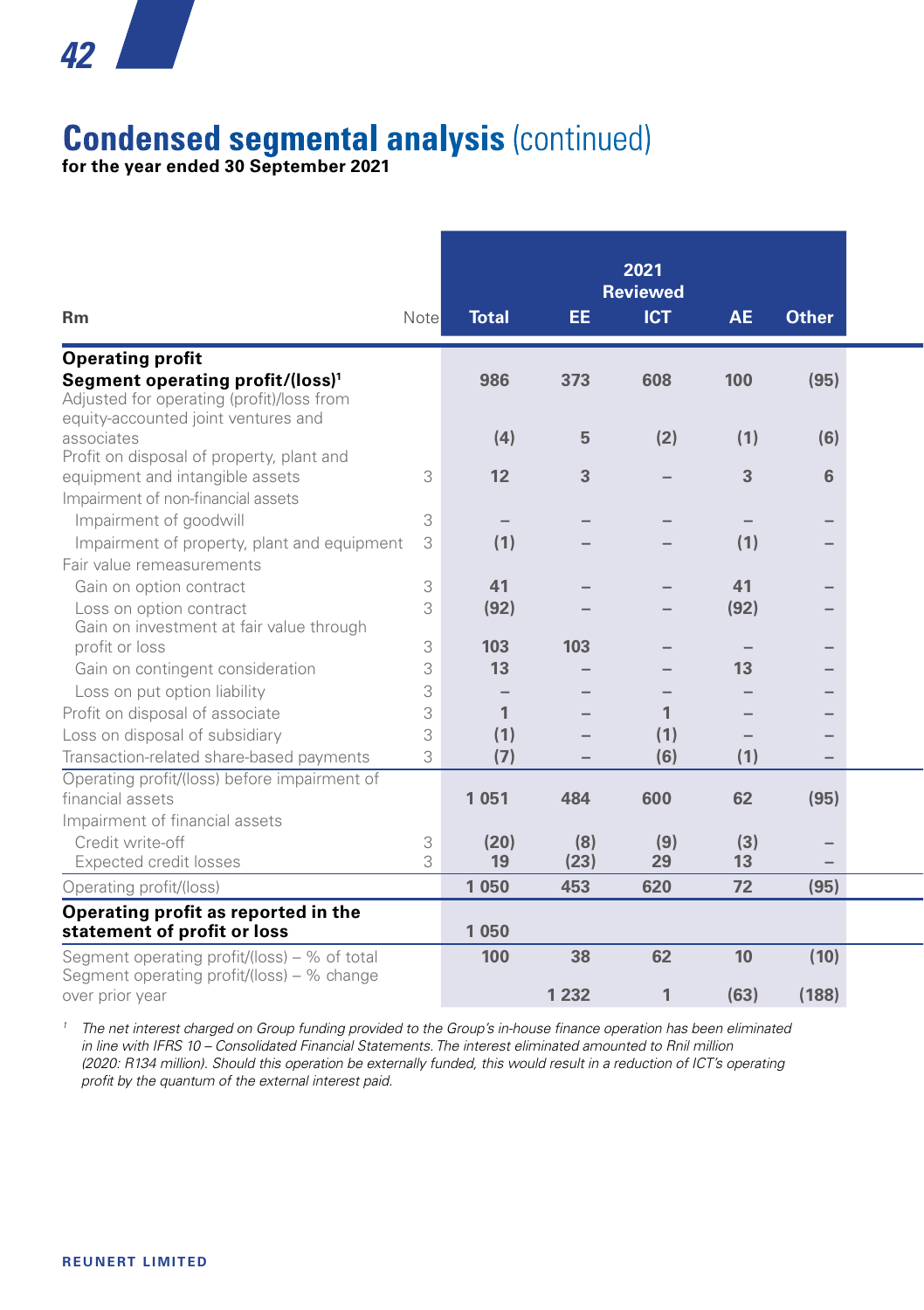| $\%$<br>change<br>in total | Other | AE                              | 2020<br>Reviewed<br>Restated<br>ICT                  | EE.                             | Total                    |
|----------------------------|-------|---------------------------------|------------------------------------------------------|---------------------------------|--------------------------|
|                            |       |                                 |                                                      |                                 |                          |
| 14                         | (33)  | 269                             | 604                                                  | 28                              | 868                      |
|                            |       |                                 |                                                      |                                 |                          |
| (5)                        |       | $\overline{\phantom{m}}$        | (3)                                                  | 30                              | 22                       |
| $\overline{\phantom{m}}$   |       | $\overline{1}$                  | $\overline{\phantom{m}}$                             | $\mathsf 3$                     | $\overline{4}$           |
| $\overline{\phantom{0}}$   |       | (14)                            | $\overline{\phantom{0}}$                             | (61)                            | (75)                     |
|                            |       | $\overline{\phantom{0}}$        | $\overline{\phantom{0}}$                             | (4)                             | (4)                      |
|                            |       |                                 |                                                      |                                 |                          |
|                            |       |                                 |                                                      |                                 |                          |
|                            |       |                                 |                                                      |                                 |                          |
| $\overline{\phantom{0}}$   |       | $\qquad \qquad -$               | $\overline{\phantom{0}}$                             |                                 | $\qquad \qquad -$        |
| -<br>-                     |       | $\mathbf{2}$<br>(3)             | $\overline{\phantom{0}}$<br>$\overline{\phantom{a}}$ | -<br>-                          | $\mathbf{2}$<br>(3)      |
|                            |       | $\qquad \qquad -$               | $\overline{\phantom{a}}$                             | $\overline{\phantom{0}}$        | $\overline{\phantom{0}}$ |
|                            |       | $\overline{\phantom{a}}$        | (20)                                                 | $\overline{\phantom{0}}$        | (20)                     |
| $\overline{\phantom{a}}$   |       | $\overline{\phantom{m}}$        | $\overline{\phantom{m}}$                             | $\overline{\phantom{0}}$        | $\overline{\phantom{m}}$ |
|                            | (38)  | 255                             | 581                                                  | (4)                             | 794                      |
|                            |       |                                 |                                                      |                                 |                          |
| $\overline{\phantom{m}}$   |       | $\hspace{0.1mm}-\hspace{0.1mm}$ | (298)                                                | $\hspace{0.1mm}-\hspace{0.1mm}$ | (298)                    |
| $\overline{\phantom{m}}$   |       | (19)                            | (243)                                                | (26)                            | (288)                    |
|                            | (38)  | 236                             | 40                                                   | (30)                            | 208                      |
| 405                        |       |                                 |                                                      |                                 | 208                      |
|                            | (4)   | 31                              | 70                                                   | $\overline{\mathbf{3}}$         | 100                      |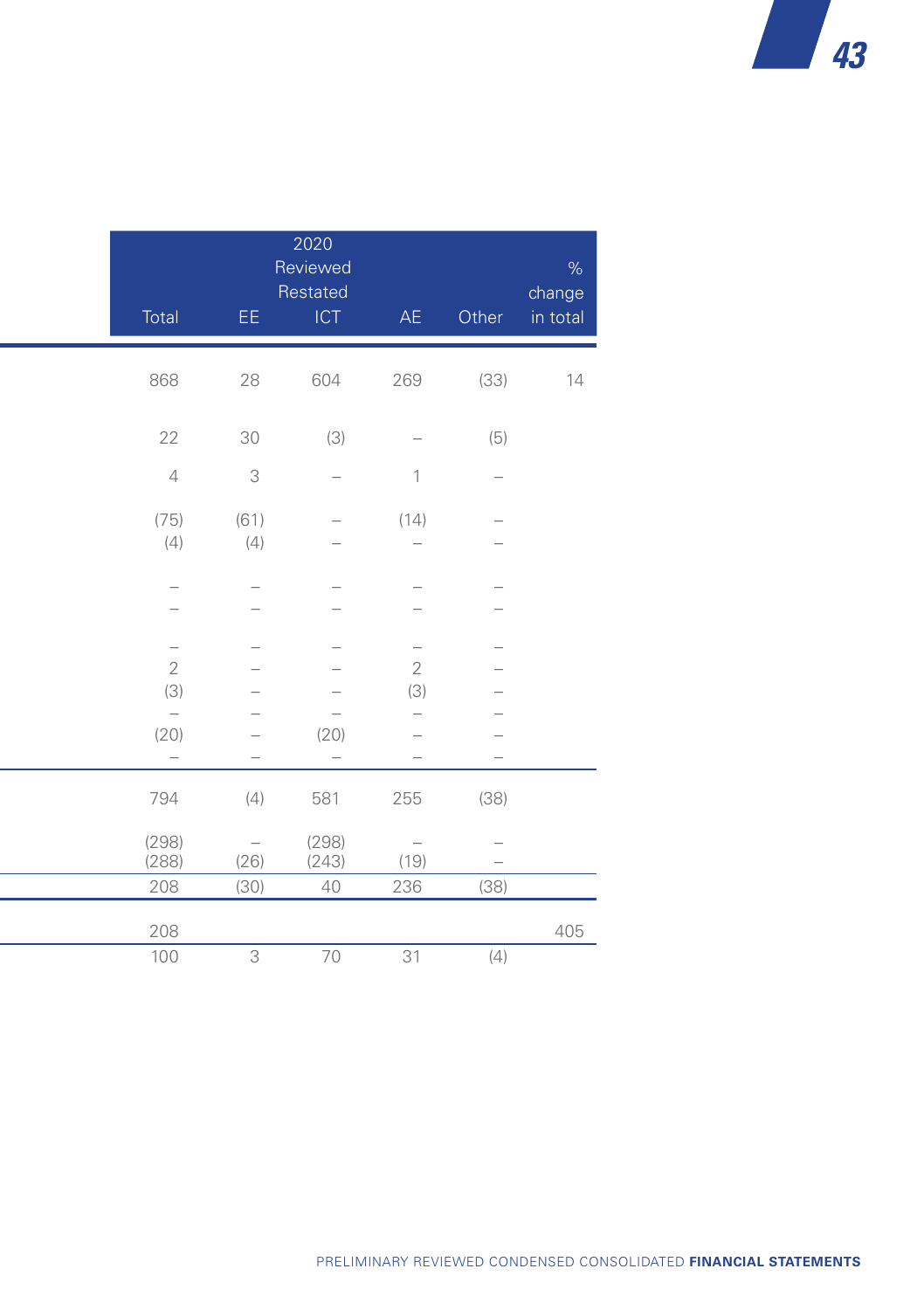

## **Condensed segmental analysis** (continued) **for the year ended 30 September 2021**

#### **Impact of restatement**

Operating profit for total operations has been restated as segment operating profit, which excludes the profit on disposal of property, plant and equipment and intangible assets, the fair value remeasurement gain on contingent consideration and the fair value remeasurement loss on the put option liability. Additional disclosure for 2020 is provided to reconcile segment operating profit to the restated operating profit per the statement of profit or loss. Refer to note 14.

| 2020<br><b>Rm</b> | Operating profit<br>for total<br>operations as<br>previously<br>reported | Profit on disposal<br>of property, plant<br>and equipment<br>and intangible<br>assets excluded<br>from segment<br>operating profit | Fair value<br>remeasurement<br>gain on<br>contingent<br>excluded from<br>segment<br>operating profit | Fair value<br>remeasurement<br>consideration loss on put option<br>liability excluded<br>from segment<br>operating profit | Segment<br>operating profit<br>as now reported |
|-------------------|--------------------------------------------------------------------------|------------------------------------------------------------------------------------------------------------------------------------|------------------------------------------------------------------------------------------------------|---------------------------------------------------------------------------------------------------------------------------|------------------------------------------------|
| <b>EE</b>         | 31                                                                       | (3)                                                                                                                                |                                                                                                      |                                                                                                                           | 28                                             |
| ICT               | 604                                                                      |                                                                                                                                    |                                                                                                      |                                                                                                                           | 604                                            |
| AE                | 269                                                                      | (1)                                                                                                                                | (2)                                                                                                  | 3                                                                                                                         | 269                                            |
| Other             | (33)                                                                     | $\overline{\phantom{a}}$                                                                                                           |                                                                                                      |                                                                                                                           | (33)                                           |
|                   | 871                                                                      | (4)                                                                                                                                | (2)                                                                                                  | 3                                                                                                                         | 868                                            |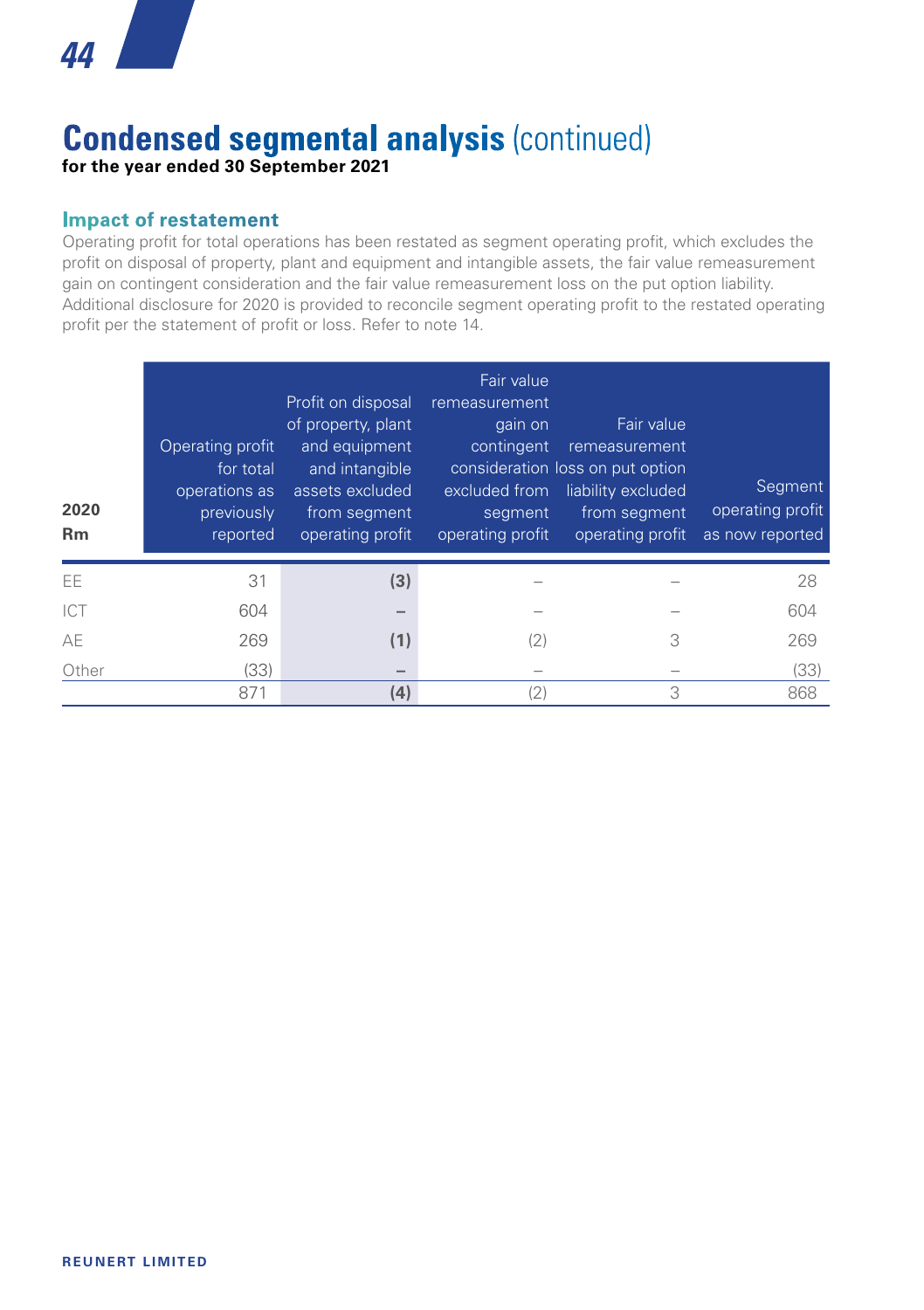

# **Condensed segmental analysis** (continued)

**for the year ended 30 September 2021**

| Rm                                                                                   | 2021<br><b>Reviewed</b> | $\%$<br>of total | 2020<br>Reviewed | %<br>of total |
|--------------------------------------------------------------------------------------|-------------------------|------------------|------------------|---------------|
| <b>Total assets</b>                                                                  |                         |                  |                  |               |
| EE                                                                                   | 2 7 0 8                 | 26               | 2 4 2 0          | 25            |
| ICT                                                                                  | 4 3 3 4                 | 42               | 4 3 2 8          | 44            |
| AE                                                                                   | 2 7 5 5                 | 27               | 2 500            | 26            |
| Other                                                                                | 540                     | 5                | 478              | 5             |
| Total assets as reported in the<br>statement of financial position <sup>1</sup>      | 10 337                  | 100              | 9726             | 100           |
| <b>Total liabilities</b>                                                             |                         |                  |                  |               |
| EE.                                                                                  | 1 2 4 6                 | 35               | 1 0 0 7          | 32            |
| ICT                                                                                  | 834                     | 23               | 1 0 3 7          | 32            |
| AE                                                                                   | 839                     | 24               | 793              | 25            |
| Other                                                                                | 636                     | 18               | 346              | 11            |
| Total liabilities as reported in the<br>statement of financial position <sup>1</sup> | 3 5 5 5                 | 100              | 3 1 8 3          | 100           |

*<sup>1</sup> Intercompany receivables, payables and loans have been eliminated in line with the consolidation principles of IFRS.*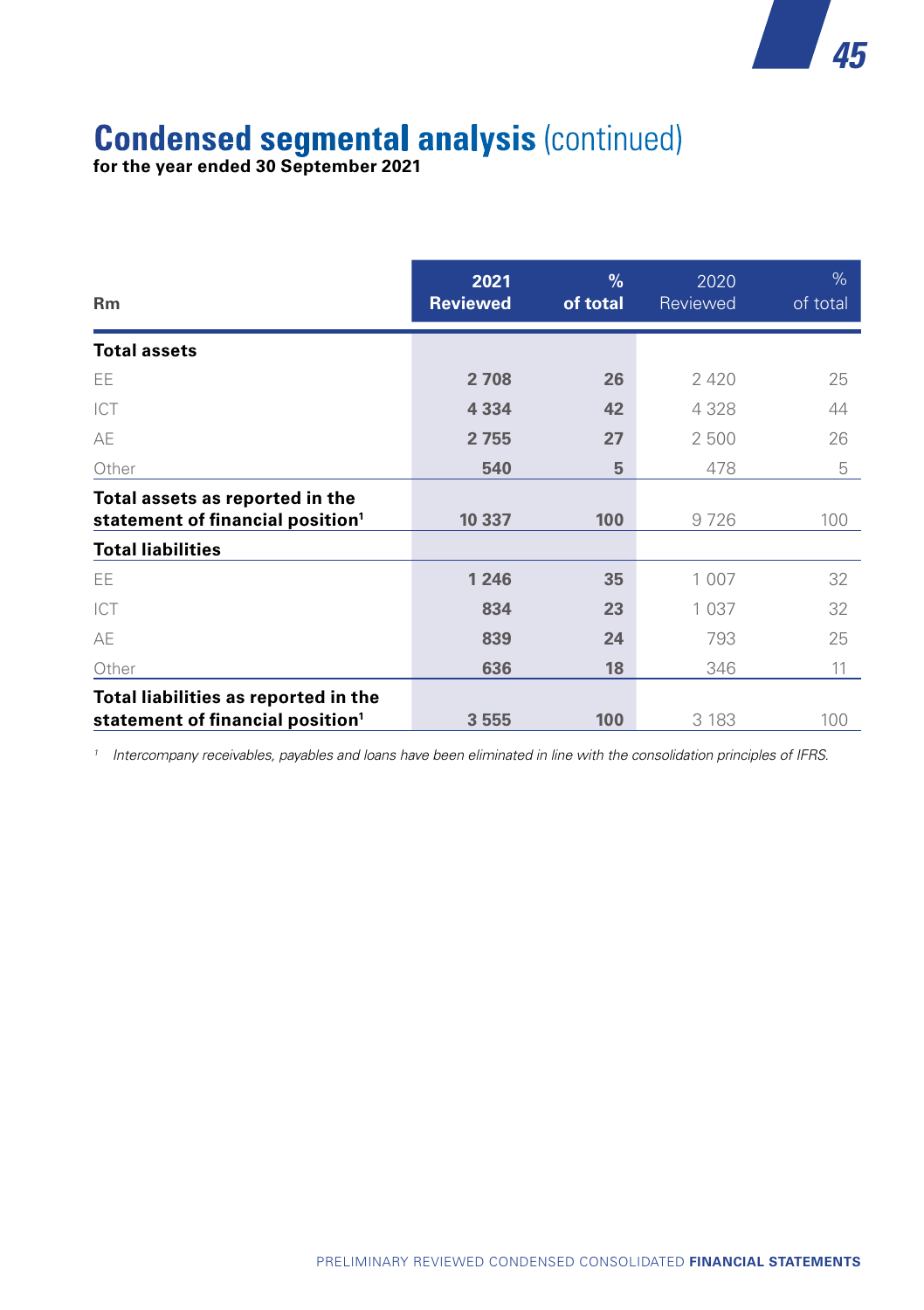# **Additional Information**

| Rm (unless otherwise stated)                                    | 2021<br><b>Reviewed</b> | 2020<br>Reviewed<br>Restated |
|-----------------------------------------------------------------|-------------------------|------------------------------|
| Net number of ordinary shares in issue (million)                | 159                     | 161                          |
| Number of ordinary shares in issue (million)                    | 185                     | 185                          |
| Less: Empowerment shares (million)                              | (19)                    | (19)                         |
| Less: Treasury shares (million)                                 | (7)                     | (5)                          |
| Capital expenditure                                             | 238                     | 170                          |
| - expansion                                                     | 196                     | 138                          |
| - replacement                                                   | 42                      | 32                           |
| Capital commitments in respect of property, plant and equipment | 44                      | 122                          |
| - contracted                                                    | 33                      | 27                           |
| - authorised not yet contracted                                 | 11                      | 95                           |
| Total cash dividend per share for the year (cents)              | 277                     | 257                          |
| Current ratio (:1)                                              | 1,8                     | 1,9                          |
| Quick ratio $(:1)^1$                                            | 1,3                     | 1,3                          |
| Dividend yield (%) <sup>2</sup>                                 | 5,8                     | 9,0                          |
| Return on capital employed (%) <sup>3</sup>                     | 14,5                    | 3,0                          |

*<sup>1</sup> Calculated as current assets excluding inventory divided by current liabilities*

*<sup>2</sup> Calculated as the total dividend (interim 70 cents per share and final 207 cents per share) (2020: 65 cents and 192 cents per share) divided by a Reunert share price of 4 751 cents (2020: 2 863 cents), being the closing market price on 30 September 2021.*

<sup>3</sup> The operating profit used in calculating the return on capital employed has been restated, refer to the consolidated *statement of profit or loss for further information.*

#### **Impact of restatement**

The restatement of the return on capital employed results from the restatement of the operating profit on the consolidated statement of profit and loss (see note 3) used in calculating the return on capital employed.

| September 2020<br><b>Rm</b>    | Return on capital<br>employment as previously<br>reported | <b>Return on capital</b><br>employment as now<br>reported |
|--------------------------------|-----------------------------------------------------------|-----------------------------------------------------------|
| Return on capital employed (%) |                                                           |                                                           |
|                                | 4.5                                                       | 3.0                                                       |

Definitions of ratios and other financial terms are consistent with those defined in the 2020 Integrated Report.